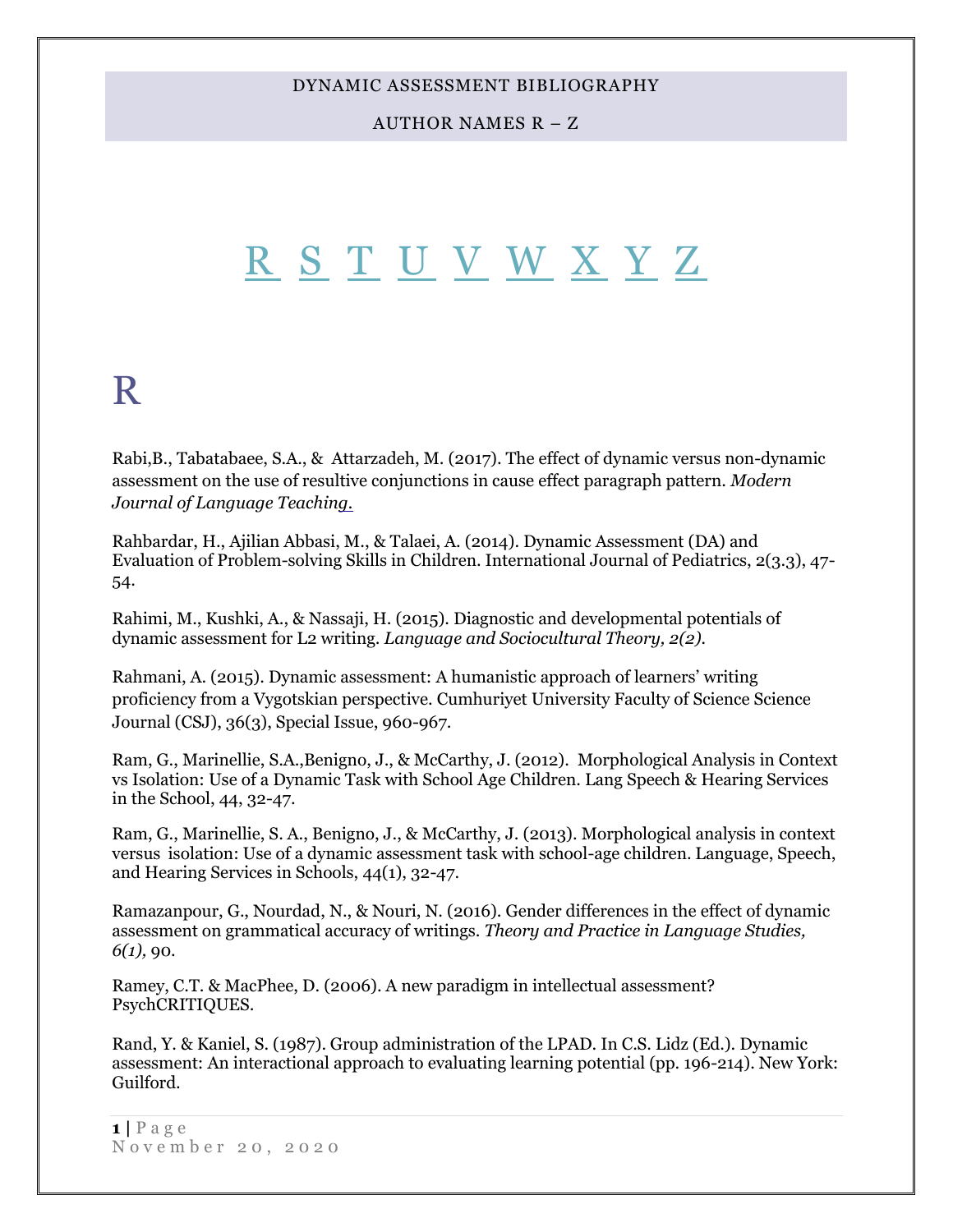#### AUTHOR NAMES R – Z

Ranjbar, S., & Rahimy, R. (2020). Validating a CIPP-based Inventory to Evaluate Undergraduate-Level Technical English Translation Courses. *Translation Studies Quarterly*, *18*(70), 66. Retrieved from https://www.journal.translationstudies.ir/ts/article/view/800

Raykov, T., Baltes, M.,Neher, K., & Sowarka, D. (2002). A comparative study of two psychometric approaches to detect risk status for dementia. Gerontology, 48, 185-193.

Razaghi, M., Bagheri, M.S., & Yamini, M. (2019). The impact of cognitive scaffolding on Iranian EFL learners' speaking skill. *International Journal of Instruction,* 12(4), 1308-1470.

Razavi, A. (2015). *The effect of dynamic assessment on the acquisition of apology speech act.* CreateSpace Independent Publishing Platform.

Razavi, A. & Tabatabaei, O. (2014). The effect of dynamic and nondynamic assessment on acquisition of apology speech act among Iranian EFL learners. Journal of Academic and Applied Studies (Special Issue on Applied Sciences), 4(8), 1-20. Available online@www.academians.org

Razemba, F., L. Jacobs, et al. (2013). Convergent Validity of the Occupational Therapy Adult Perceptual Screening Test with two other cognitive- perceptual tests in South Africa. Occupational Therapy Africa Regional Group. Harare, Zimbabwe.

Razzaq, L., Feng, M., Nuzzo-Jones, G., Hefferman, K., Koldinger, K., Junker, B., Ritter, S., Knight, A., Mercado, E., Turner, T.E., Upalekar, R., Walonoski, J.A., Macasek, M.A., Aniszczyk, C., Choksey, S., Livak, T., & Rasmussen, K. (2005). Blending assessment and instructional assisting. In C.K. Looi, G. McCalla, B. Bredewig, & J.B. Bruker (Eds.) Proceedings of the 12th Artificial Intelligence In Education [Conference], 555-562. Amsterdam: ISO Press. http://www.assistment.org/portal/project/papers/AIED2005/ mainAIED.pdf

Rea-Dickins, Pauline; Poehner, Matthew E. Addressing issues of access and fairness in education through Dynamic Assessment. Assessment in Education: Principles, Policy & Practice, Vol 18(2), May 2011, 95-97.

Rea-Dickins, P. & Poehner, M. (2011). [Addressing issues of access and fairness in education](http://www.ingentaconnect.com/search/article?title=%22dynamic+assessment&title_type=tka&year_from=1998&year_to=2009&database=1&pageSize=50&index=1)  [through Dynamic Assessment.](http://www.ingentaconnect.com/search/article?title=%22dynamic+assessment&title_type=tka&year_from=1998&year_to=2009&database=1&pageSize=50&index=1) *[Assessment in Education: Principles, Policy and](http://www.ingentaconnect.com/content/routledg/caie) Practice, 18 (2),* 95-99.

Rea-Dickins, P. & Poehner, M. E. (2011). Addressing issues of access and fairness in education through Dynamic Assessment. Assessment in Education: Principles, Policy & Practice, 18(2), 95- 97.

Reder, L.M. & Schunn, C.D. (1999).Bringing together the psychometric and strategy worlds: Predicting adaptivity in a dynamic task. In D. Gopher & A. Koriat (Eds.). Attention and performance XVII: Cognitive regulation of performance: Interaction of theory and application. Attention and performance (pp. 315-342). Cambridge, MA: MIT Press.

Rees, R.J. & Storry, C.J. (1996). Static and dynamic assessment practices after head injury.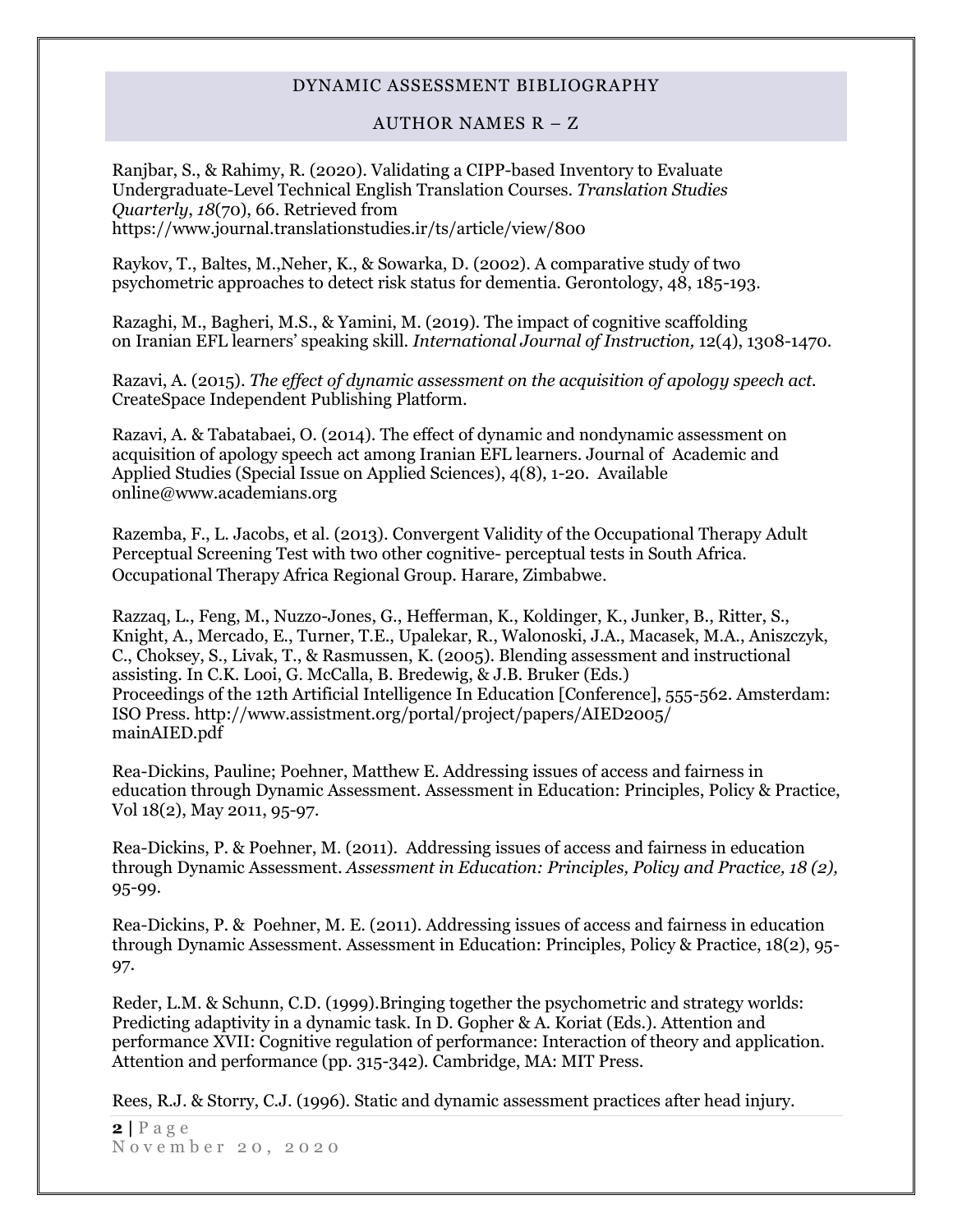#### AUTHOR NAMES R – Z

*Brain Injury*, 10(4), 247-257.

Regalla, M. & Peker H. (2017). Dynamic assessment of special needs and typical students in a prekindergarten inclusive French program: Prompting all students to learn: Examining Dynamic Assessment. Foreign Language Annals (April), DOI: 10.1111/flan.12261

Regalla, M. & Peker, H. (2017). Prompting All Students to Learn: Examining Dynamic Assessment of Special Needs and Typical Students in a Prekindergarten Inclusive French Program: Prompting All Students to Learn. *Foreisn Language Annals.*

Reka, J., Edit, M., Zsuzsanna, F., & Eniko, B. (2013). Does cognitive-mediational intervention enhance inclusive education? Preliminary results from the work In the Feuerstein Centre in Cluj-Napoca. Transylvanian Journal of Psychology, Special Issue, 293.

Relkin, E. & Bers, M.U. (2020). Designing an assessment of computational thinking abilities for young children. In L.E. Cohen & S. Waite-Stupiansky (Eds). *STEM in early childhood education: How science, Technology, Engineering, and mathematics strengthen learning.* NY: Routledge/Taylor & Francis Group.

Rempfer, M., Brown, C., Hamera, E. (2011). Learning potential as a predictor of skill acquisition in people with serious mental illness. *Psychiatry Res.*,185:293–295.

Rempfer, M., Hamera, E., Brown, C. & Bothwell, R.J.(2006). Learning proficiency on the Wisconsin Card Sorting Test in people with serious mental illnesses: What are the cognitive characteristics of good learners? Schizophrenia Research, 87, 316-322.

Rempfer, M.V., McDowd, J.M., Brown, C.E. (2012). Assessing learning potential in people with schizophrenia using the Rey Osterrieth Complex Figure Test. *Open J Psychiatr*. 2:407–413.

Resaee, A.A. Alavi, S.M. & Razzzaghifard, P. (2019) The impact of mobile-based dynamic assessment on improving EFL oral accuracy. *Education and Information Technologies, 1-15.* https://doi.org/10.1007/s10639-019-09915-1.

Reschly, D.J. & Robinson-Zañartu, C. (2000). Aptitude tests in educational classification and placement. In G. Goldstein & M. Hersen. Handbook of psychological assessment (3rd edition) (pp. 183-201). Boston: Allyn & Bacon.

Resing, W.C.M., Bakker, M., Elliott, J.G. & Vogelaar, B. (2019). Dynamic testing: Can a robot as tutor be of help in assessing children's potential for learning? *Journal of Computer Assisted Learning*, DOI: 10.1111/jcal.12358

Resing, W. C., Touw, K. W., Veerbeek, J., & Elliott, J. G. (2017). Progress in the inductive strategy-use of children from different ethnic backgrounds: a study employing dynamic testing. *Educational Psychology*, *37*(2), 173-191.

Resing, W.C.M. (1990). Intelligentie en leerpotentieel. Een onderzoek naar het leerpotentieel van jonge leerlingen uit het basis-en speciaal onderwijs. [Intelligence and learning potential. A study on the learning potential of young children from primary schools and special education].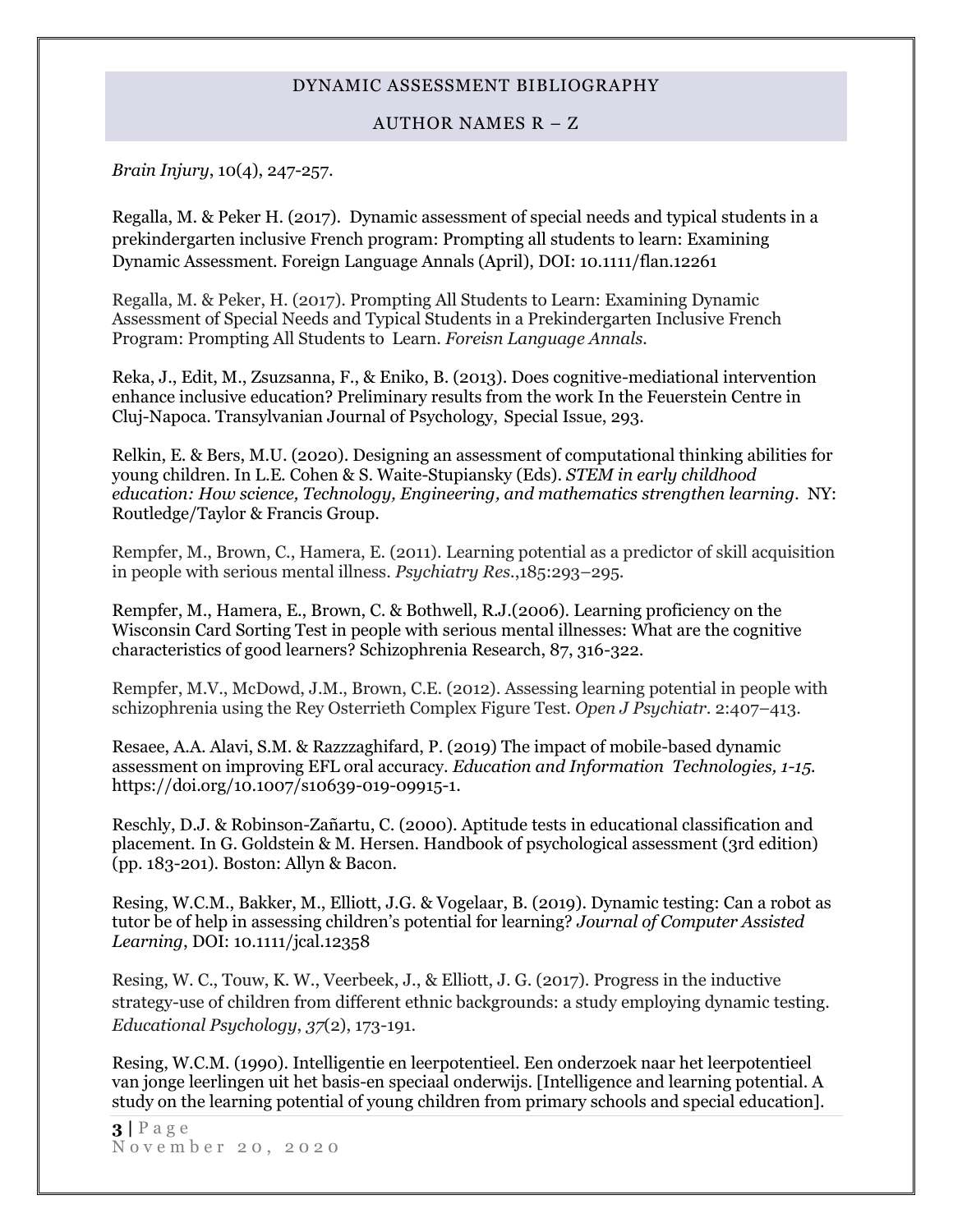#### AUTHOR NAMES R – Z

Academisch proefschrift. Lisse: Swets & Zeitlinger (pp. 1-239).

Resing, W.C.M. (1991). Leerpotentieel en de predictie van school prestaties. [Learning potential and the prediction of school success.] In B.H.A.M. van Hout-Woleters & L.F.W. de Klerk (Eds.). Onderwijsleerprocessen. Cognitie en motivatie. Amsterdam: SCO (pp. 163-172).

Resing, W.C.M. (1993a). Measuring inductive reasoning skills: The construction of a learning potential test. In J.H.M. Hamers, K. Sijtsma, & A.J.J.M. Ruijssenaars (Eds.), Learning potential assessment. Theoretical, methodological and practical issues. Amsterdam/Berwyn P.A.: Swets & Zeitlinger Inc. (p. 219-241).

Resing, W.C.M (1993b). Leerpotentieelonderzoek: een bijdrage aan de diagnostiek van jonge kinderen met leesproblemen. [Research on learning potential: A contribution to the diagnostic process for young children with reading problems]. In E.J.M. van Aarle & K. Henneman. Dyslexie '92. Lisse: Swets & Zeitlinger (pp. 39-51).

Resing, W.C.M. (1993c). Leerpotentieel en intelligentie: twee zijden van een medaille? [Learning potential and intelligence: Two sides of the same coin?] In E.H. Rodigas & C.E.H.E. Veraart (Eds.). Zorgbreedte. Heerlen: OBC/CRO/PABO (pp. 30-38).

Resing, W.C.M. (1995a). Niet wat je weet, maar wat je kunt leren. [Not what you know, but what you can learn]. Psychologie, 14, juli/auagustus, 37-39.

Resing, W.C.M. (1995b). Leerpotentieelonderzoek in het special onderwijs: een aanvulling op het onderzoek met de RAKIT. {Learning potential research in special education: New data with the RAKIT]. In Nieuwe ontwikkelingen in de psychodiagnostiek (pp. 81-103). Jubileumuitgave van de Vereniging voor Psychodiagnostisch Werkenden, Oktober, 1995. Rijswijk: RS Drukkerij.

Resing, W.C.M. (1996). Untersuchung zur Lernfahigkeit bei Kindern: Die Auswirkungen eines metakognitiven induktiven Denktrainings. [Research on learning potential in children: The effect of metacognitive training in inductive thinking]. Zeitschrift für Entwicklungspsychologie und Padagogische Psychologie, 28 Heft 1, 33-53.

Resing, W.C.M. (1997a). Learning potential assessment: the alternative for measuring intelligence? Educational and Child Psychology, 14, 68 – 82.

Resing, W.C.M. (1997b). Intelligentie, leren en leerpotentieel. Meer van hetzelfde? [Intelligence, learning and learning potential. Are they all the same?] In W. Tomic & H.van der Molen (Eds.). Intelligentie en sociale competentie. Lisse: Swets & Zeitlinger (pp. 301-323).

Resing, W.C.M. (1997c). Leerpotentieel onderzoek: wat is de meerwaarde? [Assessing learning potential: Does it have a surplus value?] In T. Engelen-Snaterse & R. Kohnstamm (Eds.). Kinder- en Jeugdpsychologie. Trends. Lisse: Swets & Zeitlinger (pp. 283-303).

Resing, W.C.M. (1998). Intelligence and learning potential: Theoretical and research issues. In J. Kingma & W. Tomic (Eds.), Conceptual issues in research on intelligence. Vol.5 of Advances in cognition and educational practice (series editor: J.S. Carlson). Stamford, Connecticut: JAI Press. (227 - 259).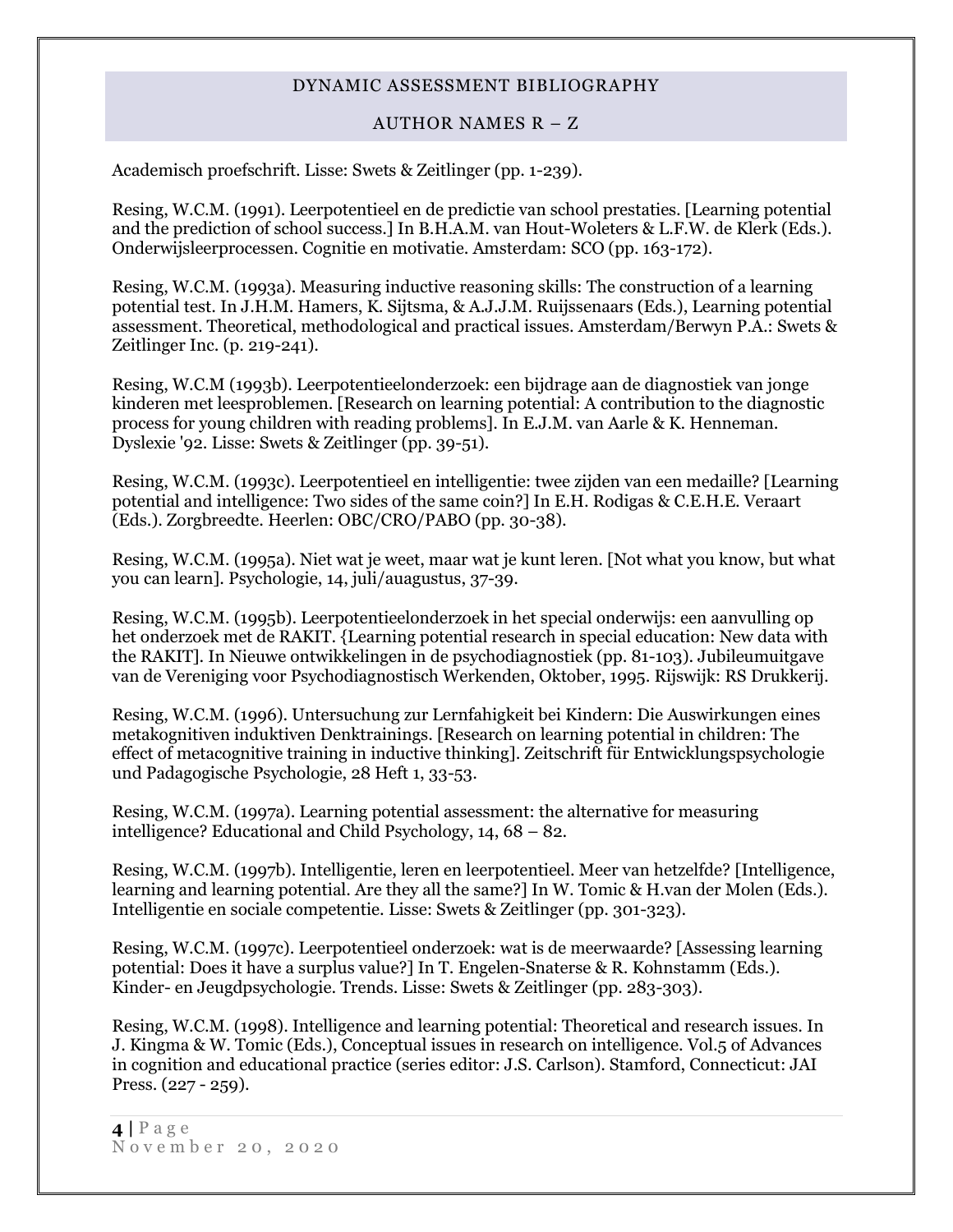#### AUTHOR NAMES R – Z

Resing, W.C.M. (2000). Assessing the learning potential for inductive reasoning in young children. In C.S. Lidz & J. Elliott (Eds.), Dynamic assessment: Prevailing models and applications, Vol. 6 (pp. 229-262). Advances in cognition and educational practice (series editor: J.S. Carlson). Oxford: Elsevier Inc.

Resing, W.C.M. (2001). Beyond Binet: All testing should be dynamic testing. Issues in Education, 7, 221-231.

Resing, W.C.M. (2006). Using children's 'ability to learn' in diagnosis and assessment. Educational & Child Psychology, 23(3), 6-11.

Resing, W.C.M. (2013). Dynamic testing and individualized instruction: Helpful in cognitive education. Journal of Cognitive Education and Psychology, 12(1), 81-95.

Resing, W.C.M. (Ed.). (2015). Handboek intelligentiemeting en testgebruik. Amsterdam, Pearson.

Resing, W.C.M. (2015). Intelligentiemeting: theorie en psychologische modelvorming. In W.C.M. Resing (Ed.), Handboek intelligentietheorie en testgebruik (pp.19-40). Amsterdam, Pearson

Resing, W.C.M. (2015). Praktische aspecten van intelligentiemeting: afname, scoring en interpretatie. In W.C.M. Resing (Ed.), Handboek intelligentietheorie en testgebruik (pp.41-62). Amsterdam, Pearson.

[Resing, W.C.M. \(2015\). Tot slot. In W.C.M. Resing \(Ed.\), Handboek intelligentietheorie en](https://www.researchgate.net/publication/281438003_Resing_W.C.M._%282015%29._Tot_slot._In_W.C.M._Resing_%28Ed.%29_Handboek_intelligentietheorie_en_testgebruik_%28pp.397-401%29._Amsterdam_Pearson)  [testgebruik \(pp.397-401\). Amsterdam, Pearson.](https://www.researchgate.net/publication/281438003_Resing_W.C.M._%282015%29._Tot_slot._In_W.C.M._Resing_%28Ed.%29_Handboek_intelligentietheorie_en_testgebruik_%28pp.397-401%29._Amsterdam_Pearson)

Resing, W.C.M., Bakker, M., Pronk, C.M.E. & Elliott, J.G. (2016). Dynamic testing and transfer: An examination of children's problem-solving strategies. *Learning and Individual Differences, 49,* 110-119.

Resing, W.C.M., Bakker, M., Pronk, C.M.E., & Elliott, J.G. (2017)[. Progression paths in](https://www.researchgate.net/publication/308923210_Progression_paths_in_children%27s_problem_solving_The_influence_of_dynamic_testing_initial_variability_and_working_memory?_iepl%5BviewId%5D=p9YnnvOEOT7lHld7Tgj7BIJ2uJ0bUMBerKfc&_iepl%5Bcontexts%5D%5B0%5D=prfhpi&_iepl%5Bdata%5D%5BstandardItemCount%5D=3&_iepl%5Bdata%5D%5BuserSelectedItemCount%5D=0&_iepl%5Bdata%5D%5BtopHighlightCount%5D=1&_iepl%5Bdata%5D%5BstandardItemIndex%5D=1&_iepl%5Bdata%5D%5BstandardItem1of3%5D=1&_iepl%5BtargetEntityId%5D=PB%3A308923210&_iepl%5BinteractionType%5D=publicationTitle)  [children's problem solving: The influence of](https://www.researchgate.net/publication/308923210_Progression_paths_in_children%27s_problem_solving_The_influence_of_dynamic_testing_initial_variability_and_working_memory?_iepl%5BviewId%5D=p9YnnvOEOT7lHld7Tgj7BIJ2uJ0bUMBerKfc&_iepl%5Bcontexts%5D%5B0%5D=prfhpi&_iepl%5Bdata%5D%5BstandardItemCount%5D=3&_iepl%5Bdata%5D%5BuserSelectedItemCount%5D=0&_iepl%5Bdata%5D%5BtopHighlightCount%5D=1&_iepl%5Bdata%5D%5BstandardItemIndex%5D=1&_iepl%5Bdata%5D%5BstandardItem1of3%5D=1&_iepl%5BtargetEntityId%5D=PB%3A308923210&_iepl%5BinteractionType%5D=publicationTitle) dynamic testing, initial variability, and working [memory.](https://www.researchgate.net/publication/308923210_Progression_paths_in_children%27s_problem_solving_The_influence_of_dynamic_testing_initial_variability_and_working_memory?_iepl%5BviewId%5D=p9YnnvOEOT7lHld7Tgj7BIJ2uJ0bUMBerKfc&_iepl%5Bcontexts%5D%5B0%5D=prfhpi&_iepl%5Bdata%5D%5BstandardItemCount%5D=3&_iepl%5Bdata%5D%5BuserSelectedItemCount%5D=0&_iepl%5Bdata%5D%5BtopHighlightCount%5D=1&_iepl%5Bdata%5D%5BstandardItemIndex%5D=1&_iepl%5Bdata%5D%5BstandardItem1of3%5D=1&_iepl%5BtargetEntityId%5D=PB%3A308923210&_iepl%5BinteractionType%5D=publicationTitle) *Journal of Experimental Child Psychology, 153*. DOI:10.1016/j.jecp.2016.09.004

Resing, W.C.M., deJong, F.M., Bosma, T., & Tunteler, E. (2009). Learning during dynamic testing: Variability in strategy use by indigenous and ethnic minority children. Journal of Cognitive Education and Psychology, 8(1), 22-37.

Resing, W. C. M. and Elliott, J. G. (2011), Dynamic testing with tangible electronics: Measuring children's change in strategy use with a series completion task. British Journal of Educational Psychology. 81(4). 579-605. doi: 10.1348/2044-8279.002006

Resing, W.C.M., Elliott, J.G., & Grigorenko, E.L. (in press). Dynamic testing & assessment. In: S. Seel (Ed.), Encyclopedia of the Sciences of Learning, Springer Verlag.

Resing, W.C.M., & Bleichrodt, N. (2015). WNV: Non-verbale intelligentiemeting voor een brede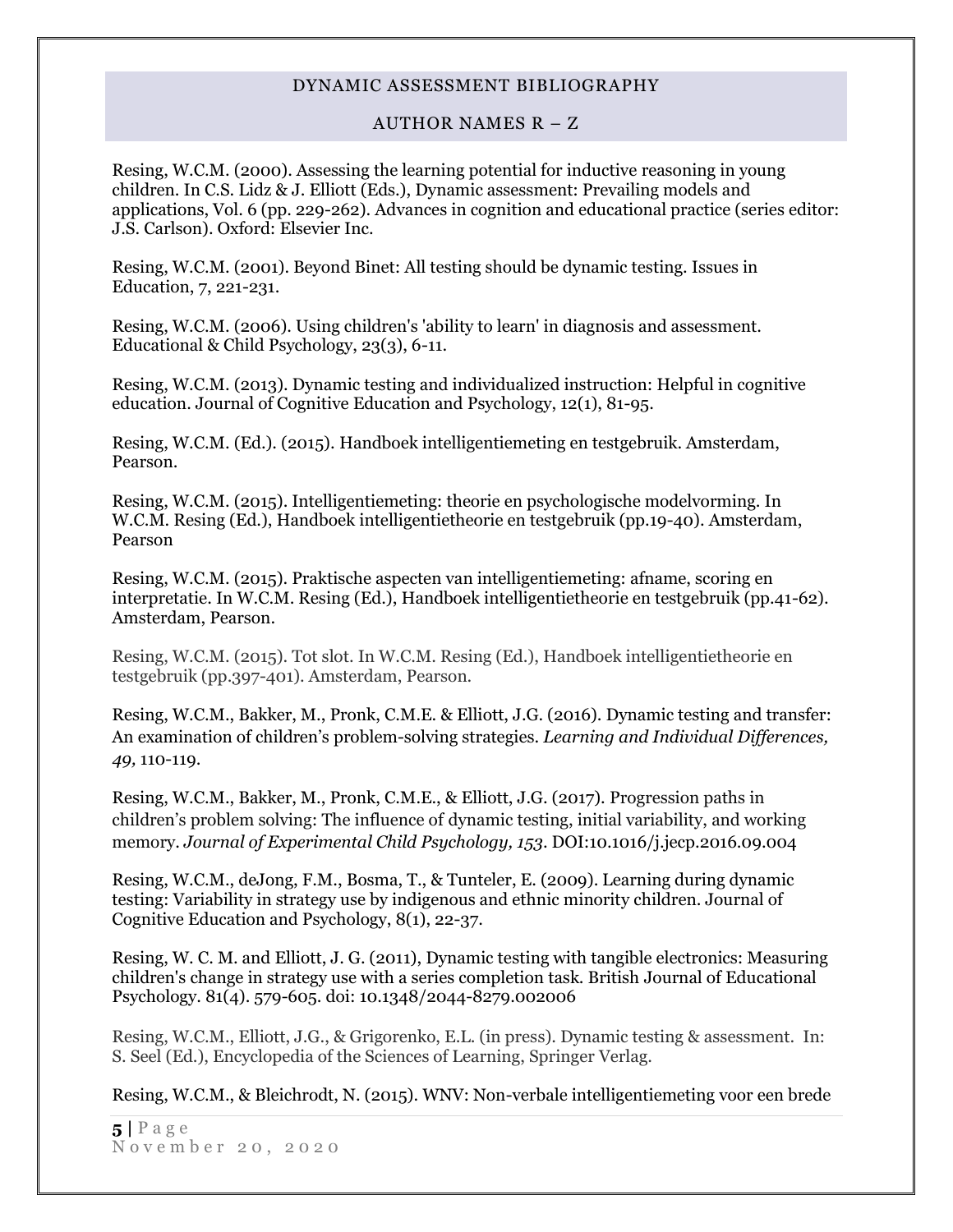## AUTHOR NAMES R – Z

leeftijdsrange. In W.C.M. Resing (Ed.), Handboek intelligentietheorie en testgebruik (pp.225- 247). Amsterdam, Pearson

[Resing, W.C.M., & Bleichrodt, N. \(2015\). RAKIT-2: Intelligentiemeting bij kinderen in de](https://www.researchgate.net/publication/281438019_Resing_W.C.M.__Bleichrodt_N._%282015%29._RAKIT-2_Intelligentiemeting_bij_kinderen_in_de_basisschoolleeftijd._In_W.C.M._Resing_%28Ed.%29_Handboek_intelligentietheorie_en_testgebruik_%28pp.141-167%29._Amsterdam_Pearson)  [basisschoolleeftijd. In W.C.M. Resing \(Ed.\), Handboek intelligentietheorie en testgebruik](https://www.researchgate.net/publication/281438019_Resing_W.C.M.__Bleichrodt_N._%282015%29._RAKIT-2_Intelligentiemeting_bij_kinderen_in_de_basisschoolleeftijd._In_W.C.M._Resing_%28Ed.%29_Handboek_intelligentietheorie_en_testgebruik_%28pp.141-167%29._Amsterdam_Pearson)  [\(pp.141-167\). Amsterdam, Pearson.](https://www.researchgate.net/publication/281438019_Resing_W.C.M.__Bleichrodt_N._%282015%29._RAKIT-2_Intelligentiemeting_bij_kinderen_in_de_basisschoolleeftijd._In_W.C.M._Resing_%28Ed.%29_Handboek_intelligentietheorie_en_testgebruik_%28pp.141-167%29._Amsterdam_Pearson)

Resing, W.C.M. & Drenth, P.J.D. (2007). Intelligentie: Weten en meten [Intelligence: Knowing and measuring]. Amsterdam: Uitgeverij Nieuwezijds.

Resing, W.C.M. & Hessels, M.G.P. (2001). Het meten van de cognitieve mogelijkheden en het schoolgedrag van allochtone leerlingen. [Measuring the cognitive potential and the school behavior of ethnic minority children]. In N. Bleichrodt & F. Van de Vijver (Eds.). Diagnostiek voor allochtonen. Mogelikheden en beperkingen van psychologische tests. Lisse: Swets & Zeitlinger (pp. 89-118).

Resing, W.C.M., & Hessels, M.G.P. (2000, in press). The assessment of cognitive abilities of minority children [Het testen van cognitieve vaardigheden bij allochtone kinderen]. In N. Bleichrodt & F.J.R. van de Vijver (Eds.), Het gebruik van psychologische tests bij allochtonen: problemen en remedies. Lisse: Swets & Zeitlinger. Haarlem: De Vrieseborch

Resing, W., Lauchlan. F. & Elliott, J. (2017). Guest Editorial: Bridging the gap between psychological assessment and educational instruction . *Educational & Child Psychology, 24(1).*

Resing, W.C.M. & Roth-Van der Werf, G.J.M. (2001). Inductive reasoning: The relationship between learning potential assessment and cognitive training. In F. Oser & U. Baetz (Eds.). Bridging the gap between learning and instruction. Abstracts of the 9th European Conferene on Learning and Instruction, Pp. 259-260. Aachen, Mainz.

Resing, W.C.M., & Roth-Van der Werf, G.J.M. (2002). Learning potential assessment and cognitive training in inductive reasoning: emergent relationship? In: G.M. Van der Aalsvoort, W.C.M. Resing & A.J.J.M. Ruijssenaars (Eds.), Advances in Cognition and Educational Practice Volume 7. Learning Potential Assessment and Cognitive Training (p.175-208). New York: Elsevier Science Ltd.

Resing, W.C.M., & Roth-Van der Werf, G.J.M. (2003/ in press). The emperor's new clothes: Testing the theory behind a cognitive training program. Educational and Child Psychology.

Resing, W.C.M., Ruijssenaars, A.J.J.M., & Bosma, T. (2002). Dynamic assessment: using measures for learning potential in the diagnostic process. In: G.M. Van der Aalsvoort, W.C.M.

Resing & A.J.J.M. Ruijssenaars (Eds.), Advances in Cognition and Educational Practice Volume 7. Learning Potential Assessment and Cognitive Training (p.29-64. New York: Elsevier Science Ltd.

Resing, W.C.M., Stevenson, C.E., and Bosma, T. (2012). Dynamic testing: Measuring inductive reasoning in children with developmental disabilities and mild cognitive impairments. Journal of Cognitive Education and Psychology, 11(2), 159-178.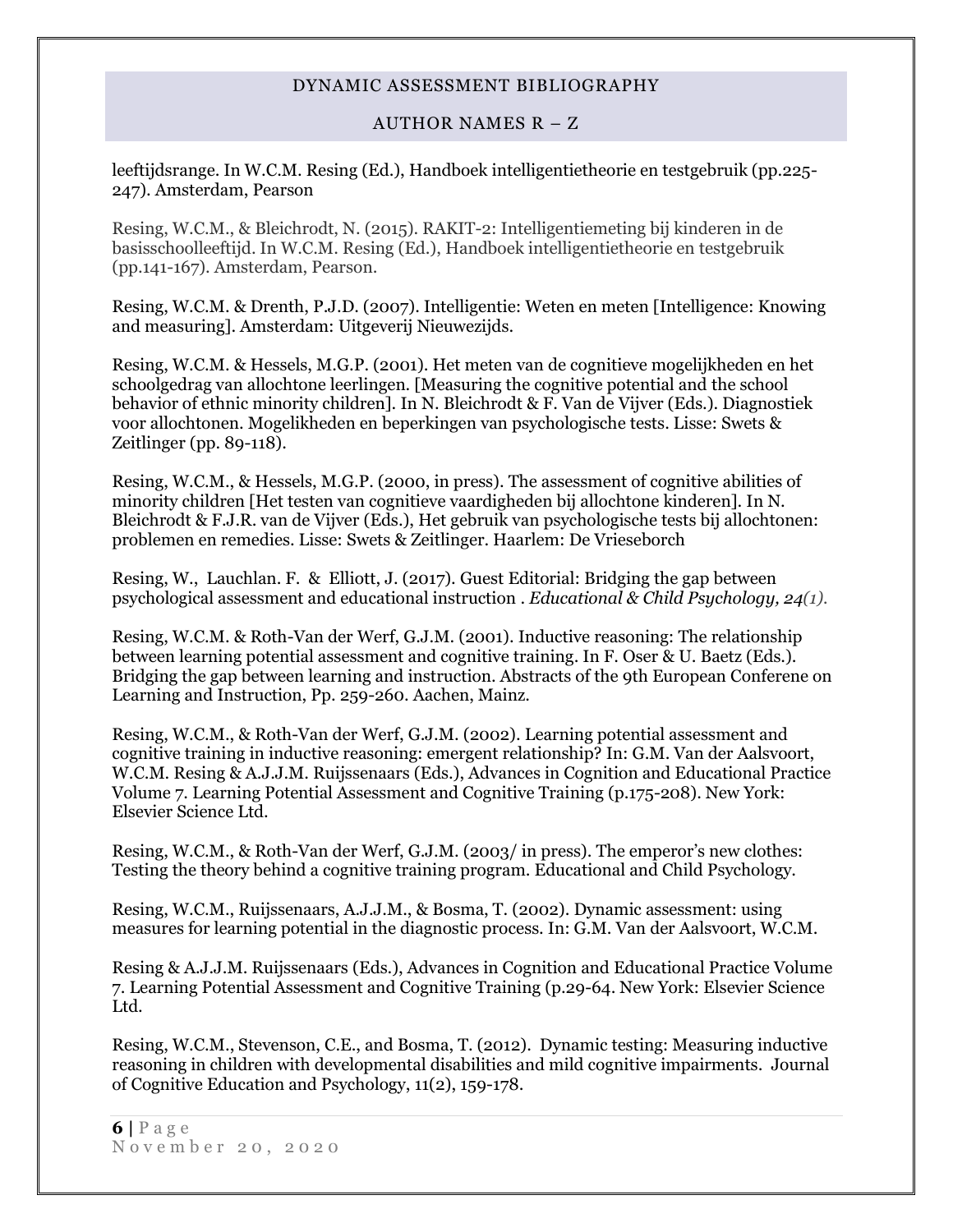## AUTHOR NAMES R – Z

Resing, W.C.M., Touw, K.W.J., Veerbeek, J., & Elliott, J.G. (2016) Progress in the inductive strategy-use of children from different ethnic backgrounds: A study employing dynamic testing. *Educational Psychology (April).* DOI:10.1080/01443410.2016.1164300

Resing, W. C.M., Tunteler, E., & Elliott, J.G. (2015). The effect of dynamic testing with electronic prompts and scaffolds on Children's Inductive Reasoning: A microgenetic study. *Journal of Cognitive Education and Psychology, 14(2).*

Resing, W.C.M., Tunteler, E., Roig, I., Elliott, J.G., Van Herk, R., & Verhaegh, J. (in prep). Dynamically testing inductive reasoning abilities. The use of a tangible table in a learning-whiletesting situation.

Resing, W.C.M., Verhaegh, J., Hart de Ruiter, E., Tunteler, E., Fontijn, W., & Elliott, J.G. (in prep.). Dynamic testing while learning: The use of tangible tables and scaffolding techniques in education.

Resing, W.C.M. & Wijk, A.M. van (1996). Leerpotentieel: onderzoek bij allochtone leerlingen uit het basisonderwijs. [Learning potential: Research with ethnic minority children from mainstream education]. Tijdschrift voor Orthopedagogiek, 35, 432-444.

Rey, A. (1934). D'un procédé pour évaluer l'éducabilité: Quelques applications en psychopathologie (On a procedure for evaluating educability: Some applications in psychopathology). Archives de Psychologie, 24(96), 298-337.

Rey, A. (1991). L'évaluation de l'éducabilité cognitive (le test des plateaux). Issy-les-Moulineaux: Editions Scientifiques et Psychotechniques.

Rezaee, A.A. & Ghanbarpour, M. (2016). The measurement paradigm and role of mediators in dynamic assessment: A qualitative meta-synthesis. *International Journal of Language Studies .* 10 (4), 77-108.

Richards, T., Berninger, V., Nagy, W., Parsons, A., Field, K., & Richards, A. (2005). Brain activation during language task contrasts in children with and without dyslexia: Inferring mapping processes and assessing response to spelling instruction. Education and Child Psychology, 22(2), 62-80.

Riley, K., Miller, G.E. & Sorenson, C. (2016). Early childhood authentic and performance-based assessment. In A. Garro (Ed.). *Early childhood assessment in school and clinical child psychology* (pp. 95-117). New York: Springer. 95-117.

Rittner, L. L. ( 2010). [The children's Inferential Thinking Modifiability Test as a tool for the](http://psycnet.apa.org/index.cfm?fa=search.displayRecord&id=B6F4B90D-9E21-EC1C-6F6D-88415430527F&resultID=24&page=1&dbTab=all)  [identification of second grade gifted Hispanic learners.](http://psycnet.apa.org/index.cfm?fa=search.displayRecord&id=B6F4B90D-9E21-EC1C-6F6D-88415430527F&resultID=24&page=1&dbTab=all) *Dissertation Abstracts International Section A: Humanities and Social Sciences*, 3758.

Rittner, L. L. & Pulos, S.M. (2014). Rasch model of a dynamic assessment: An investigation of the Children's Inferential Thinking Modifiability Test. Journal of Applied Measurement, 15(1), 40-52.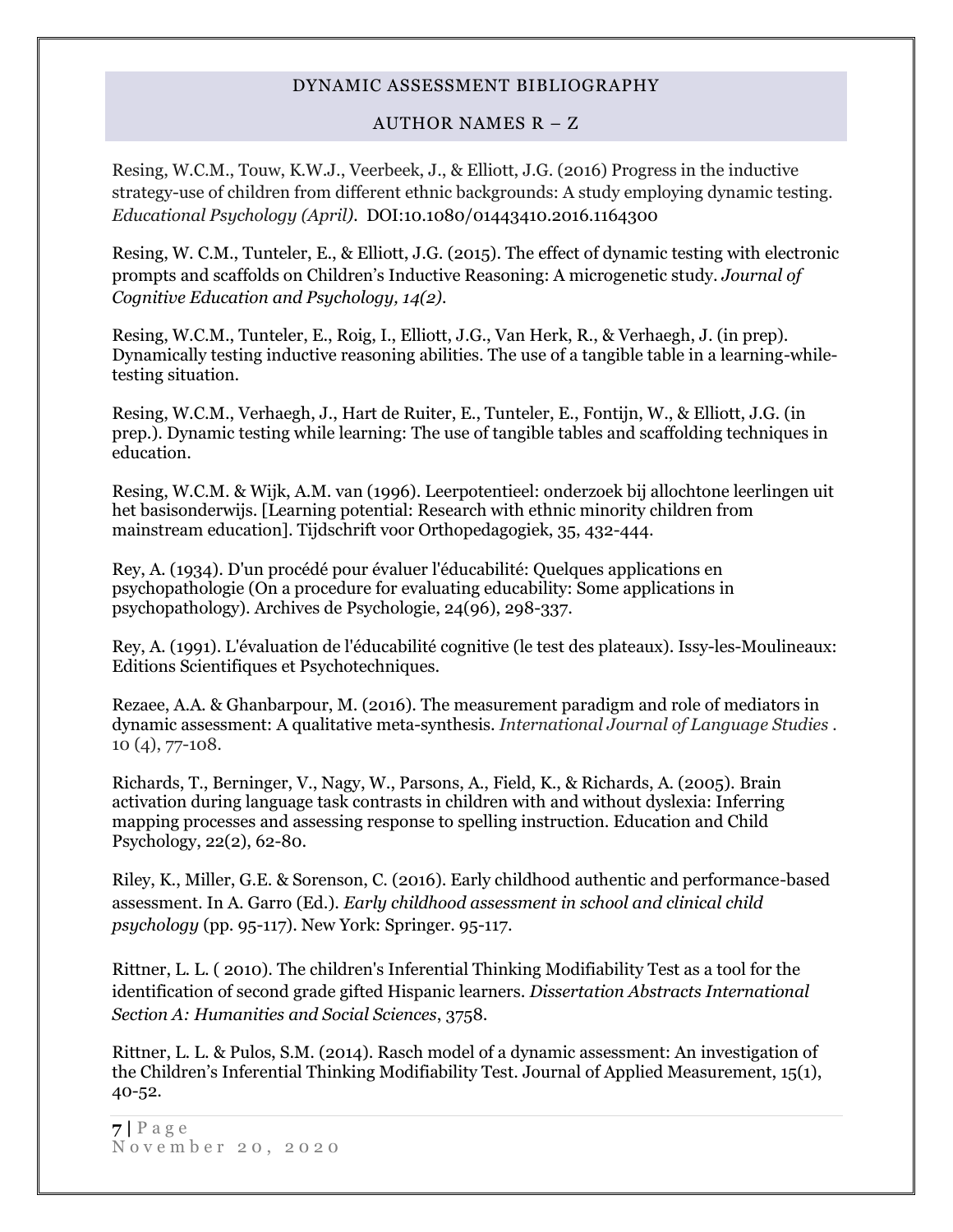#### AUTHOR NAMES R – Z

Robaye, F. & Robaye, E. (1956). Détermination de la zone discriminative dans un test a item de difficulté croissante. Bulletin de Centre d'études de Recherches Psychotechinques, 2.

Robinson, C.A. (1987a). The Learning Potential Assessment Device (LPAD): Its role in the nonbiased assessment of cognitive functioning. (Alternative Assessment Committee Report CASP). CASP Today, XXXVII, 3, 10-16.

Robinson, C.A. (1987b). A rebuttal to Frisby. The LPAD back in perspective. CASP Today,  $XXXVII(2), 3-5.$ 

Robinson, C.A. (1987c). The Learning Potential Assessment Device: A non-biased assessment of cognitive functioning. An occasional paper. San Diego, CA: Policy Studies in Languages and Cross Cultural Education.

Robinson, C.A. & Cook, V.J. (1990). Alternative assessment ecosystems and dynamic. NASP Communiqué, 18(5).

Robinson-Zañartu, C. (1996). Serving Native American children and families: Considering cultural variables. Language, Speech, and Hearing Services in the Schools, 27(4), 373-384.

Robinson-Zañartu, C. (2011). Dynamic assessment: An intervention-based approach. In S. Jackson, G. Brown, & R. Laro-Alecio (Eds.). *Handbook of educational theories* (pp. 787-793). Charlotte, NC: Information Age Publishing.

Robinson-Zañartu, C.A. & Aganza, J.S. (2000). Dynamic assessment and sociocultural context: Assessing the while child. In C.S. Lidz and J.G. Elliott (Eds.). Dynamic assessment: Prevailing models and applications (pp. 443-487. Amsterdam: JAI/Elsevier.

Robinson-Zañartu, C. & Campbell, L. (2000). Developing scientific minds: The use of mediated thinking and learning to facilitate enhanced student outcomes. The California School Psychologist, 5, 33-42.

Robinson-Zañartu, C. & Carlson, J. (2012). Dynamic assessment. In K.F. Geisinger, (Ed.). *Handbook of testing and assessment in psychology* (pp. 149-167). Washington, DC: American Psychological Association.

Robinson-Zañartu, C, & Carlson, J. (2013). Dynamic assessment. In K.F. Geisinger, B.A. Bracken, J.F. Carlson, J-I. C., Hansen, N.R. Kuncel, S.P. Reise, & M.C. Rodriguez,(Eds), (2013). APA handbook of testing and assessment in psychology, Vol. 3: Testing and assessment in school psychology and education. APA handbooks in psychology pp. 149-167). Washington, DC.: American Psychological Association.

Robinson-Zañartu, C., Mendoza, N., Mesa, D.R. & Wager, J.D. (2017). Response to mediated intervention: Dynamic assessment in context. *Educational and Child Psychology, 34(1),* 39-54.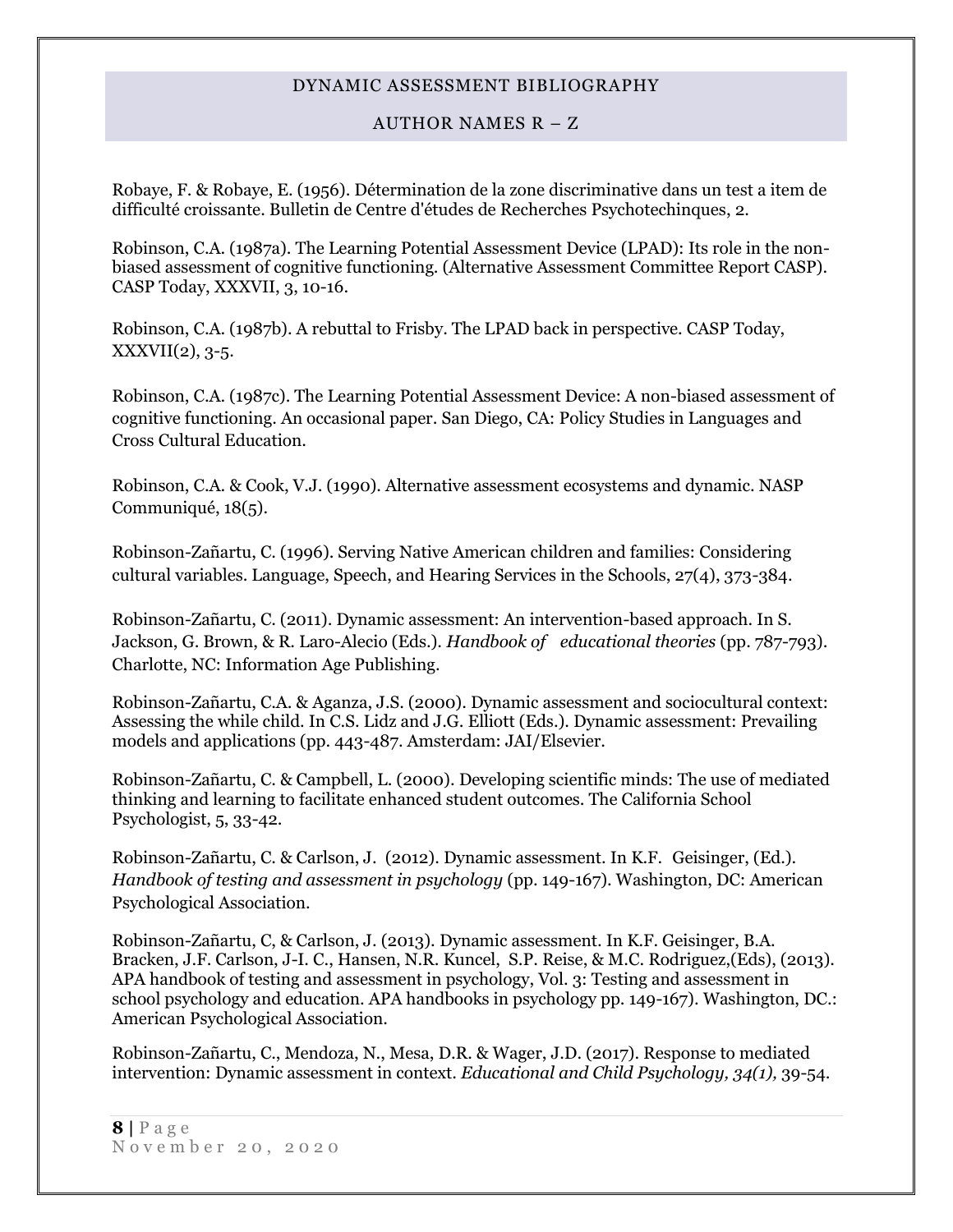#### AUTHOR NAMES R – Z

Robinson-Zañartu, C. & Reschly, D. (1997). Evaluacion de las aptitudes (Evaluation of aptitudes) in G. Buela-Casal (Ed.). Manual de evaluacion psicologica (Handbook of psychological evaluation). Madrid , España: Siglo XXI de Expaña.

Rodger, S., Daley, E., Hughes, K.& Ziviani, J. (2005). Dynamic Occupational Therapy Cognitive Assessment for Children: Perceived utility in Australian occupational therapy practice. Australian Occupational Therapy Journal, 52(4), 337-349.

Robles, M.A. Y Calero, M.D. La Evaluación del potencial de aprendizaje para la lectura en niños con síndrome Down. Siglo Cero, 2003, 34 (2)15-25.

Robles-Bello, M.A. (2017). Validez concurrente de La Escala EHPAP adaptada a poblacion preescolar Española de inteligencia media y con necesidades educativas de apoyo especifico*. International Journal of Developmental and Educational Psychology INFAD Revista de Psicología, No2 - Monográfico 1,* 289-300.

Robles-Bello, M. A. & Calero Garcia, M.D. (2013). Using learning potential to evaluate children with specific language impairment. The Spanish journal of psychology,  $16(68)$ , 1-11.

Robles-Bello, M.A., Sanchez-Teruel, D., & Naranjo, N.V. (2015). Evaluación del potencial de aprendizaje en niños con trastorno específico del lenguaje . *Revista de Psicologia Clinica con Niños y Adolescentes, 2(1),* 19-24.

Robles-Bello, M.A., Valencia-Naranjo, N., Barba-Colmenero, F., Sanchez-Teruel, D. (2017). Evaluacion del perfil cognitive y de conducta en niños de un Centro de Atencion y Desarrollo Infantil Temprano. Revista. *Argentina de Clinica Psicologica, 26*, 313-323.

Robles-Bello, M.A., Valencia-Naranjo, N., & Sanchez-Teruel, D. (2018). Learning potential is useful in pre-schoolers with Fragile X and Down Syndrome. *Psicologia Educativa, 24 (2)*, 51- 57.

Rodger, S., Daley, E., Hughes, K.& Ziviani, J. (2005). Dynamic Occupational Therapy Cognitive Assessment for Children: Perceived utility in Australian occupational therapy practice. Australian Occupational Therapy Journal, 52(4), 337-349.

Rodriguez-Arocho, W.C.(1989). La zona de desarrollo proximo y su importancia en la evaluacion de destrezas de pensamiento [The zone of proximal development and its importance in the evaluation of thinking skills]. In A. Villarini & A. Rios (Eds.), Ponencias del Primer Encuentro sobre la Investigacion y la Enseoanza Orientada al Desarrollo de Destrezas de Pensamiento (pp. 309-314). Universidad de Puerto Rico: Centro para el Fortalecimiento de la Docencia.

Roohani, A., & Rad, H.S. (2019). Effectiveness of hybrid dynamic assessment in L2 learners' descriptive writing development. *International Journal of Research Studies in Language Learning, 8(2),* 67-79.

Rosario, A.C., Candeias, A.A. & Cruz. V. (2011). Dynamic assessment & intervention of learning difficulties based on the PASS Reading Enhancement Programme. In J. Lebeer, A. Candeias, & L. Gracio (Eds.). With a different glance: Dynamic assessment of functioning of children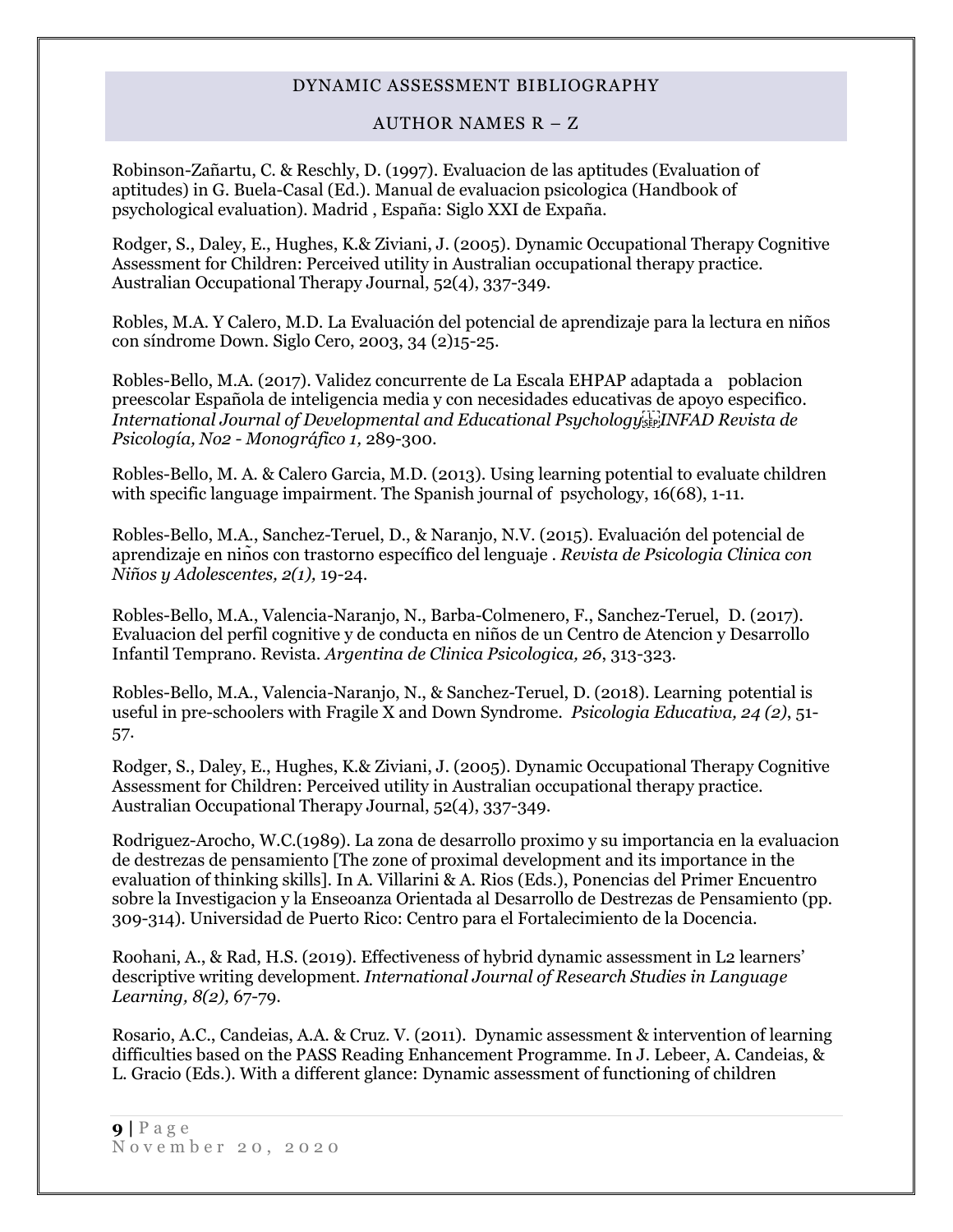## AUTHOR NAMES R – Z

oriented at development and inclusive learning (pp.219- 226). Antwerp, Belgium: Garant-Uitgevers.

Roth, W.-M. (1992). Dynamic and authentic assessment: An approach for assessing cognitive change and learning in authentic settings. Science Scope, 15(6), 37-40.

Rothman, H.R.& Semmel, M.I. (1990). Dynamic assessment: A comprehensive review of literature. In R. Gaylord-Ross (Ed.). Issues and research in special education, Volume 1. Teachers College Press Special Education Series (pp. 355-386). New York: Teachers College Press.

Roth-van der Werf, G.J.M., Resing, W.C.M., & Slenders, A.P.A.C. (2002). Task similarity and transfer of an inductive reasoning training. Contemporary Educational Psychology, 27, 296-325.

Roybal-Benson, C.W. (2007). Becoming phonemically aware: A study on the role of assistance in language learning. Dissertation Abstracts International Section A: Humanities and Social Sciences, 68 (3-A), 933.

Ruijssenaars, A.J.J.M., Castelijns, J.H.M., & Hamers, J.H.M. (1993). The validity of learning potential tests. In J.H.M. Hamers, K. Sijtsma, et al. (Eds.). Learning potential assessment: Theoretical, methodological and practical issues (pp. 69-82). Lisse: Swets & Zeitlinger.

Rumley, L. (2007). Etude de la validité prédictive d'un test d'apprentissage: Le HART [Study of the predictive validity of a learning test: The HART]. Unpublished master's thesis, University of Geneva.

Rutland, A. & Campbell, R. (1995). The validity of dynamic assessment methods for children with learning difficulties and nondisabled children. Journal of Cognitive Education, 5(1), 81-94.

Rutland, A.F. & Campbell, R.N. (1996). Relevance of Vygotsky's teory of the 'zone of proximal development' to the assessment of children with intellectual disabilities. Journal of Intellectual Disability Research, 40(2), 151-158.

Ryba, K. (1998). Dynamic assessment and programme planning for students with intellectual disabilities. New Zealand Journal of Psychology, 27(2), 3-10.

<span id="page-9-0"></span>Ryder, M.G. (1994). An analysis of the effects of motivational components on performance during a dynamic assessment procedure. Dissertation Abstracts International, 55-08, section A,2356.

S [BACK TO TOP](#page-0-1)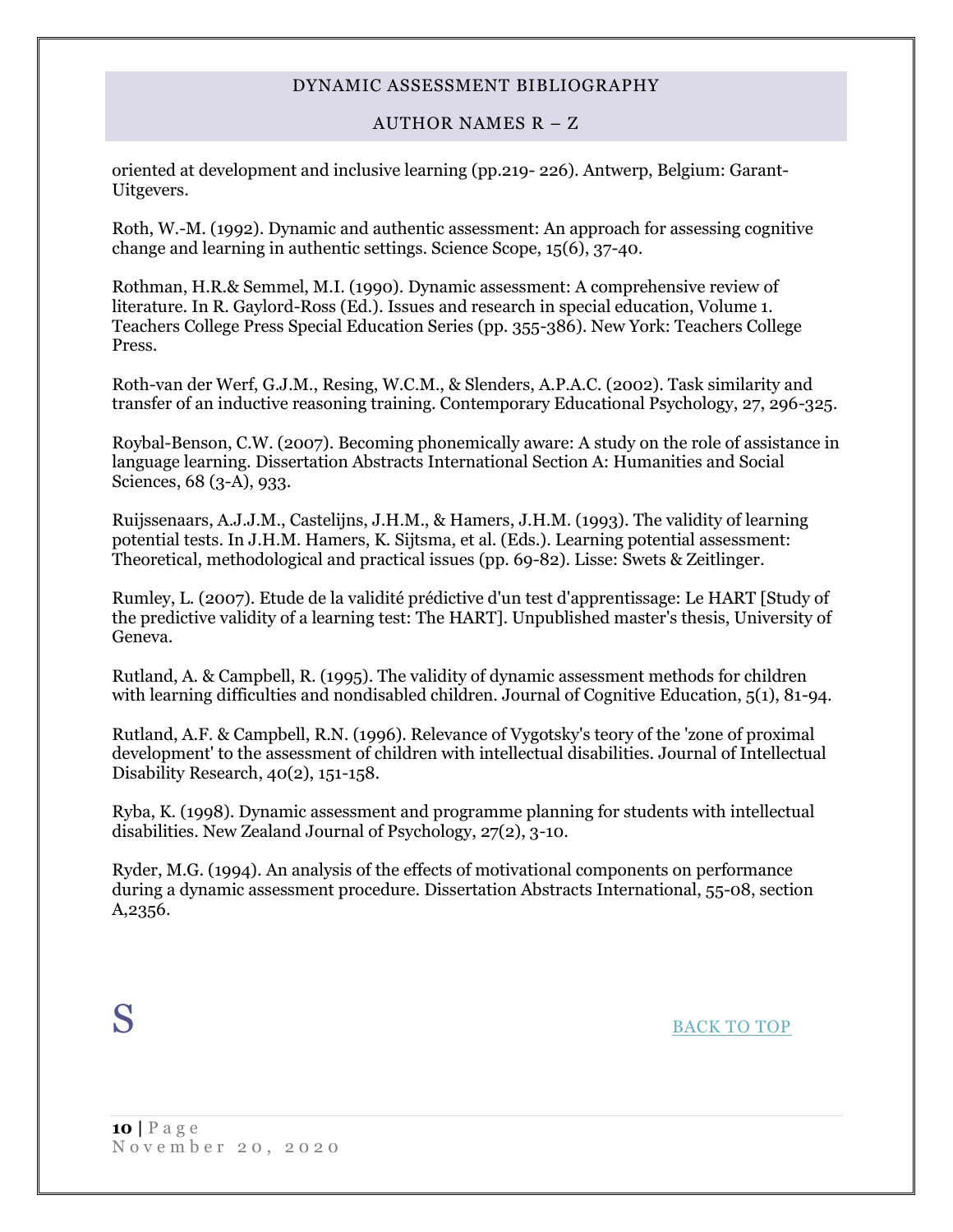#### AUTHOR NAMES R – Z

Safa, M.A. & Beheshti, S. (2018). Interactionist and interventionist group dynamic assessment (GDA) and EFL learners' listening comprehension development. *Iranian Journal of Language Teaching Research, 6(3),* 37-56.

Sahbi, B.B. (2017). Validation of a Dynamic Reading Comprehension Test for EAP Learners in an EFL In Hidri & Coombe (Eds). Evaluation in Foreign Language Education in the Middle East and North Africa, Chapter 19, Springer International Publishing, pp. 315-337. DOI: 10.1007/978-3-319-43234-2\_19

Saber, K. M. (2015) *Dynamic assessment: From theory to practice.* LAP LAMBERT Academic Publishing.

Sadeghi, K. & Khanahmadi, F. (2011). Dynamic assessment of EFL grammar: The role of mediated learning experience in L2 learning. International Journal of Academic Research, 3(2), 931.

Sadeghi, K. & Khonbi, Z. A. (2015). The Routledge Handbook of Language Testing. *Iranian Journal of Language Teaching Research, 3(2),* 129-133.

Sadek, N. (2011). Dynamic assessment and second language writing: Toward a hybrid dynamic assessment model in assessing English Language Learners (ELL). LAP LAMBERT Academic Publishing.

Sadighi, F., Jamasbi, F., & Ramezani, S. (2018). The impact of using dynamic assessment on Iranian's writing literacy. *Theory and Practice in Language Studies,* 8(9).

Saedi, M., Ahangari, S., & Asl, N.S. (2020). The effect of group-type and mediation-type in Group-dynamic assessment on the improvement of Iranian EFL learners' listening comprehension. *Journal of Language Horizons.*

Saenz, T. I. & Huer, M.B. (2003). Testing strategies involving leasst biased language assessmentn of bilingual children. Communication Disorders Quarterly, 24(4), 184-193.

Safa, M. A., & Jafari, F. (2017). The Washback Effect of Dynamic Assessment on Grammar Learning of Iranian EFL Learners. *Journal of Language Teaching and Learning, 7(1),* 55-68.

Sahragard, R. & Heidari,K.(2014).How much mediation in dynamic assessment for gifted students? Up to critical thinking please! Gifted Education International. Sainsbury, E.J. & Walker, R.A. (2008). Assessment as a vehicle for learning: Extending collaboration into testing. Assessment & Evaluation in Higher Education, 33(2), 103-117.

Sahragard, R. & Heidari, K. ( 2017). How much mediation in dynamic assessment for gifted students? Up to critical thinking please! *Gifted Education International.*

Saldaña, D. (2004). Dynamic Master Mind: Interactive use of a game for testing metacognition. School Psychology International, 25(4), 422-438.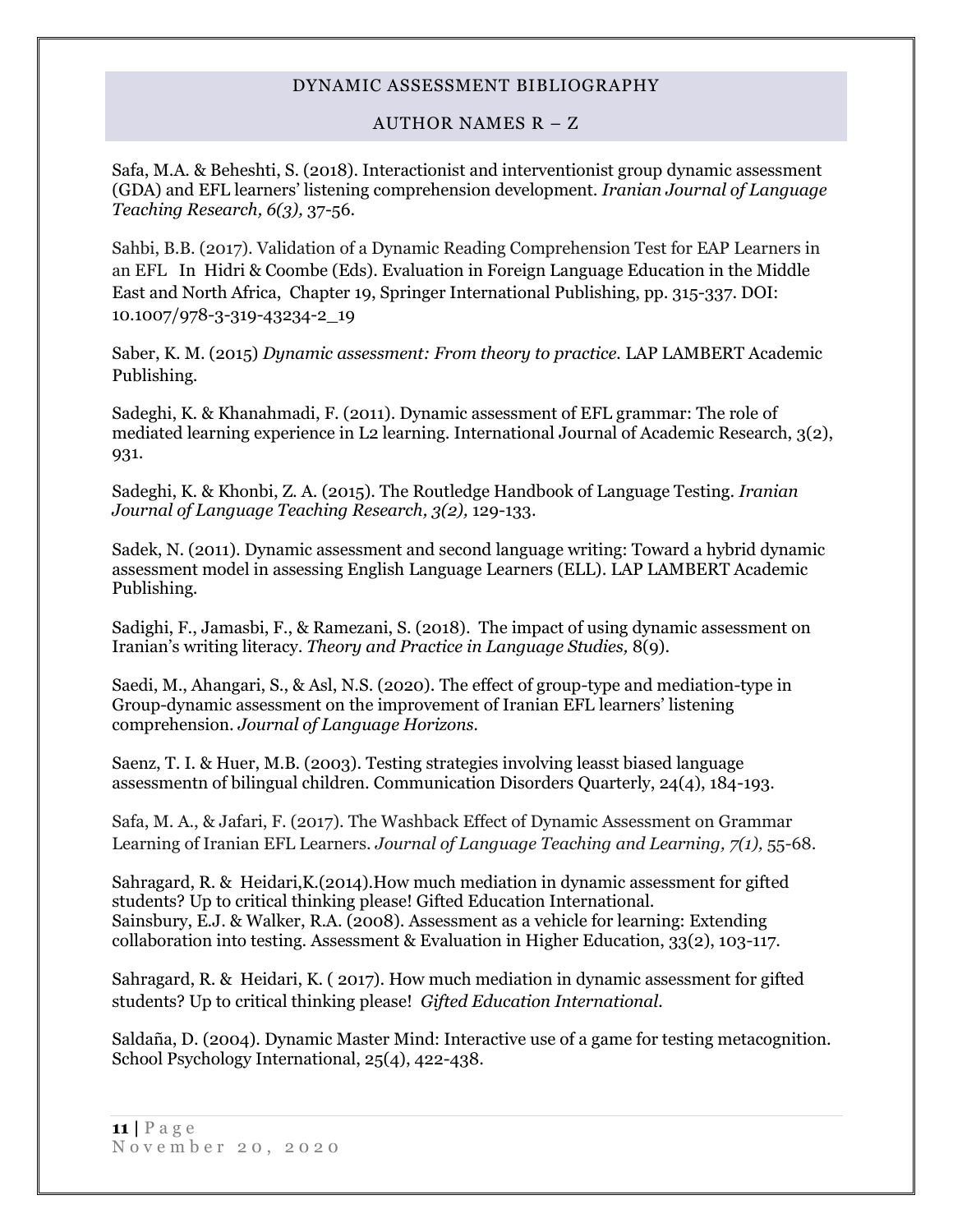#### AUTHOR NAMES R – Z

Salihu L., Aro, M., & Räsänen**.** P. (2017). Dynamic potential of feedback in self-regulated learning and motivation of children with mathematical learning difficulties. *Hrvatska reija za rehabilitacjska istrazivanja, 53 (2)*, 111-129.

Samuels, M.T. (2000). Assessment of post-secondary students with learning difficulties: Using dynamic assessment in a problem-solving process. In C.S. Lidz & J.G. Elliott (Eds.). Dynamic assessment: Prevailing models and applications (pp. 521-542). Amsterdam:JAI/Elsevier Science.

Samuels, M. (2005). Guest editorial: Assessment of postsecondary students: Why we should be using dynamic assessment. Journal of Cognitive Education and Psychology [online], 5, 1, 17-24. www.iacep.coged.org

Samuels, M., Lamb, C., & Oberholtzer, L. (1992). Dynamic assessment of adults with learning difficulties. In H.C. Haywood & D. Tzuriel (Eds.), Interactive assessment (pp. 275-299. New York: Springer-Verlag.

San Miguel, C.L. (1977). Learning potential approaches to the mentally retarded. Dissertation Abstracts International, 38 (1-B), 378-379.

Sanaeifar, S.H. & Divcolaii, M.S. (2019). Actualizing language learners' potentials through mediation: Cumulative vs concurrent group dynamic assessment and students' selfmanagement of learning tasks. *Theory and Practice in Language Studies, 9(7).* 802-809.

Saniei, A., Birjandi, P., & Abdollahzadeh, E. (2015). On the Practicality of Group Dynamic Assessment: A Seminal Enterprise Deserving Closer Scrutiny. *International Journal of Applied Linguistics and English Literature*, *4*(2), 39-46.

Sarani, A. & Izadi, M. (2016). Diagnosing L2 receptive vocabulary development: A microgenetic study. *Journal of Teaching Language Skills (JTLS), 35(2),* 161-189.

Sarnio, P. (1994). A comparative study of dynamic and static testing in abstinent alcoholics. Journal of Clinical Psychology, 50(2), 272-280.

Sato, M. (2017). Oral peer corrective feedback. *Corrective Feedback in Second Language Teaching and Learning: Research, Theory, Applications, Implications*, *66*.

Savron, B.L. (1989). Modifying similarity thinking: Implications for the generalization of knowledge. International Journal of Dynamic Assessment & Instruction, 1(1), 27-47.

Sawaki, Y. (2017). The effects of different levels of performance feedback on TOEFL iBT® reading practice test performance. DOI 10.1002/ets2.12159, Educational Testing Service, TOEFL Committee of Examiners ETS Research Report Series.

Schack, T. & Guthke, J. (2003). Dynamic testing. International Journal of Sport and Exercise Psychology, 1(1), 40-60.

Schardt, A., Whitten, C., & Gamlin, P.J. (1996). A walk in our moccasins: Applying dynamic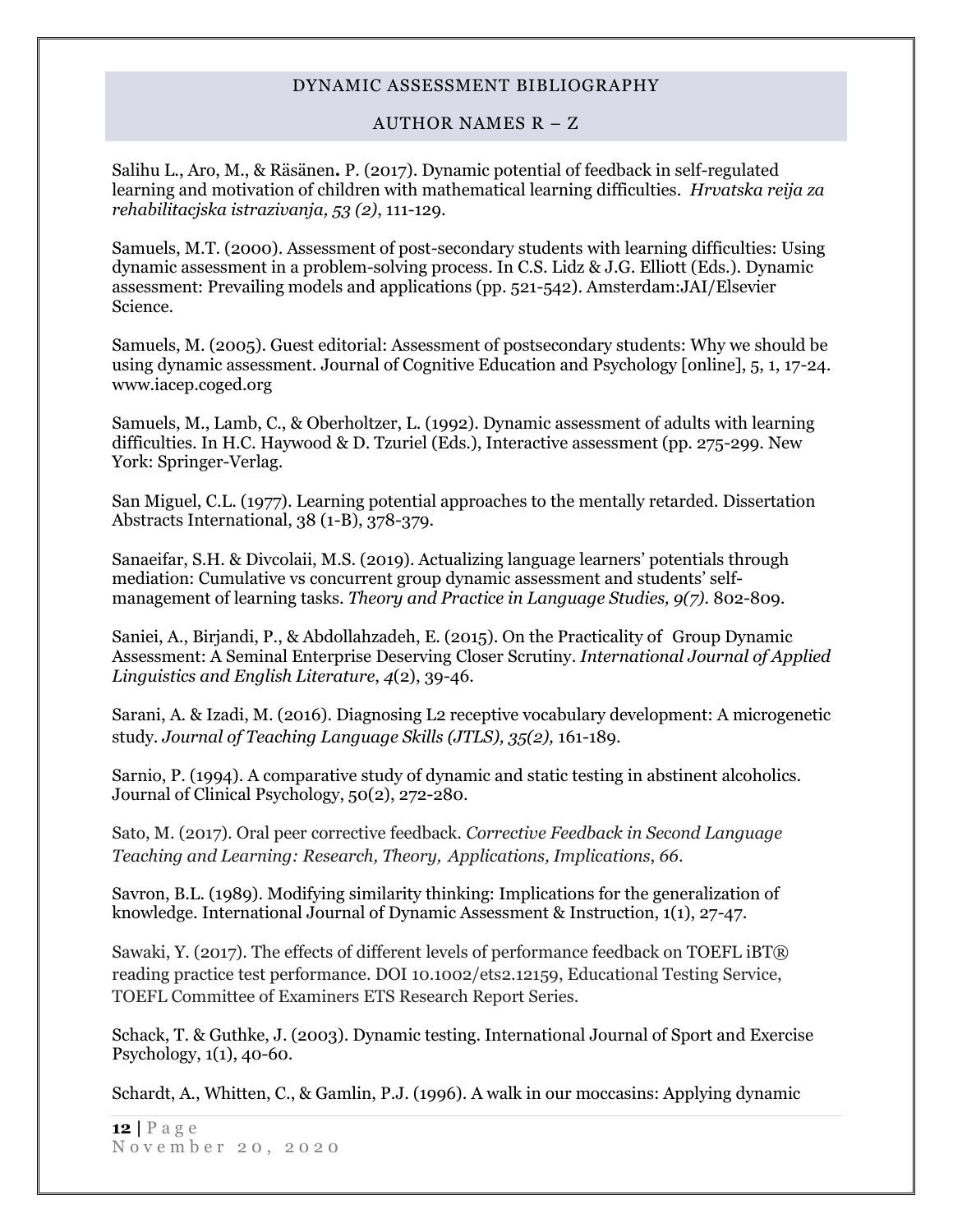#### AUTHOR NAMES R – Z

approaches in a remote Native community. In M.G. Luther, E.Cole, et al. (Eds.). Dynamic assessment for instruction: From theory to application (pp. 316-325).

Schevel, E-M (2008). Adaption der "Application of Cognitive Functions Scale (ACFS) fur den deutschen Sprachraum [Adaptation of the Application of Cognitive Functions Scale {ACFS} for German speakers]. Unpublished doctoral dissertation, Universitat Osnabruch, Germany.

Schottke, H., Bartram, M., & Wiedl, K.H. (1993). Psychometric implications of learning potential assessment: A typological approach. In J.H.M. Hamers, K. Sijtsma & A.J.J.M. Ruissenaars (Eds.). Learning potential assessment: Theoretical, methodological, and practical issues (pp. 153-173). Amsterdam: Swets & Zeitlinger.

Scissons, M.B.A. (1989). Dynamic assessment of learning potential of Indian adolescents in algebra. Unpublished Master's Thesis, University of Saskatchewan (Canada). Schlatter, C. (1994). Enseignement de la pensée inductive: une étude sur la variation des effets d'apprentissage selon le niveau d'explicité des aides. Mémoire de licence déposé à l'Université de Genève, FPSE, Section des Sciences de l'Education.

Schlatter, C. (1999). Le Test d'Apprentissage de la Pensée Analogique. Fondation théorique et empirique d'un outil d'évaluation pour personnes présentant un retard mental modéré. Thèse de doctorat soutenue à l'Université de Genève, Faculté de Psychologie et des Sciences de l'Education.

Schlatter, C. (en préparation). Efficacité de différents niveaux d'aides pour l'entraînement au raisonnement inductif. In F.P. Büchel (Ed.), Pensée inductive et handicap mental. Lucerne: SZH.

Schlatter, C. & Buechel, F.P. (2000). Detecting reasoning abilities of persons with moderate mental retardation: The Analogical Reasoning Learning Test (ARLT). In C.S.Lidz J.G.Elliott (Eds.). Dynamic assessment: Prevailing models and applications (pp. 155-186). Amsterdam:Elsevier Science.

Schlatter, C., Büchel, F.P., & Thomas, L. (1997). Test d'apprentissage de la pensée analogique pour adolescents handicapés mentaux modérés. Revue Francophone de la Déficience Intellectuelle, 8(1), 37-54.

Schloss, P.J., Smith, M.A., Hoover, T., & Wolford, J. (1987). Dynamic criterion-referenced vocational assessment: An alternative strategy for handicapped youth. Diagnostique, 12(2), 74- 86.

Schneider, E. & Ganschow, L. (2000). Dynamic assessment and instructional strategies for learners who struggle to learn a foreign language. Dyslexia, 6 (1), 72-82.

Schottke, H., Bartram, M. & Wiedl, K.H. (1993). Psychometric implications of dynamic assessment: A typological approach. In J. Hamers, A. Ruijssenaars, & K. Sijtsma (Eds.). Learning potential assessment: Theoretical, methodological, and practical issues (pp. 153-174). Amsterdam: Swets & Zeitlinger.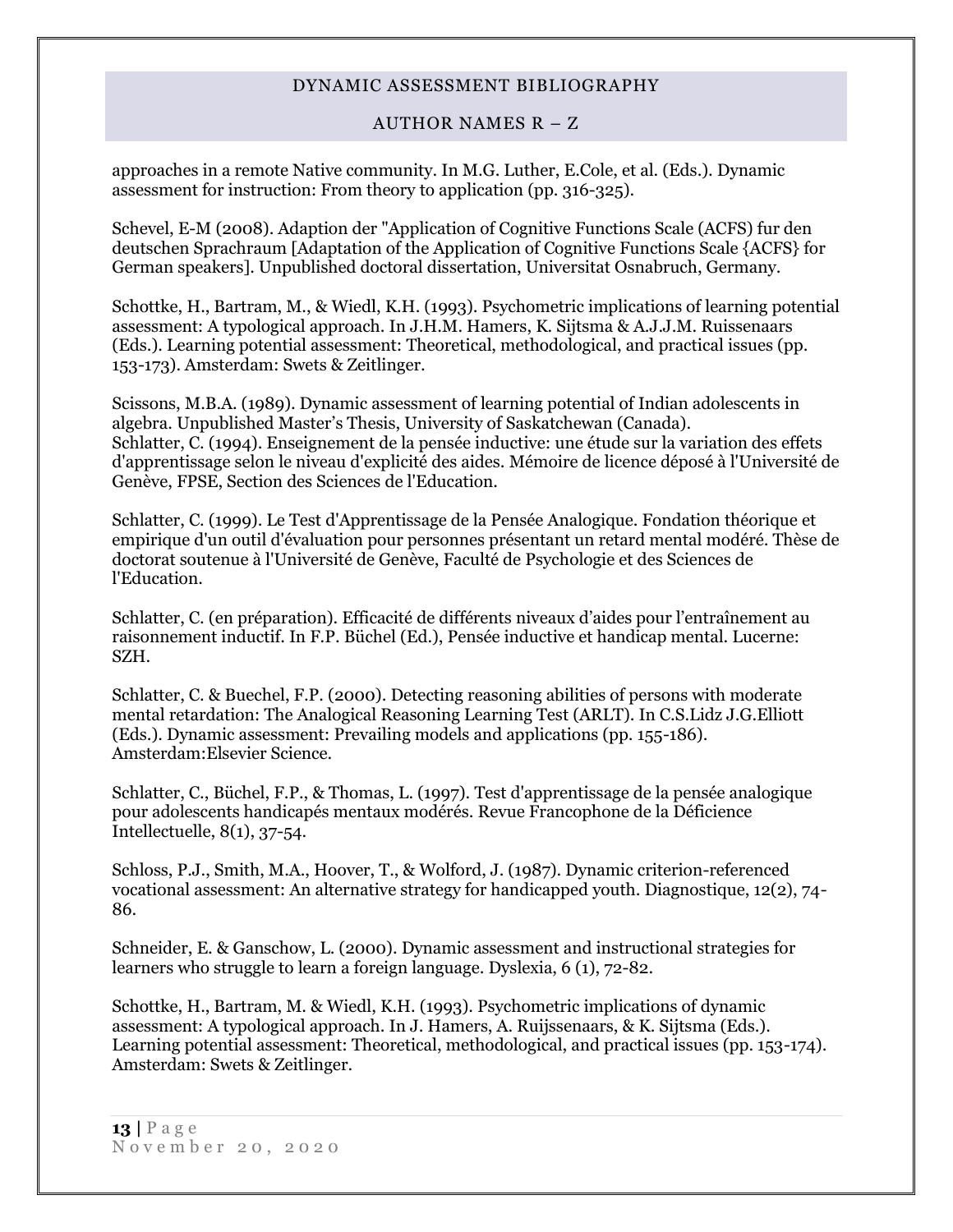## AUTHOR NAMES R – Z

Sclan, S.G. (1987). Dynamic assessment and thought disorder in paranoid and nonparanoid schizophrenic patients. Dissertation Abstracts International, 47(7-B), 3126.

Seabi, J. (2012). Feuerstein's mediated learning experience as a vehicle for enhancing cognitive functioning of remedial school learners in South Africa. Australian Journal of Educational & Developmental Psychology, 12, 35-45.

Seethaler, P. M. Fuchs, L. S., Fuchs, D. & Compton, D. L. (2012). Predicting first graders' development of calculation versus word-problem performance: The role of dynamic assessment. Journal of Educational Psychology,104(1), 224-234.

Seethaler, P.M., Fuchs, L.S., Fuchs, D., & Compton, D. (2015). Does the value of dynamic assessment in predicting end-of-first grade mathematics performance differ as a function of English language proficiency? *Elementary School Journal, 15(4),* 289-308.

Seiverd, K.D. (1994). Dynamic assessment vs. traditional intelligence assessment in lowachieving minority and nonminority children. Dissertation Abstracts International Section B: The Sciences & Engineering, 54(7-B), 3865.

Selcuk Acar, Sedat Sen, and Nur Cayirdag. Consistency of the Performance and Nonperformance Methods in Gifted Identification: A Multilevel Meta-Analytic Review. Gifted Child Quarterly 0016986216634438, first published on February 26, 2016 doi:10.1177/0016986216634438

Sentz, J., Stefaniak, J., Baaki, J. & Eckhoff, A. (2019). How do instructional designers manage learners' cognitive load? An examination of awareness and application of strategies. *Educational Technology Research and Development, 1-47*.

Seok-Hoon, A.S. (2001). Parental involvement in child assessment: A dynamic approach. Paper presented at the Australian Association for Research in Education International Conference (Fremantle,Western Australia; December 2-6). ED463876

Seok-Hoon Seng, A., Kwee-Hoon Pou, L., & Tan, O-S (Eds.) (2003). Mediated learning experience with children: Applications across contexts. Singapore: McGraw-Hill Education (Asia) [mghasia@mcgraw-hill.com]

Serena, V.M. & Stefano, T. (no date). The concept of the zo-ped in the perspective of a concrete application: The evaluation of the obtained results. online: http://psych.hanover.edu/vygotsky/veggetti.html

Sergi, M.J. Kern, R.S., Mintz, J. & Green, M.F. (2005). Learning potential and the prediction of work skill acquisition in schizophrenia. Schizophrenia Bulletin, 31, 67-72.

Sewell, T.E. (1987). Dynamic assessment as a nondiscriminatory procedure. In C.S. Lidz (Ed.). Dynamic assessment: An interactional approach to evaluating learning potential (pp. 426-443). New York: Guilford.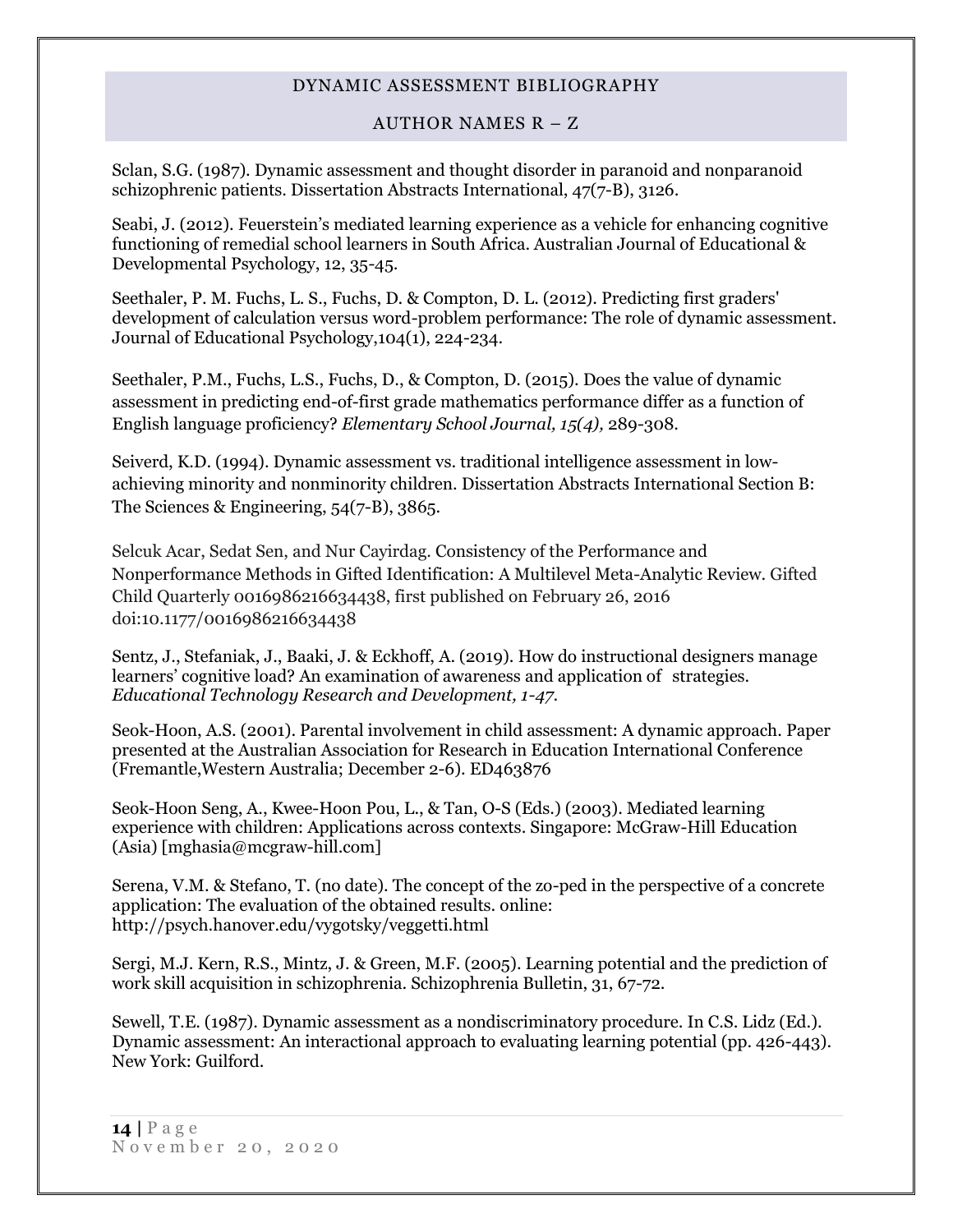# AUTHOR NAMES R – Z

Seyed Erfani, Sh. & Agha Ebrahimiyan, A. (2013). Web 2.0 incorporated dynamic assessment to assess writing ability of Iranian EFL learners. Global Journal of Human Social Science, 13(14), 49-55.

Shabani, K. (2014). Dynamic Assessment of L2 Listening Comprehension in Transcendence Tasks. Procedia-Social and Behavioral Sciences, 98, 1729-1737.

Shabani, K. & Malekdar, S. (2016) The effect of peer scaffolding on Iranian EFL learners' listening comprehension*. English Language Teaching, 3(1),* 49-65.

Shabani, K., Khatib, M., & Ebadi, S. (2010). Vygotsky's Zone of Proximal Development: Instructional Implications and Teachers' Professional Development. English Language Teaching, 3(4), 237-248.

Shafiee, S., Talakoob, F. & Fatahi, M. (2018). Effects of dynamic assessment on the acquisition of the rhythm of English: The case of EFL learners' attitudes. *International Journal of English Linguistics*, 8(5), 181-191.

Shafipoor, M. & Latif, F. (2020). A mixed method study of interventionist DA: A case of introvert vs. extrovert EFL learners' academic essay writing. *The Journal of English Language Pedagogy and Practice, 13(26),* 118 -139.

Shakki, F, Derakhshan, A. & Ziabari, R.S. (2016). The interplay between language skills and dynamic assessment. DOI: 10.5296/ijl.v8i2.9221

Shakki, F., Derakhshan, A., & Ziabari, R.S. (2016). The interplay between language skills and dynamic assessment. *International Journal of Linguistics, 8(2),* 141-157.

Shaller, G. (2006). Teaching and tracking emergent literacy instruction in Head Start. Dissertation Abstracts International: Section B: The Sciences and Engineering, 67 (2-B), 1168.

Shamir, A. & Lazerovitz, T. (2007). Peer mediation intervention for scaffolding self-regulated learning among children with learning disabilities. European Journal of Special Needs Education, 22(3), 255-273.

Shamir, A., & Tzuriel, D. (in press). Children's meditational teaching style as a function of intervention for cross-age peer-mediation. School Psychology International.

Sharafi, M. & Sardareh, S. A. (2016). The effect of dynamic assessment on elementary EFL students' L2 grammar learning. *Journal of Applied Linguistics and Language Research, 3(3),*  102-120.

Shaughnessy, M.F. (2004). An interview with Joe Elliott and Carol Lidz. North American Journal of Psychology, 6(2), 349-360.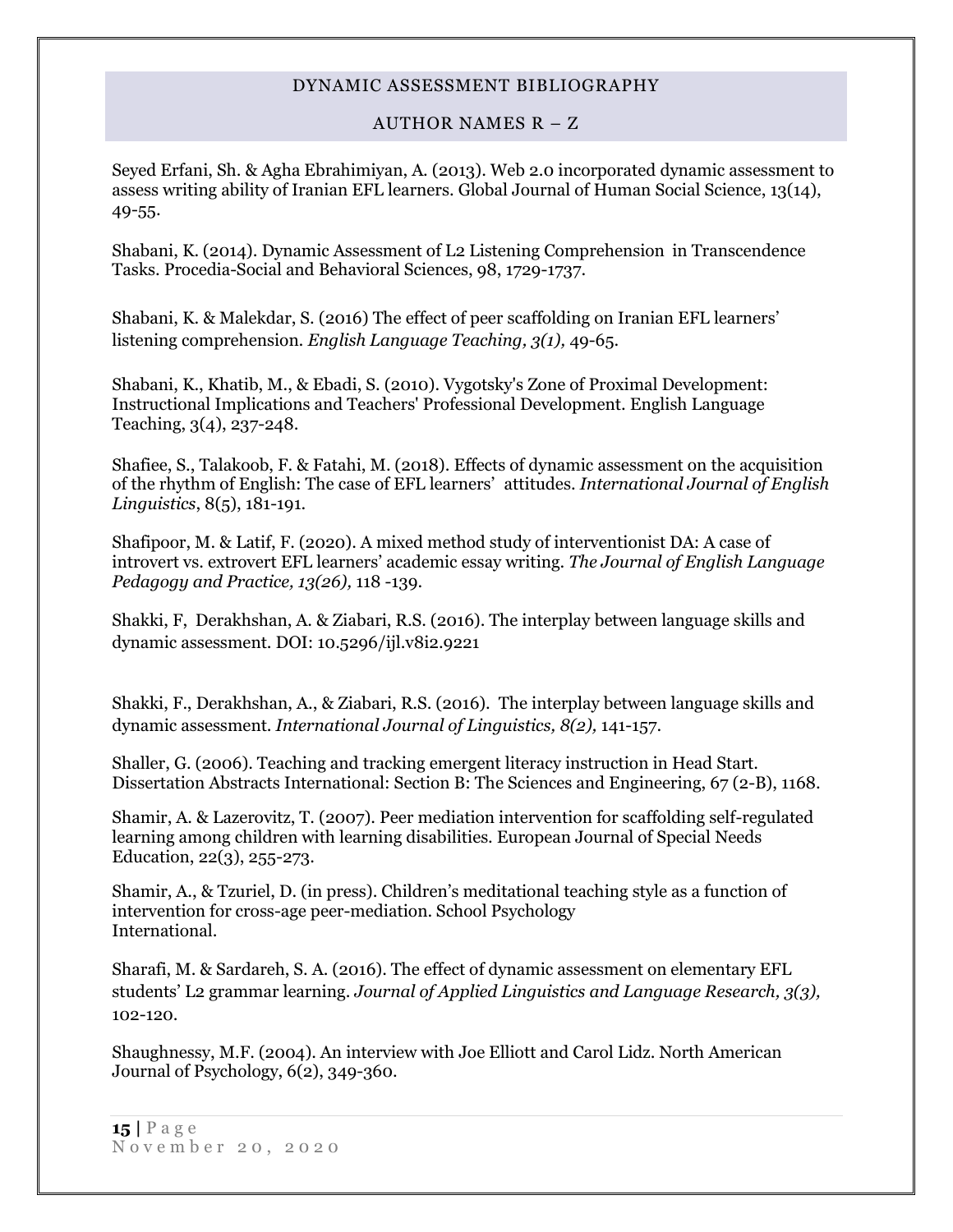#### AUTHOR NAMES R – Z

Shepard, L.A. (2000). The role of assessment in a learning culture. Educational Researcher, 29  $(7), 4-14.$ 

Shohamy, E. (2017). Critical language testing. *Language Testing and Assessment*, 1-15.

Shokoufeh Vakili & Saman Ebadi | Maria Popescu (Reviewing editor) (2019) Investigating contextual effects on Iranian EFL learners' mediation and reciprocity in academic writing, *Cogent Education*, 6:1, 1-26, DOI: 10.1080/2331186X.2019.1571289

Shrestha, P. (in progress). Dynamic assessment of academic writing among learners in open and distance education. Department of Languages Faculty of Education and Language Studies, The Open University, Walton Hall, Milton Keynes MK7 6AA, United Kingdom.

Shrestha, P. (2011). Dynamic assessment of academic writing for business studies. EdD Doctoral thesis, The Open University, Milton Keynes.

Shrestha, P. & Azim, F. (2014). International trends in English language assessment: Implications for Bangladesh. In: *English Language Skills Assessment in the Primary and Secondary Education Sectors in Bangladesh* Dhaka, Bangladesh.

Shrestha, P. & Coffin, C. (2012). Dynamic assessment, tutor mediation and academic writing development. Assessing Writing, 17(1), 55–70.

Shrestha, P.N. (2017). Investigating the learning transfer of genre features and conceptual knowledge from an academic literacy course to business studies: Exploring the potential of dynamic assessment. *Journal of English for Academic Purposes, 25*, 1-17.

Shrestha, Prithvi (2011). Dynamic assessment of academic writing for business studies. Unpublished EdD thesis, The Open University, Milton Keynes.

Shrestha, Prithvi and Coffin, Caroline (2012). Dynamic assessment, tutor mediation and academic writing development. Assessing Writing, 17(1), pp. 55–70. http://dx.doi.org/doi:10.1016/j.asw.2011.11.003

Shu-Hsien, H., Ting-Ting, W., Hui-Chub, C. & Gwo-Jen, H. (2008). A decision tree approach to conducting dynamic assessment in a context-aware ubiquitous learning environment. Fifth IEEE International Conference on Wireless, Mobile, and Ubiquitous Technology in Education, (wmute 2008), pp. 89-94.

Shurin, R. (1999). Concurrent and discriminant validity of a dynamic assessment procedure with special needs and typical preschool children. Master's thesis: Touro College, New York, NY. ED435681

Shute, V. J., & Rahimi, S. (2017). Review of computer‐based assessment for learning in elementary and secondary education. *Journal of Computer Assisted Learning*, *33*(1), 1-19.

Siekmann, S. & Charles, W. (2011). Upingakuneng (when they are ready): Dynamic Assessment in a third semester Yugtun class. *Assessment in Education: Principles, Policy and Practice, 18* (2), 151-168.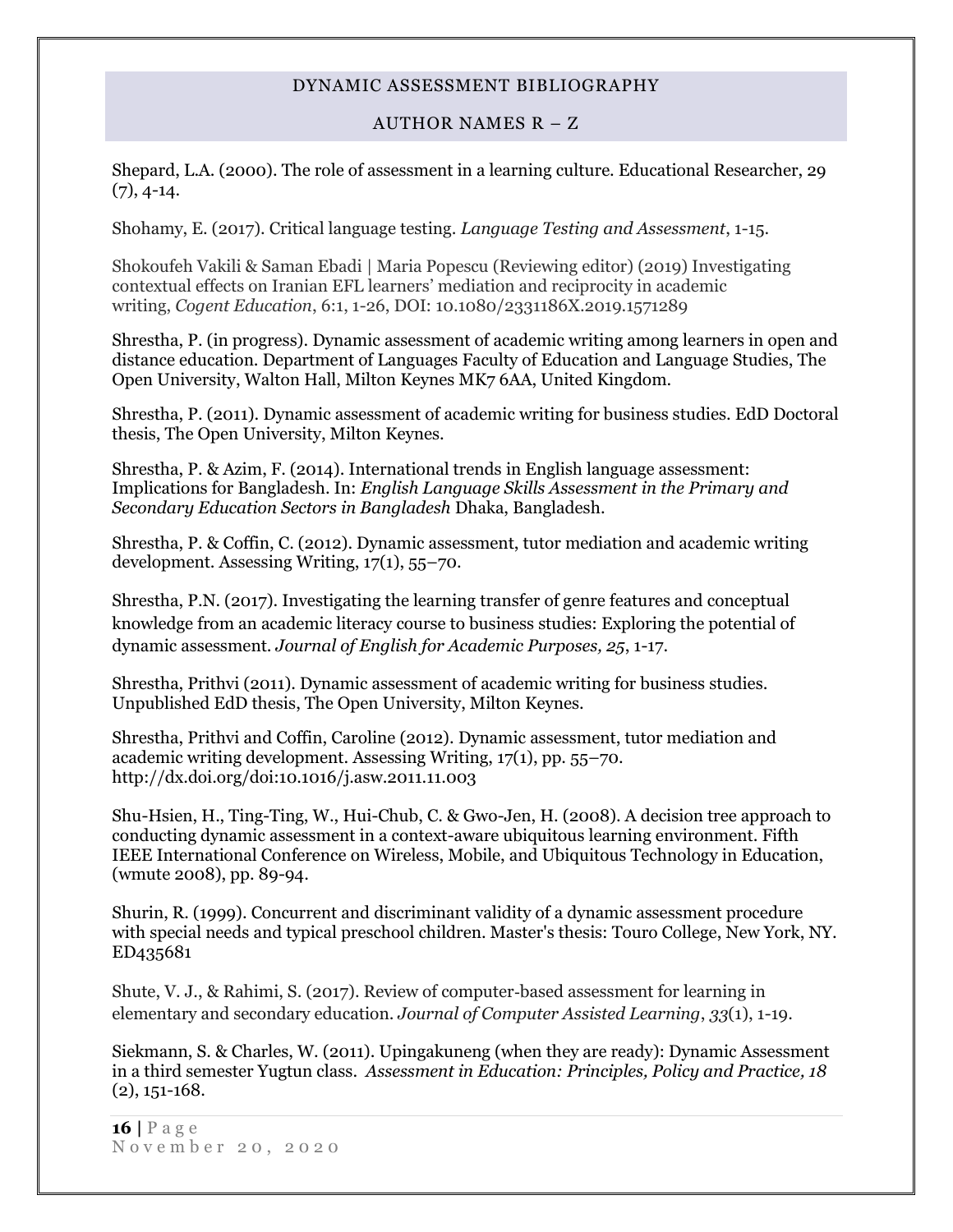#### AUTHOR NAMES R – Z

Sijtsma, K. (1993a). Psychometric issues in learning potential assessment. In J.H.M. Hamers, K. Sijtsma, et al. (Eds.). Learning potential assessment: Theoretical, methodological and practical issues (pp. 175-193). Lisse: Swets & Zeitlinger.

Sijtsma, K. (1993b). Classical and modern test theory with an eye toward learning potental testing. In J.H.M. Hamers, K. Sijtsma et al. (Eds.). Learning potental assessment: Theoretical, methodological and practical issues (pp. 117-133). Lisse: Swets & Zeitlinger.

Silverman, H. (1985). Dynamic cognitive assessment:An alternative to intelligence testing. Canadian Journal of Special Education, 1(1), 63-72.

Singer, V.L.R. (2014). A dynamic assessment of single word learning in two year old late talkers. Unpublished Master's thesis, University of Canterbury, Department of Communication Disorders, Science Times and Dissertations. <http://hdl.handle.net/10092/9924>

Sittner Bridges, M., Catts, H.W. The use of a dynamic screening of phonological awareness to predict risk for reading disabilities in kindergarten children. J Learn Disabil. 2011 Jul-Aug; $44(4)$ : 330-8.

Siwathaworn, P., & Wudthayagorn, J. (2018). The impact of dynamic assessment on tertiary EFL students' speaking skills. *The Asian Journal of Applied Linguistics, 3(1),* 142-155.

Skuy, M., Apter, A., Dembo, Y., Kaniel, S. & Tzuriel, D. (1992). Cognitive modifiability of adolescents with schizophrenia. Journal of Child Psychology and Psychiatry, 33, 583-589.

Skuy, M., Kaniel, S. & Tzuriel, D. (1988). Dynamic assessment of intellectually superior Israeli children in a low socio-economic status community. Gifted Education International, 5, 90-96.

Skuy, M. & Shmukler, D. (1987). Effectiveness of the Learning Potential Assessment Device for Indian and "colored" South Africans. International Journal of Special Education, 2, 131-149.

Slenders, A.P.A.C. & Resing, W.C.M. (1994). Het leerpotentieel van allochtone moelijk lerende en basisschoolleerlingen. [The learning potential of ethnic minority children in primary education and in schools for children with severe learning difficulties]. In G. Kanselaar (Ed.). Onderwijsonderzoek in Nederland en Vlaanderen. Utrecht: Universiteit van Utrecht (pp. 64-66).

Slenders, A.P.A.C. & Resing, W.C.M. (1997). Leerpotentieelonderzoek bij allochtone leerlingen: een eerst verkenning met de Leerpotentieeltest voor Inductief Redeneren. [Research on learning potential with children of ethnic minority groups: The Learning Potential Test for Inductive Reasoning]. Pedagogische Studien, 74, 183-196.

Sloan, K.A. (1990). Task-relevant and task-irrelevant approaches to the assessment of learning potential. Dissertation Abstracts International, 51(4-A), 1172.

Smid, W., van Beek, D. & Wever, E. (2012). Plegers van seksuele delicten: Etiologie, assessment en interventies. / The etiology, assessment and treatment of sex offenders. Gedragstherapie, 45(2), 227-255.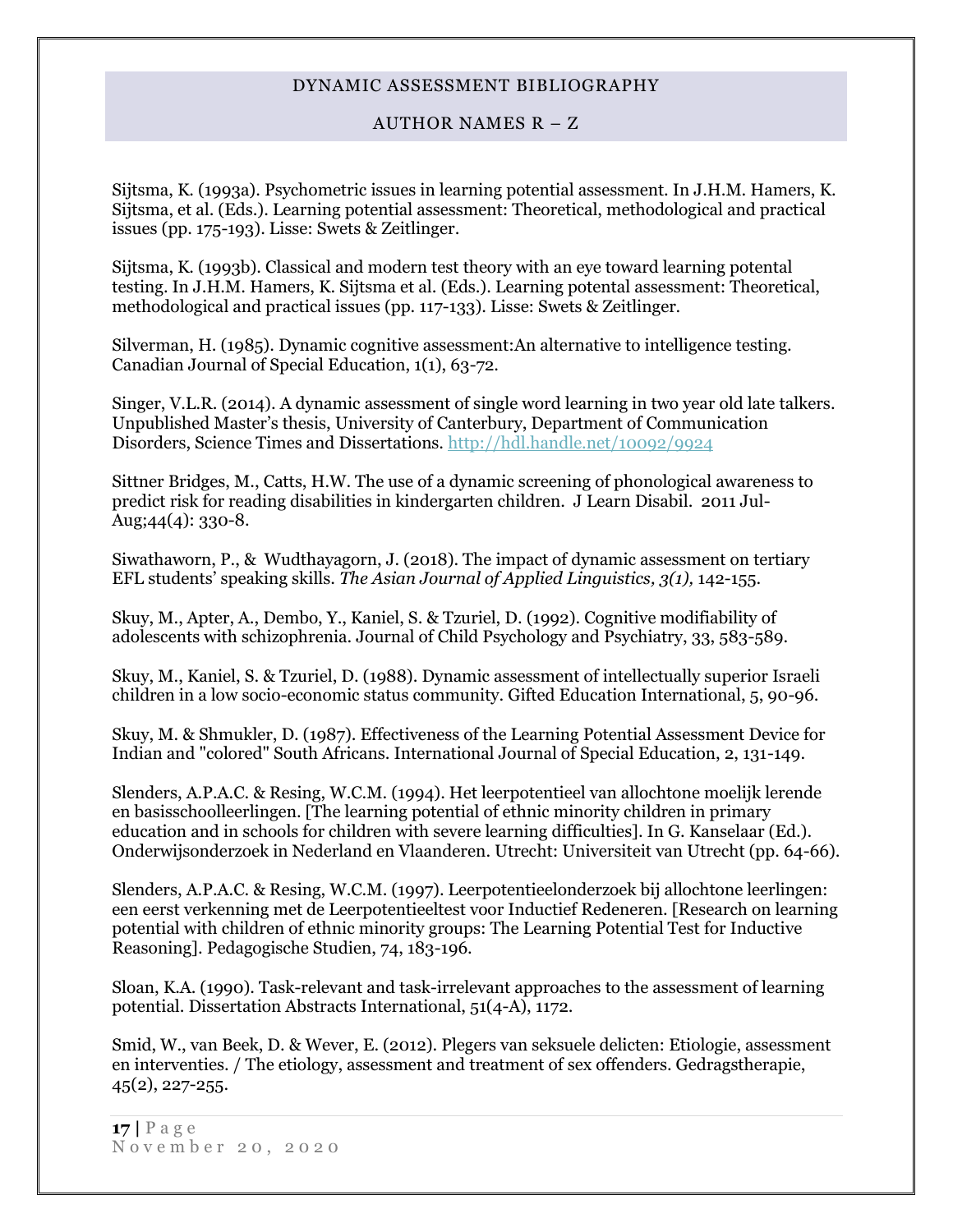## AUTHOR NAMES R – Z

Smit, M. (2010). Educational psychologists' views on the relevance of dynamic Assessment for their practice. Unpublished Masters of Educational Psychology Degree, Stellenbosch University. (downloadable from the internet).

Smith, S.A. (2018). Dynamic assessment for ESL. *The TESOL Encyclopedia of English Language Teaching*, NY: Wiley . **<https://doi.org/10.1002/9781118784235.eelt0945>**

Snell, M.E. (2002). Early Reading First: Scaffolding early literacy. A Manual for The Dynamic Assessment of Nonsymbolic Communication Charlottesville, VA: University of Virginia.

Snell, M.E. (2002). Using dynamic assessment with learners who communicate nonsymbolically. AAC: Augmentive & Alternative Communication, 18(3), 163-176.

Snell, M.E., & Loncke, F. (2002). A manual for the dynamic assessment of nonsymbolic communication. Unpublished manuscript, University of Virginia.

Snider, L.A. (2020). The CASC framework: An assessment model for students with intellectual and developmental disabilities. Unpublished doctoral dissertation, University of Denver, ProQuest Number: 28086818

Snow, R.E. (1990). Progress and propaganda in learning assessment. Contemporary Psychology, 35, 1134-1136.

Soliman, A., Moghazy, M. & Elsayed, K. (2009). Metacognitive strategy training improves driving situation awareness. *Social Behavior and Personality: An International Journal, 37* (9),1161-1170.

Solovieva, Yu. & Quintanar, L. (2004). The usage of the zone pf proximal development during diagnosis of the development of intellectual activity. In S. Castañeda (Ed.), *Education, learning and cognitition. Theory in the practice*. (pp. 75–92). Mexico: Manual Moderno.

Solovieva, Y. & Quintanar, L. (2016). The zone of proximal development during assessment of intellectual development in pre-school children. *Psychology in Russia: State of the Art, 9(4).*

Son, G., & Kim, S. (2017). The Potentials of Dynamic Assessment for the Development of English Speaking Performance. 영어교과교육, *16*, 47-82.

Sønnesyn, G. (2011). Dynamic assessment of learning within curricular subjects; mathematical knowledge. In J. Lebeer, A. Candeias, & L. Gracio (Eds.). With a different glance: Dynamic assessment of functioning of children oriented at development and inclusive learning (pp.206- 218). Antwerp, Belgium: Garant-Uitgevers.

Spector, J.E. (1992). Predicting progress in beginning reading: Dynamic assessment of phonemic awareness. Journal of Educational Psychology, 84, 353-363.

Spector, J. M. (2016). The potential of smart technologies for learning and instruction.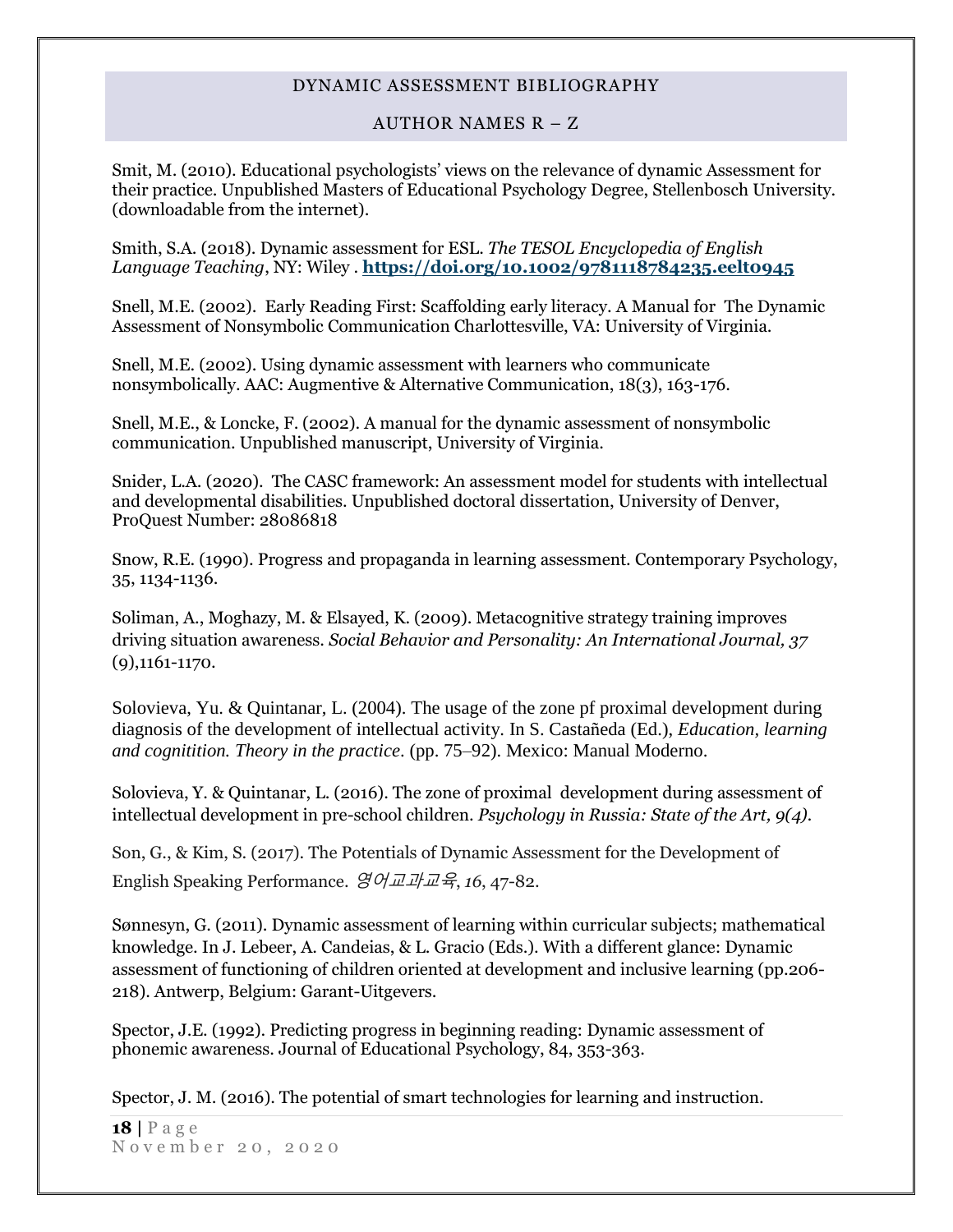#### AUTHOR NAMES R – Z

International Journal of Smart Technology and Learning, 1(1), 21-32.

Speece, D.L. & Cooper, D.H. (1990). Ontogeny of school failure: Classification of first-grade children American Educational Research Journal, 27, 119-140.

Speece, D.L., Cooper, D.H., & Kibler, J.M. Dynamaic assessment, individual differences, and academic achievement. Learning & Individual Differences, 2(1), 113-127.

Spero, J. M. (2013). Comparison between a dynamic assessment procedure and the WMLS-R in distinguishing language abilities among Hispanic children in first grade. Dissertation Abstracts International Section A: Humanities and Social Sciences, 73(12-A(E)), No Pagination Specified.

Stacey, G. (2017). *A professional decision you have to make: a sociocultural exploration of practice and impact within educational psychologists' use of dynamic assessment.* Unpublished doctoral thesis, University of Birmingham, College of Social Sciences, ID code 7412.

Stad FE, Vogelaar B, Veerbeek J, Resing W.C.M. (2017) Young Children's Transfer of Series Completion in a Dynamic Test Setting: Does Cognitive Flexibility Play a Role?. *Int J Sch Cog Psychol* 4: 199. doi:10.4172/2469-9837.1000199

Stad, F.E., Wiedl, K.H. & Resing, W.C.M. (2016). Dynamic testing of children's series completion ability: Cognitive flexibility as a predictor of performance. *Journal of Educational and Developmental Psychology, 6(2),* 143-.

Stad, F.E., van Heijningen, C.J.M., Wiedl, K.H. & Resing, W.C.M. (2018) Predicting school achievement: Differential effects of dynamic testing measures and cognitive flexibility for math performance. Learning and Individual Differences, 67, 117-125.

Stad, F.E. , Wiedl, K.H., Vogelaar, B., Bakker, M., & Resing, W.C.M. (2018). The role of cognitive flexibility in young children's potential for learning under dynamic testing conditions. *European Journal of Psychology of Education.*

Stanfa, K. M. (2011). Differentiating among students: The value added of a dynamic assessment of morphological problem-solving. Dissertation Abstracts International Section A: Humanities and Social Sciences, 72(5-A), 1616.

Stanley, N.V. (1993). Gifted and the "zone of proximal development." Gifted Education International, 9(2), 78-81.

Stanley, N.V. et al. (1995). Identification of gifted with the Dynamic Assessment Procedure (DAP). Gifted Education International, 10(2), 85-87.

Steele, S C., Willoughby, L M., & Mills, M T. (2013). Learning word meanings during reading: Effects of phonological and semantic cues on children with language impairment*. International Journal of Speech-Language Pathology,15(*2), 184-197.

Sternberg, R.J. (2006). *Dynamic assessment* (Korean edition). Hak Jisa Publ.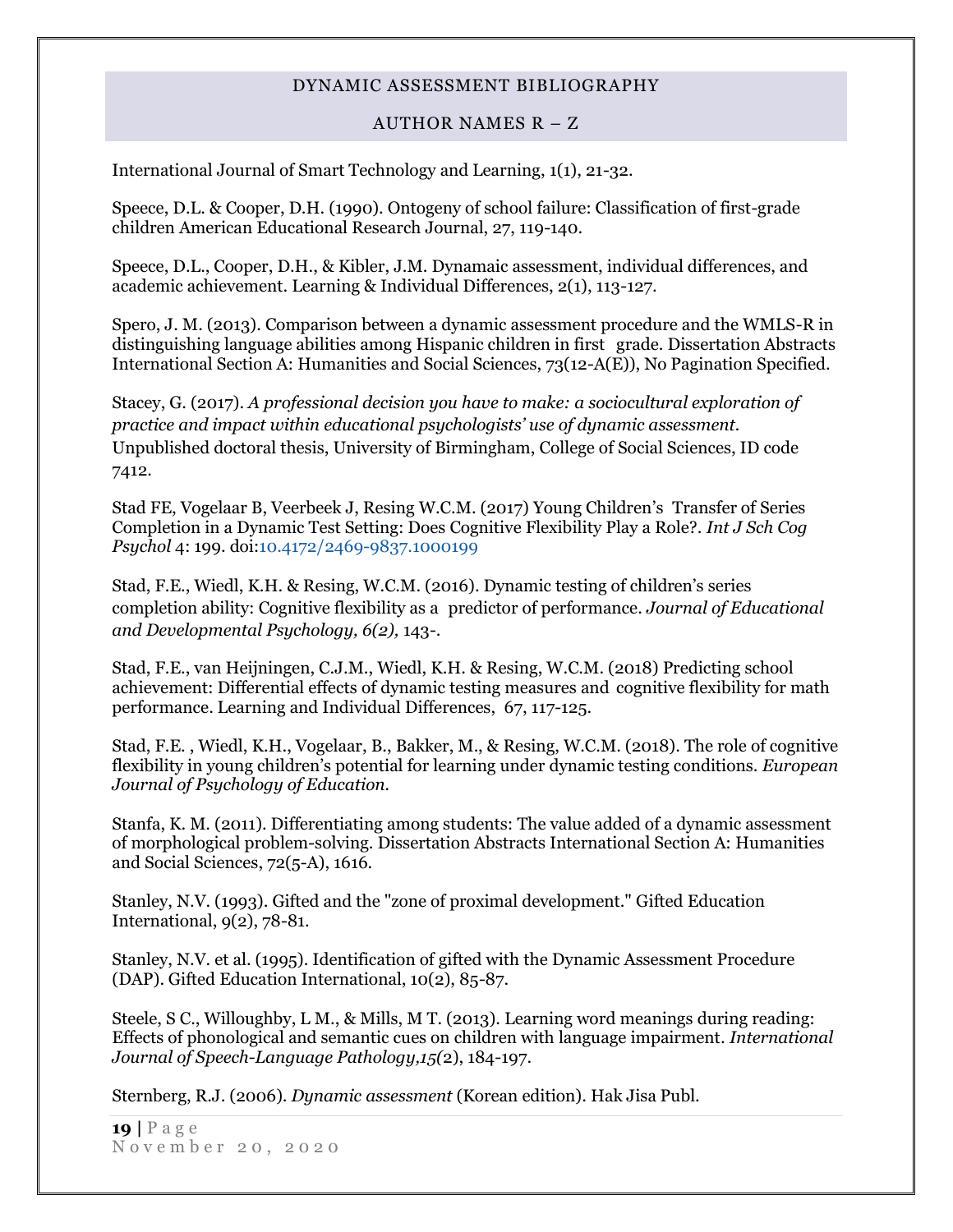#### AUTHOR NAMES R – Z

Sternberg,, R. J. (2017). Context-sensitive cognitive and educational testing.*Educational Psychology Review*, 1-28.

Sternberg, R.J. & Grigorenko, E.L. (2002a). Dynamic testing: The nature and measurement of learning potential. Cambridge (UK): University of Cambridge.

Sternberg, R.J., Grigorenko, E.L., Birney, D.P., Fredine, N., Jarvin, L., & Jeltova, I. (2007). Dynamic instruction for and assessment of developing expertise in four ethnic groups (RM07226). Storrs, CT: The National Research Center on the Gifted and Talented, University of Connecticut.

Sternberg, R.J., Grigorenko, E.L., Ngorosho, D., Tantufuye,E., Mbise, A., Nokes, C., Jukes, M., & Bundy, D.A. (2002). Assessment intellectual potential in rural Tanzanian school children. Intelligence, 30(2), 141-162.

Sternberg, R.S. & Grigorenko, E.L. (2001). All testing is dynamic testing. *Issues in Education, 7(*2), 137-170.

Stevens, G.P. (1993). Differential dynamic assessment of reading: An alternative to traditional reading assessment. Dissertation Abstracts International, 54 (6-A), 2106.

Stevenson C. E. (2012). Puzzling with potential. Dynamic testing of analogical reasoning in children. (Doctoral dissertation, Leiden University). Amsterdam, the Netherlands: Ipskamp Drukkerij.

Stevenson, C.E. (2016). Role of working memory and strategy-use in feedback effects on children's progression in analogy solving: An explanatory item response theory account. International Journal of Artificial Intelligence in Education, 1-26.

Stevenson, C.E., Bergwerff, C.E., Heiser, W.J. & Resing, W.C.M. (2014). Working memory and dynamic measures of analogical reasoning as predictors of children's math and reading achievement. *Infant and Child Development, 23(1),* 51-66.

[Stevenson, C. E.;](http://psycnet.apa.org/index.cfm?fa=search.searchResults&latSearchType=a&term=Stevenson,%20Claire%20E.) [Heiser, W. J.;](http://psycnet.apa.org/index.cfm?fa=search.searchResults&latSearchType=a&term=Heiser,%20Willem%20J.) [Resing, W. C. M.](http://psycnet.apa.org/index.cfm?fa=search.searchResults&latSearchType=a&term=Resing,%20Wilma%20C.%20M.) (2016a). Dynamic testing: Assessing cognitive potential of children with culturally diverse backgrounds. *Learning and Individual Differences, 7,* 27-36. [http://dx.doi.org/10.1016/j.lindif.2015.12.025](http://psycnet.apa.org/doi/10.1016/j.lindif.2015.12.025)

Stevenson, C.E., Heiser, W., & Resing, W.C.M. (2016b). Dynamic testing of analogical reasoning in 5- to 6-year-olds: Multiple-choice versus constructed-response training items. *Journal of Psychoeducational Assessment (January).*

Stevenson, C.E. & Hickendorf, M. (2018). Learning to solve figural matrix analogies: The paths children take. *Learning and Individual Differencs,* <https://doi.org/10.1016/j.lindif.2018.04.010>

Stevenson, C.E., Hickendorff, M., Resing, W.C.M., Heiser, W.J. & de Boeck, P.A.L. (2013). Explanatory item response modeling of children's change on a dynamic test of analogical reasoning. Intelligence, 41(3), 157-168.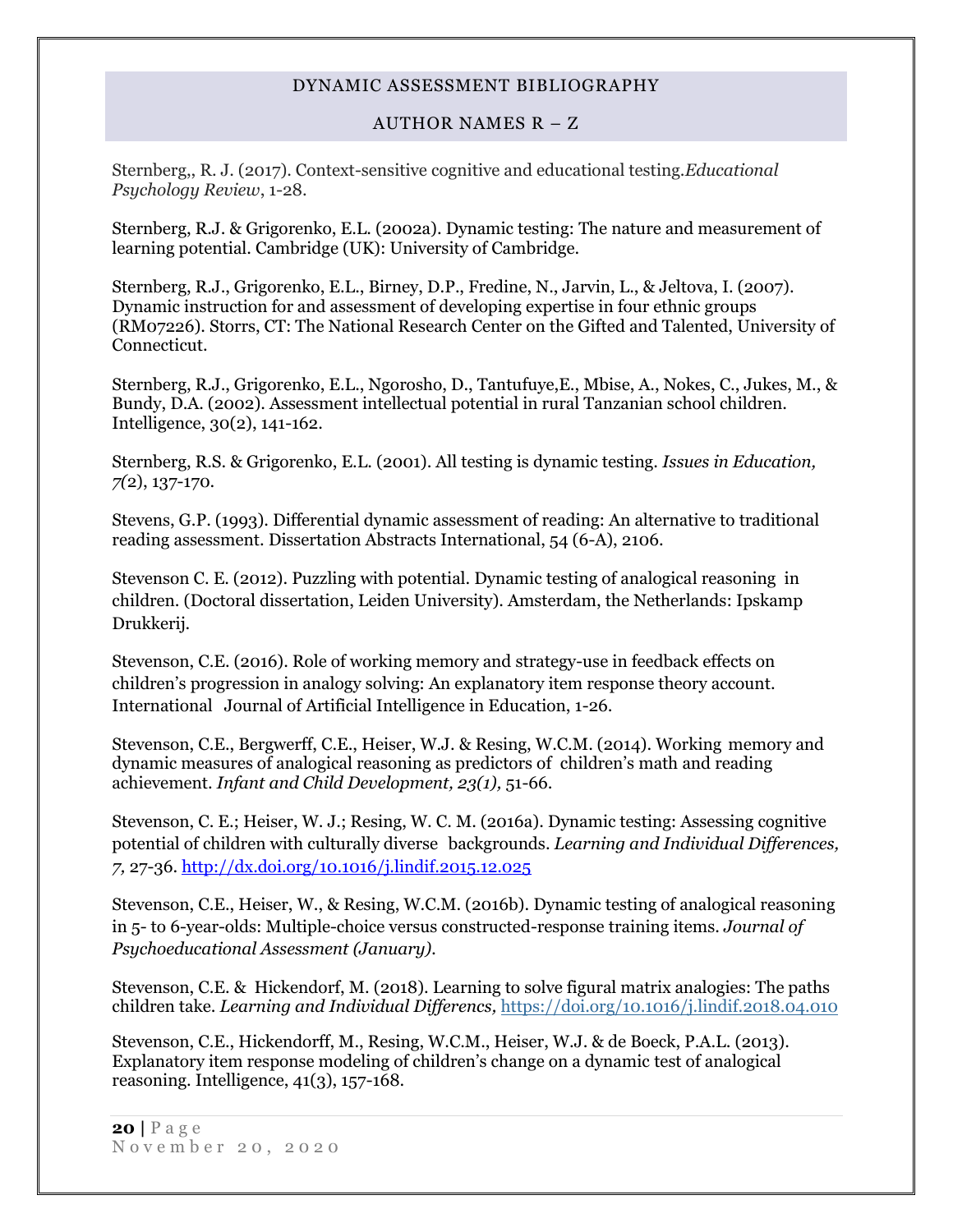#### AUTHOR NAMES R – Z

Stevenson, C. E., Touw, K. W. J., & Resing, W.C.M. (in press). Computer or Paper Analogy Puzzles: Does Assessment Mode Influence Young Children's Strategy Progression? Educational and Child Psychology, 28, special issue.

[Stevenson, C.E., Hickendorff, M., Resing, W.C.M., Heiser, W.J. & De Boeck, P.A.L. \(2013\).](https://www.researchgate.net/publication/281438230_Stevenson_C.E._Hickendorff_M._Resing_W.C.M._Heiser_W.J.__De_Boeck_P.A.L._%282013%29._Explanatory_item_response_modeling_of_childrens_change_on_a_dynamic_test_of_analogical_reasoning._Intelligence_41_157-168)  [Explanatory item response modeling of children's chan](https://www.researchgate.net/publication/281438230_Stevenson_C.E._Hickendorff_M._Resing_W.C.M._Heiser_W.J.__De_Boeck_P.A.L._%282013%29._Explanatory_item_response_modeling_of_childrens_change_on_a_dynamic_test_of_analogical_reasoning._Intelligence_41_157-168)ge on a dynamic test of analogical [reasoning. Intelligence, 41, 157-168.](https://www.researchgate.net/publication/281438230_Stevenson_C.E._Hickendorff_M._Resing_W.C.M._Heiser_W.J.__De_Boeck_P.A.L._%282013%29._Explanatory_item_response_modeling_of_childrens_change_on_a_dynamic_test_of_analogical_reasoning._Intelligence_41_157-168) 

Stoffers, L.M., Hamers, J.H.M., Hessels, M.G.P., & Van Luit, J.E.H. (1989). Third Interim report of the project Learning potential test for Ethnic Minorities Derde Interimverslag van het project Leertest voor etnische Minderheden]. Utrecht: Rijksuniversiteit Utrecht.

Storch, N. (2017). Sociocultural Theory in the L2 Classroom. *The Routledge Handbook of Instructed Second Language Acquisition*, 69.

Stott, D.H. (1987). Relating learning styles to learning capability. In C.S. Lidz (Ed.). Dynamic assessment: An interactional approach to evaluating learning potential (pp. 215-236). New York: Guilford.

Strand, E. (2017). Appraising Apraxia: When a speech-sound disorder is severe, how do you know if it's childhood apraxia of speech? *The ASHA Leader*, *22*(3), 50-58

Stringer, P. (2004). The dynamic assessment of cognitive modifiability. The Learning Propensity Assessment Device: Theory, instruments and techniques. British Journal of Educational Psychology, 74(4), 634-635.

Stringer, P. (2018). Dynamic assessment in educational settings: is potential ever realized? *Educational Review, 70(1),* 18-30.

Stringer P., Elliott, J. & Lauchlan, F. (1996) 'Dynamic assessment and its potential for educational psychologists: Part 2 - The Zone of Next Development? Educational Psychology in Practice, 12(4), 234-239.

Stubbe Kester, E., Peña, E., & Gillam, R. (2001). Outcomes of dynamic assessment with culturally and linguistically diverse students: A comparison of three teaching methods. Journal of Cognitive Education and Psychology. 2, 42-59.

Stubbemann, R. (2017). Validating the accuracy of language screening instruments in identifying preschool children in Ed Paso, Texas. Master of Science thesis, Program in Speech-Language Pathology, The University of Texas at El Paso, ProQuest Dissertations Publishing, 2017.10281161.

Studer, C. (2013). Incorporating learning into the cognitive assessment framework. Dissertation Abstracts International, Section B: The Science and Engineering, 74(4-B9E)), no pagination specified.

Suherman, A. (2020). The effects of Dynamic Aaaessment on reading skill performance: A study of Indonesian EFL learners. *Metathesis: Journal of English Language, Literature, and Teaching, 4(2).*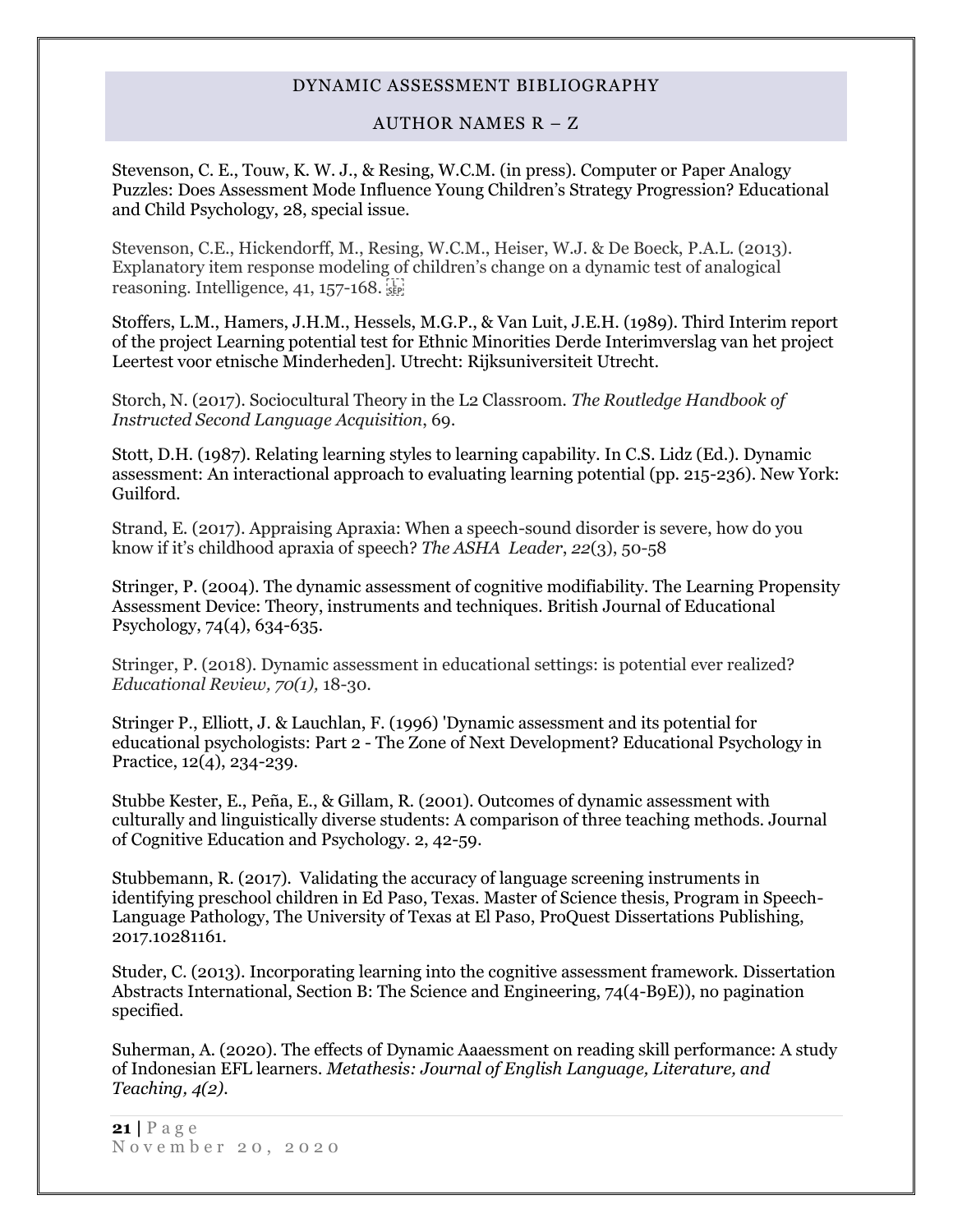#### AUTHOR NAMES R – Z

Sumi, S. & Miyazawa, Y. (2017). Application of the graded response model of item response theory to computerized dynamic assessment in L2 English education. *The Journal of Information and Systems in Education, 16(1)*

Summers, R. (2008). Dynamic assessment: Towards a model of dialogic engagement". Graduate Theses and Dissertations. http://scholarcommons.usf.edu/etd/521 Unpublished dissertation, University of South Florida.

Summers, R. (2010). Dynamic assessment: Towards a model of dialogic engagement. *Dissertation Abstracts International Section A: Humanities and Social Sciences*. 3736.

Supancheck, P.M. (1990). Effects of a dynamic assessment approach with developmentally delayed children. Dissertation Abstracts International, 51(2-A), 462.

Swanson, H.L. (1992). Generality and modifiability of working memory among skilled and less skilled readers. Journal of Educational Psychology, 84, 473-488.

Swanson, H.L. (1994). The role of working memory and dynamic assessment in the classification of children with learning disabilities. Learning Disabilities Research & Practice, 9(4), 190-202.

Swanson, H.L. (1995a). Using the cognitive processing test to assess ability: Development of a dynamic assessment measure. School Psychology Review, 24, 672-693.

Swanson, H.L. (1995b). Effects of dynamic testing on the classification of learning disabilities: The predictive and discriminant validity of the Swanson-Cognitive Processing Test. Journal of Psychoeducational Assessment, 13(3), 204-229.

Swanson, H.L. (1995c). Swanson-Cognitive Processing Test (S-CPT). Austin, TX: Pro-Ed.

Swanson, H.L. (1995d). Using the Cognitive Processing Test to assess ability: Development of a dynamic measure. School Psychology Review, 24, 672-693.

Swanson, H.L. (2000). Swanson-Cognitive Processing Test: Review and applications. In C.S. Lidz and J.G. Elliott (Eds.). Dynamic assessment: Prevailing models and applications (pp. 71- 107. Amsterdam: JAI/Elsevier.

Swanson,H.L. (2005). Children with reading disabilities: Does dynamic assessment help in the classification? Learning Disability Quarterly, 28 (1).

Swanson, H. L. (2010). Does the dynamic testing of working memory predict growth in nonword fluency and vocabulary in children with reading disabilities? *Journal of Cognitive Education and Psychology, 9*(2), 139-165.

Swanson, H.L. (2013). Linking children and adolescent assessment to effective instruction: An evidence-based perspective from the experimental literature. In Saklofske, Donald H. (Ed); Reynolds, Cecil R. (Ed); Schwean, Vicki L. (Ed). *The Oxford handbook of child psychological assessment*. Oxford library of psychology., (pp. 822-839). NY: Oxford University Press.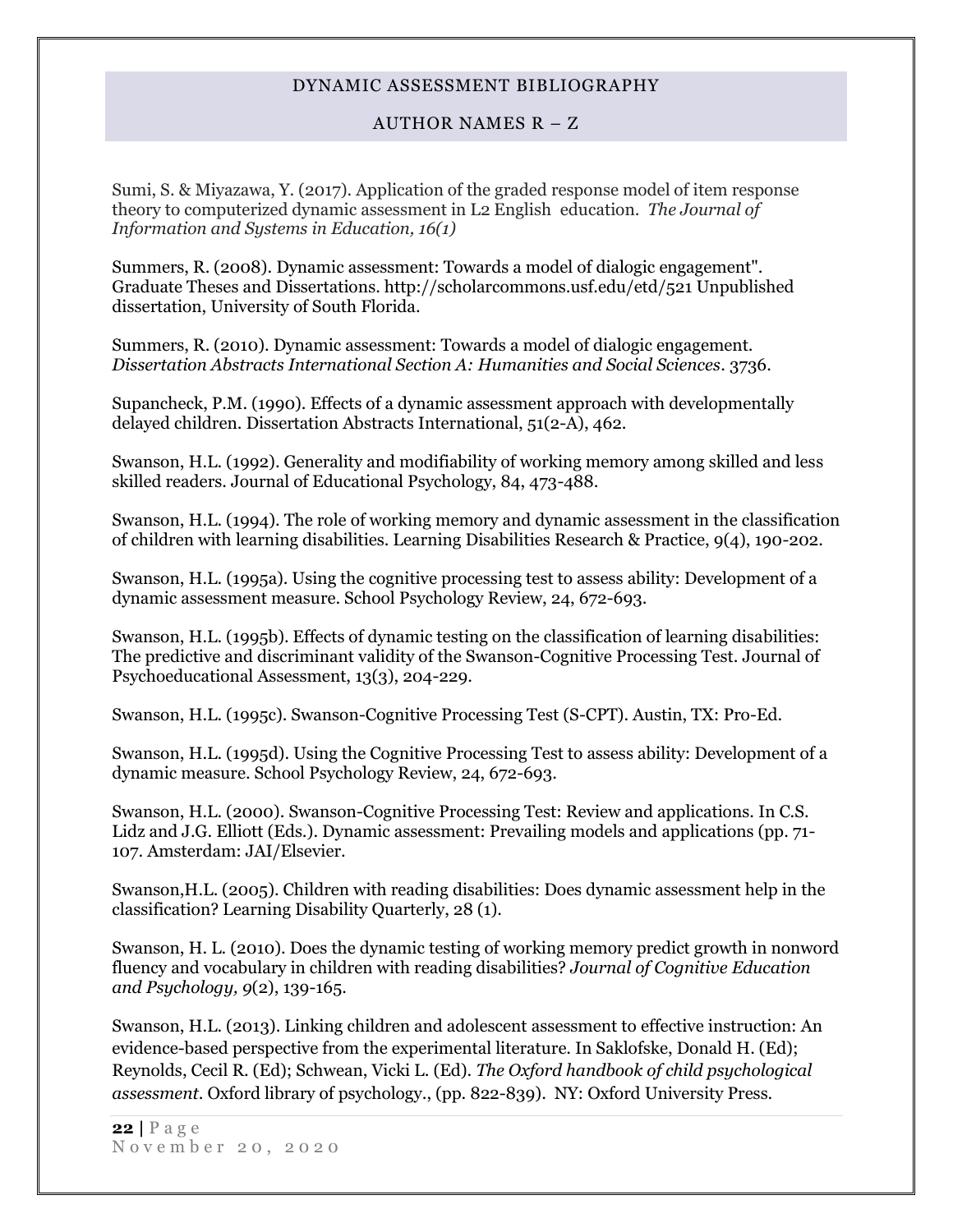# AUTHOR NAMES R – Z

Swanson, H.L. (2016). Working memory and strategy instruction in children with learning disabilities. In R. Schiff & R. M. Joshi (Eds.). *Interventions in learning disabilities: A handbook on systematic training programs for individuals with learning disabilities*, 227-241. Switzerland: Springer International.

Swanson, H.L. & Howard, C.B. (2005. Children with reading disabilities: Does dynamic assessment help in the classification? Learning Disability Quarterly, 28(1), 17-34.

Swanson, H.L. & Lussier, C.M. (2001). A selective synthesis of the experimental literature on dynamic assessment. Review of Educational Research, 71(2), 321-363.

<span id="page-22-0"></span>Symons, S.E. & Vye, N.J. (1986). Instructional components of the Annual Meeting of the American Educational Research Association (67th, San Francisco, CA, April 16-20). ED276771

# T [BACK TO TOP](#page-0-1)

Tabatabee, M., Alidoust, M., & Sarkeshikian, A. (2018). The effect of interventionist and cumulative group dynamic assessments on EFL learners' writing accuracy, *Applied Linguisics Research Journal*, 2(1), 1-13.

[Tadesse, A.](https://www.emerald.com/insight/search?q=Aklilu%20Tilahun%20Tadesse) and [Davidsen, P.](https://www.emerald.com/insight/search?q=P%C3%A5l%20Ingebrigt%20Davidsen) (2019), "Framework to support personalized learning in complex systems", *[Journal of Applied Research in Higher Education](https://www.emerald.com/insight/publication/issn/2050-7003)*, Vol. ahead-of-print No. ahead-ofprint. <https://doi.org/10.1108/JARHE-11-2018-0250>

Taheri, P. (2016). Dynamic assessment: A more comprehensive approach to interpret and capture L2 listening comprehension development. *International Journal of Sciences and Research, 72 (12).* 10-25.

Taheri, R. & Dastjerdi, H.V. (2016). Impact of Dynamic Assessment on Iranian EFL learners' picture-cued writing. *International Journal of Foreign Language Teaching and Research, 4 (13),* 129-144.

Tajeddin, Z., Alemi, M. & Pakzadian, S/ (2012). *Dynamic assessment and interlanguage pragmatics: Effects on the production of speech acts*. LAP LAMBERT Academic Publishing.

Tanggaard, L. & Glåveanu, V.P. (2014). Creativity assessment as intervention: The case of creative learning. Akademisk Kvarter (Academic Quarter), 9.

Tanner, H. & Jones, S. (2002). Assessing children's mathematical thinking in practical modeling situations. Teaching Mathematics and Its Applications, 21 (4), 145-159.

Tatik, T. (2000). A concurrent validity study between the Application of Cognitive Functions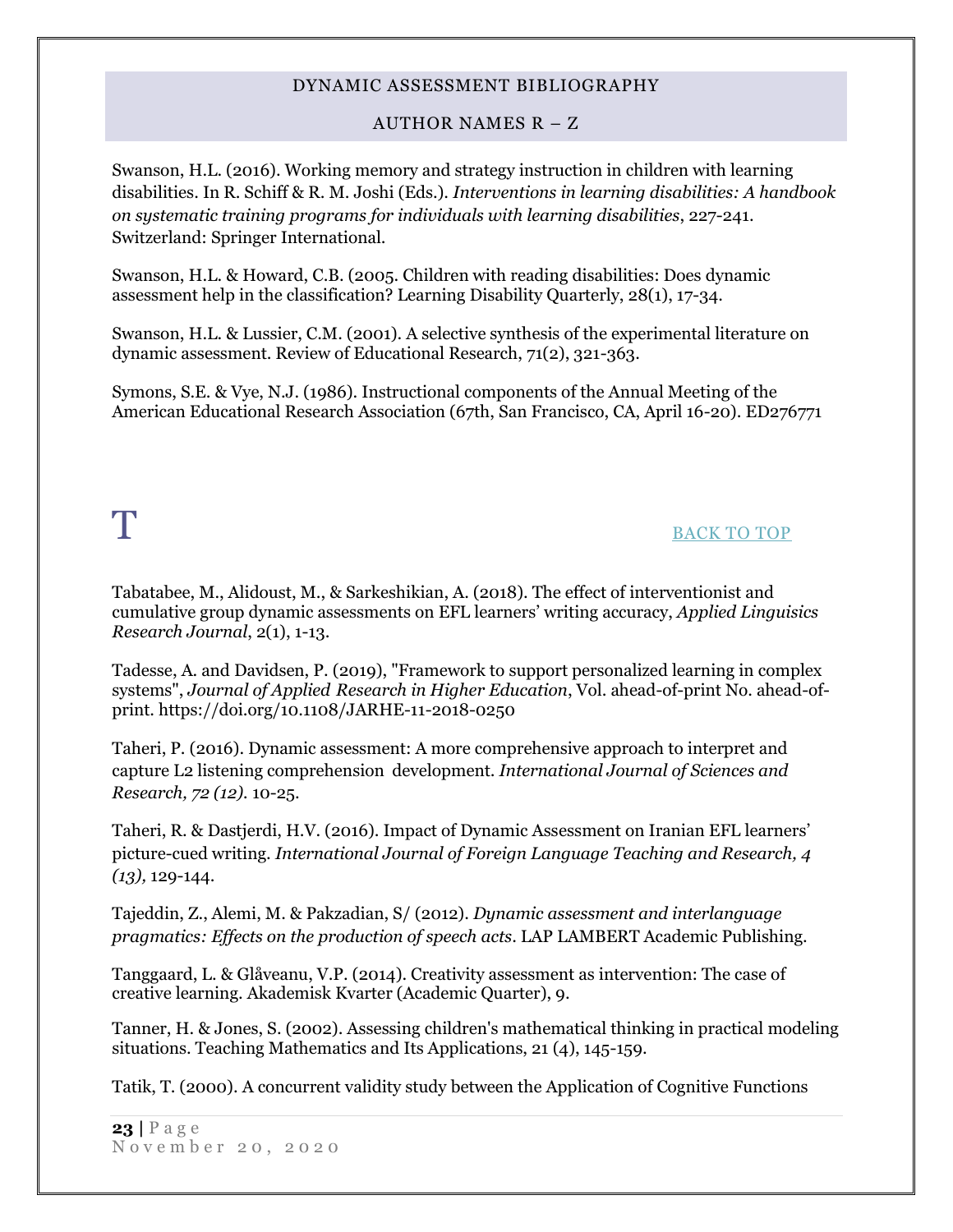#### AUTHOR NAMES R – Z

Scale and the Leiter-Revised International Performance Test. Master's thesis; Touro College, New York, NY. ED445033

Tavakoli, M., & Nezakat-Alhossaini, M. (2014). Implementation of corrective feedback in an English as a foreign language classroom through dynamic assessment. *Journal of Language and Linguistic Studies*, *10*(1), 211-232.

Taylor, R.M. (1983). Evaluation of direct instruction Follow Through using a learning potential assessment instrument. Dissertation Abstracts International, 43(9-A), 2917-2918.

Taylor, T.R. (1994). A review of three approaches to cognitive assessment, and a proposed integrated approach based on a unifying theoretical framework. South African Journal of Psychology, 24(4), 184-193.

Tellegen, P.J. & Laros, J.A. (1993). The Snijders-Oomen nonverbal intelligence tests: General intelligence tests or tests for learning potential? In J.H.M.Hamers, K. Sijtsma, et al. (Eds.). Learning potential assessment: Theoretical, methodological and practical issues (pp. 267-283). Lisse: Swets & Zeitlinger.

Tenhula, W.N., Strong Kinnaman, J.E., Bellack, A.S. Is learning potential associated with social skills in schizophrenia?. *J. Rehabil. Res. Dev.* 2007;44:827–836.

Tenner, A. (2008). Dynamic assessment of word attack skill in phonologically disabled readers. Dissertation Abstracts International, Section A: Humanities and Social Sciences, 69 (5-A), 1719.

Teo, A. & Fu Jen, F. (2012). Promoting EFL students' inferential reading skills through computerized dynamic assessment. Language Learning & Technology, 16 (3), 10–20. http://llt.msu.edu/issues/october2012/action.pdf

Teo, P. & Roudenburg, J. (2013). Extensions of cognitive ability assessment with dynamic testing using self-regulated learning. Journal of Cognitive Education and Psychology, 12(2), 230-250.

Teoh, W. Q., Brebner, C., & McAllister, S. (2017). Bilingual assessment practices: challenges faced by speech-language pathologists working with a predominantly bilingual population. *Speech, Language and Hearing*, 1-12.

Thatcher, Kantor P., Wagner, R.K., Torgesen, J.K. Comparing two forms of dynamic assessment and traditional assessment of preschool phonological awareness. J Learn Disabil. 2011 Jul-Aug; 44(4):313-21.

Thomas, D. (2014). Examining phonemic awareness in children with expressive phonological disorders*. Dissertation Abstracts International: Section B: The Sciences and Engineering, 75(5-B )(E).*

Thomas, D., Lance, D.M. & Rainey, J.L. (2018). Phonemic awareness assessment of children with and without speech sound disorders: A comparison study. *Clinical Archives of Communication Disorders, 3(2),* 113-126.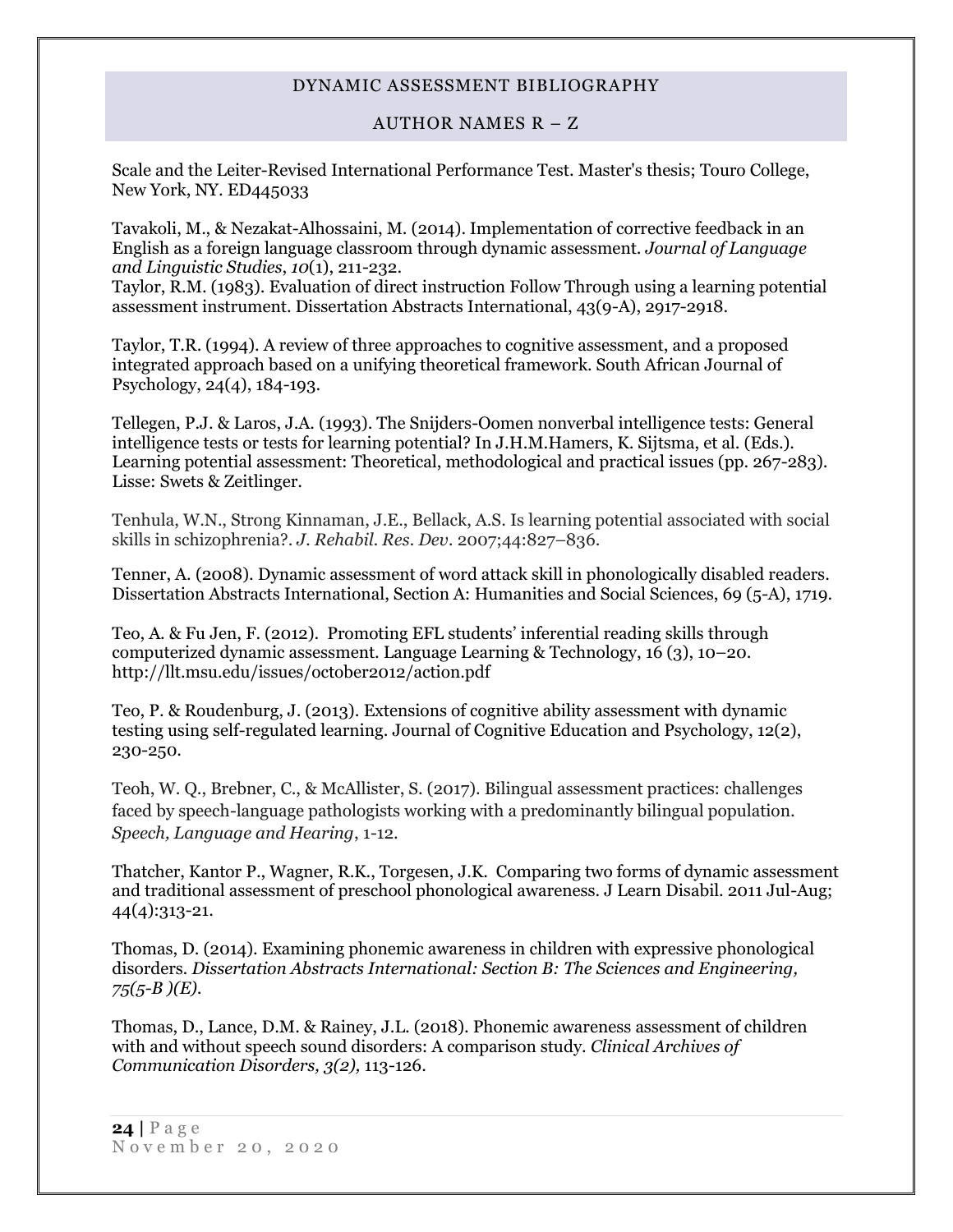## AUTHOR NAMES R – Z

Thorpe, P.K. (1998). A hierarchical linear modeling approach towards the dynamic assessment of mathematical conceptual learning. Dissertation Abstracts International: Section B: The Sciences & Engineering, 59(6-B), 3101.

Thouesny, S. (2011). Modeling second language learners' interlanguage and its variability: A computer-based dynamic assessment approach to distinguishing between errors and mistakes. Unpublished PhD dissertation. Dublin City University, Dublin.

Thouesny, S., & Bradley, L. (2014). Applying dynamic assessment principles to online peer revisions in written English for specific purposes. In S. Jager, L. Bradley, E. J. Meima, & S. Thouesny (Eds). Principles and Practice; Proceedings of the 2014 EUROCALL Conference, Groningen, The Netherlands (pp. 368-373). Dublin: Research-publishing.net. doi:10.14705/rpnet.2014.000247

Thurman, S.K. & McGrath, M.C. (2008). Environmentally based assessment practices: Viable alternatives to standardized assessment for assessing emergent literacy skills in young children. Reading & Writing Quarterly: Overcoming Learning Difficulties, 24(1), 7-24.

[Tiekstra, Marlous;](http://psycnet.apa.org/index.cfm?fa=search.searchResults&latSearchType=a&term=Tiekstra,%20Marlous) [Minnaert, Alexander;](http://psycnet.apa.org/index.cfm?fa=search.searchResults&latSearchType=a&term=Minnaert,%20Alexander) Hessels, [Marco G. P.](http://psycnet.apa.org/index.cfm?fa=search.searchResults&latSearchType=a&term=Hessels,%20Marco%20G.%20P.) (2016). A review scrutinising the consequential validity of dynamic assessment. Educational Psychology, Vol 36(1), 112-137. [http://dx.doi.org/10.1080/01443410.2014.915930](http://psycnet.apa.org/doi/10.1080/01443410.2014.915930)

Tiekstra, M., Bergwerff, L. & Minnaert, A. (2017). Voices from practice: When is the gap between diagnosis and intervention apparent? *Educational & Child Psychology, 34(1),* 55-65.

[Ting, M.](http://psycnet.apa.org/index.cfm?fa=search.searchResults&latSearchType=a&term=Ting,%20M.%E2%80%90Y.)‐Y.; [Kuo, B.](http://psycnet.apa.org/index.cfm?fa=search.searchResults&latSearchType=a&term=Kuo,%20B.%E2%80%90C.)‐C. (2016). A knowledge-structure-based adaptive dynamic assessment system for calculus learning. *Journal of Computer Assisted Learning, 32(2),*105-119. http://dx.doi.org/10.1111/jcal.12119

Tissink, J., Hamers, J.H.M., & Van Luit, J.E.H. (1993). Learning potential tests with domaingeneral and domain-specific tasks. In J.H.M. Hamers, K. Sijtsma, et al. (Eds.). Learning potential assessment: Theoretical, methodological and practical issues (pp. 243-266). Lisse: Swets & Zeitlinger.

Tochahi, E.S. & Sangani, H.R. (2015). The impact of interactionist mediation phase of dynamic assessment as a testing tool to deviate anxious learners towards facilitative anxiety*. Procedia-Social and Behavioral Sciences, 192 (24),* 460-466.

Toglia, J., & Cermak, S. A. (2009). Dynamic assessment and prediction of learning potential in clients with unilateral neglect. American Journal of Occupational Therapy, 64, 569–579.

Toglia, J. P. (1989). Approaches to cognitive assessment of the brain injured adult: Traditional methods and dynamic investigation. Occupational Therapy Practice, 1, 36-37.

Toglia, J.M. (2004). Dynamic assessment and unilateral neglect. Dissertation Abstracts International Section A: Humanities & Social Sciences, 65(4-A), 1336.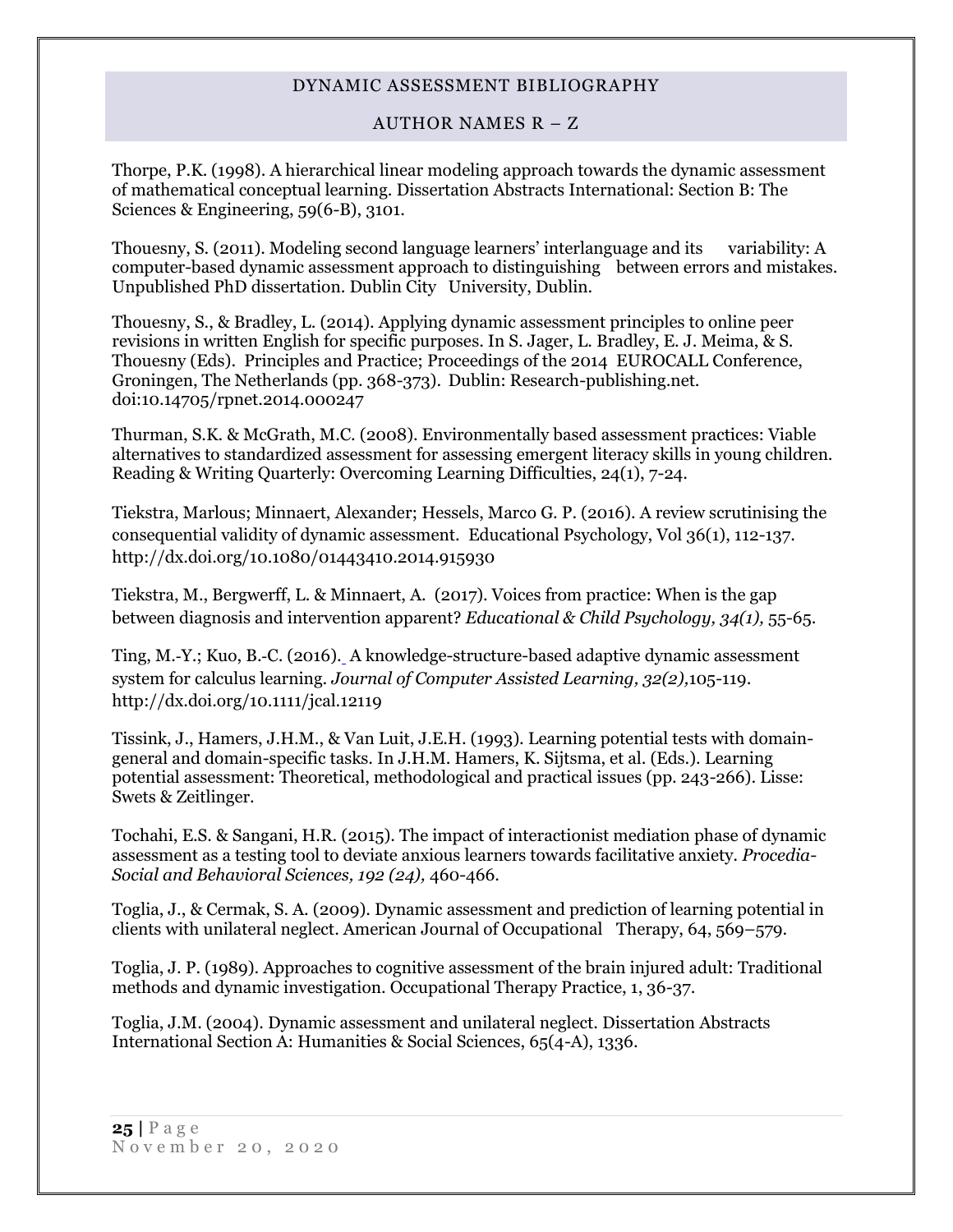#### AUTHOR NAMES R – Z

Toomaneejinda, A. (2017). Zone of Proximal Development, Dynamic Assessment and learner empowerment. *Language Education and Acquisition Research Network (LEARN) Journal, 10(1),* 175-184.

Topping, K. & Fisher, A.M. (2003). Computerized formative assessment of reading comprehension: Field trials in the UK. Journal of Research in Reading, 26(3), 267-279.

Touw, K.W.J., Vogelaar, B., Bakker, M. & Resing, W.C.M. (2019). Using electronic technology in the dynamic testing of young primary school children: predicting school achievement. *Education Technology Research Development (67),* 443-465.

Touw, K.J.W., Vogelaar, B., Verdel, R., & Resing, W.C.M. (2017). Children's progress in solving figural analogies: Are outcomes of dynamic testing helpful for teachers? *Educational Psychology, 34(1), 21-38.*

Tsuei, M.P. (2008). A web-based curriculum-based measurement system for class-wide ongoing assessment. *Journal of Computer Assisted Learning, 24*(1), 47-60.

Tunteler, E. & Resing, W.C.M. (2007). Effects of prior assistance in using analogies on young children's unprompted analogical problem solving over time: A microgenetic study. British Journal of Educational Psychology, 77, 43-68.

Tupper, D.E. (1984). The dynamic assessment of learning potential in cognitive rehabilitation. INS Bulletin, November, p. 49.

Tsvetkova, M. (2020). Dynamic assessment in the foreign language classroom. *Orbis Linguarum, 18,(1),* 173-185.

Tziona L. (2013). The Effect of Dynamic Assessment on the Performance of Students in Oral Proficiency Tests in English as a second language. Unpublished dissertation; Tel Aviv University (Israel).

Tzuriel, D. (1989). Inferential cognitive modifiability in young socially disadvantaged and advantaged children. International Journal of Dynamic Assessment and Instruction, 1, 65-80.

Tzuriel, D. (1992). The dynamic assessment approach: A reply to Frisby and Braden. Journal of Special Education, 26, 302-324.

Tzuriel, D. (1996a). Mediated learning experience in free-play versus structured situations among preschool low- medium- and high-SES. Child Development and Care, 126, 57-82.

Tzuriel, D. (1996b). Inferential thinking modifiability in young socially disadvantaged and advantaged children. In M.G. Lother, E. Cole et al. (Eds.). Dynamic assessment for instruction: From theory to application (pp. 146-157). North York, ON:Captus.

Tzuriel, D. (1997). A novel dynamic assessment approach for young Children: Major dimensions and current research. Educational and Child Psychology, 14, 83-102.

**26 |** P a g e November 20, 2020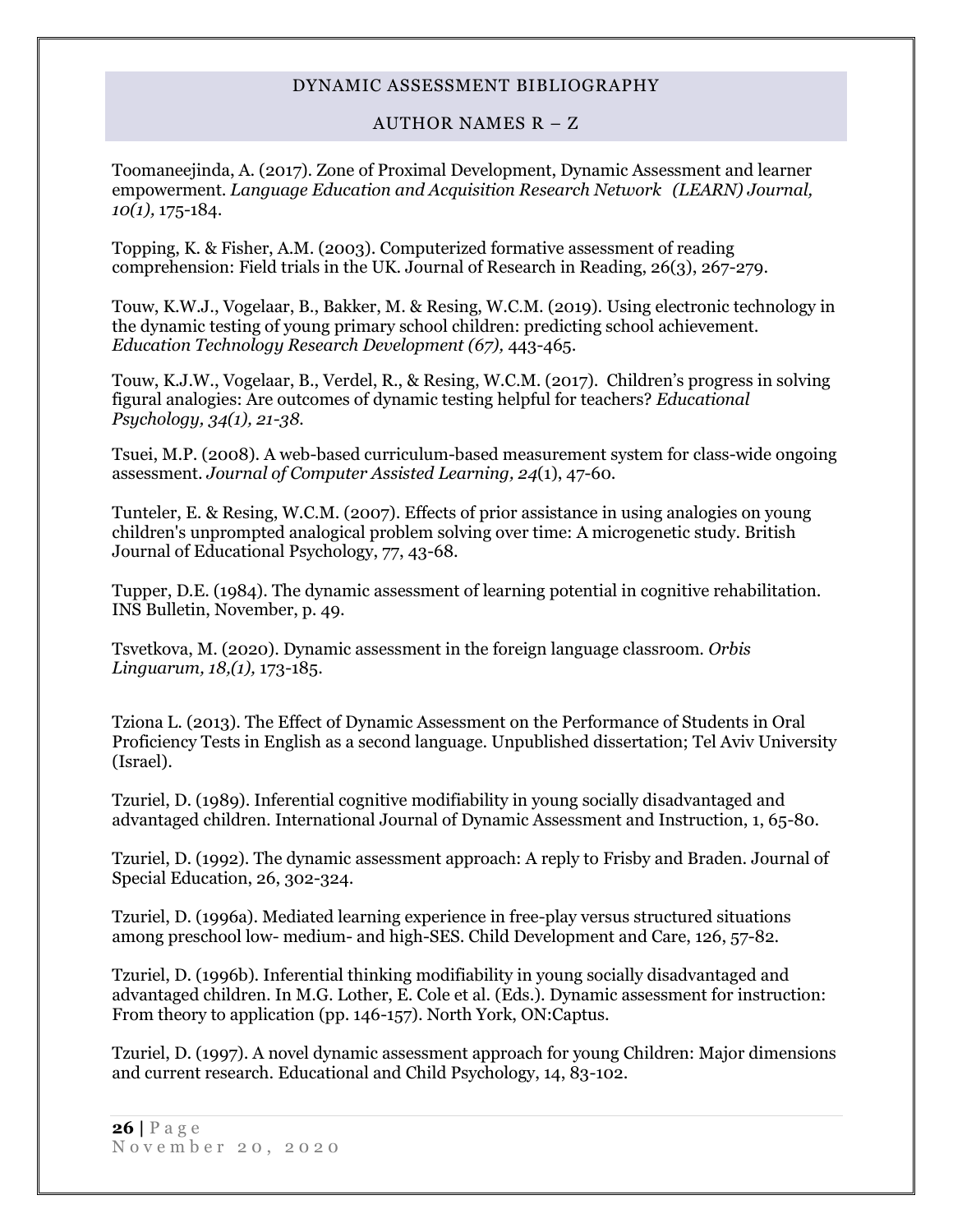#### AUTHOR NAMES R – Z

Tzuriel, D. (1998a). Cognitive modifiability: The dynamic assessment of learning potential (in Hebrew), Tel-Aviv: Sifriat Poalim.

Tzuriel, D. (1998b). Seria-Think Instrument. Instruction manual. Ramat Gan, Israel: Bar-Ilan University School of Education.

Tzuriel, D. (Ed.) (1999a) Mediated learning experience: Theory, research, and applications (in Hebrew). Haifa: Ach Press, Oranim College, and the International Center for Enhancement of Learning Potential (ICELP).

Tzuriel, D. (1999b). Parent-child mediated learning transactions as determinants of cognitive modifiability: Recent research and future directions, Genetic, Social, and General Psychology Monographs, 125, 109-156.

Tzuriel, D. (2000). The Seria-Think Instrument: Development of a dynamic test for young children. School Psychology International, 21(2),177-194.

Tzuriel, D. (2000a). Dynamic assessment of young children: Educational and intervention perspectives. Educational Psychology Review. 12, 385-435.

Tzuriel, D. (2000b). The Seria-Think instrument: A novel measure for assessment and intervention in seriational-computational domain. School Psychology International, 20, 173- 190.

Tzuriel, D. (2000c). The Cognitive Modifiability Battery(CMB): Assessment and intervention. In C.S. Lidz & J.G. Elliott (Eds.). Dynamic assessment: Prevailing models and applications (pp. 375-406). Amsterdam: JAI/Elsevier Science.

Tzuriel, D. (2000d). Developmental perspectives of mediated learning experience theory. In A.Kozulin & Y. Rand (Eds.). Experience of mediated learning:An impact of Feuerstein's theory in education and psychology (pp. 217-239). Elmsford,NY: Pergamon.

Tzuriel, D. (2001a). Dynamic assessment is not dynamic testing. Issues in Education, 7, 237- 249.

Tzuriel, D. (2001b). Dynamic assessment of young children, New York: Kluwer Academic/Plenum Press.

Tzuriel, D. (2001c). Dynamic assessment of learning potential. In J.J.W. Andrews, D.H. Saklofske, et al.(Eds.). Handbook of psychoeducational assessment: Ability, achievement, and behavior in children (pp. 451-496). San Diego,CA: Academic Press.

Tzuriel, D. (2003a). Foundations of dynamic assessment of young children. In A. Seok-Hoon Seng, L. Kwee-Hoon Pou, & O-S Tan (Eds.). Mediated learning experience with children: Applications across contexts (pp. 173-188). Singapore: McGraw-Hill Education (Asia) [mghasia@mcgraw-hill.com]

Tzuriel, D. (2003b). Dynamic assessment measures for young children. In A. Seok-Hoon Seng, L. Kwee-Hoon Pou, & O-S Tan (Eds.). Mediated learning experience with children: Applications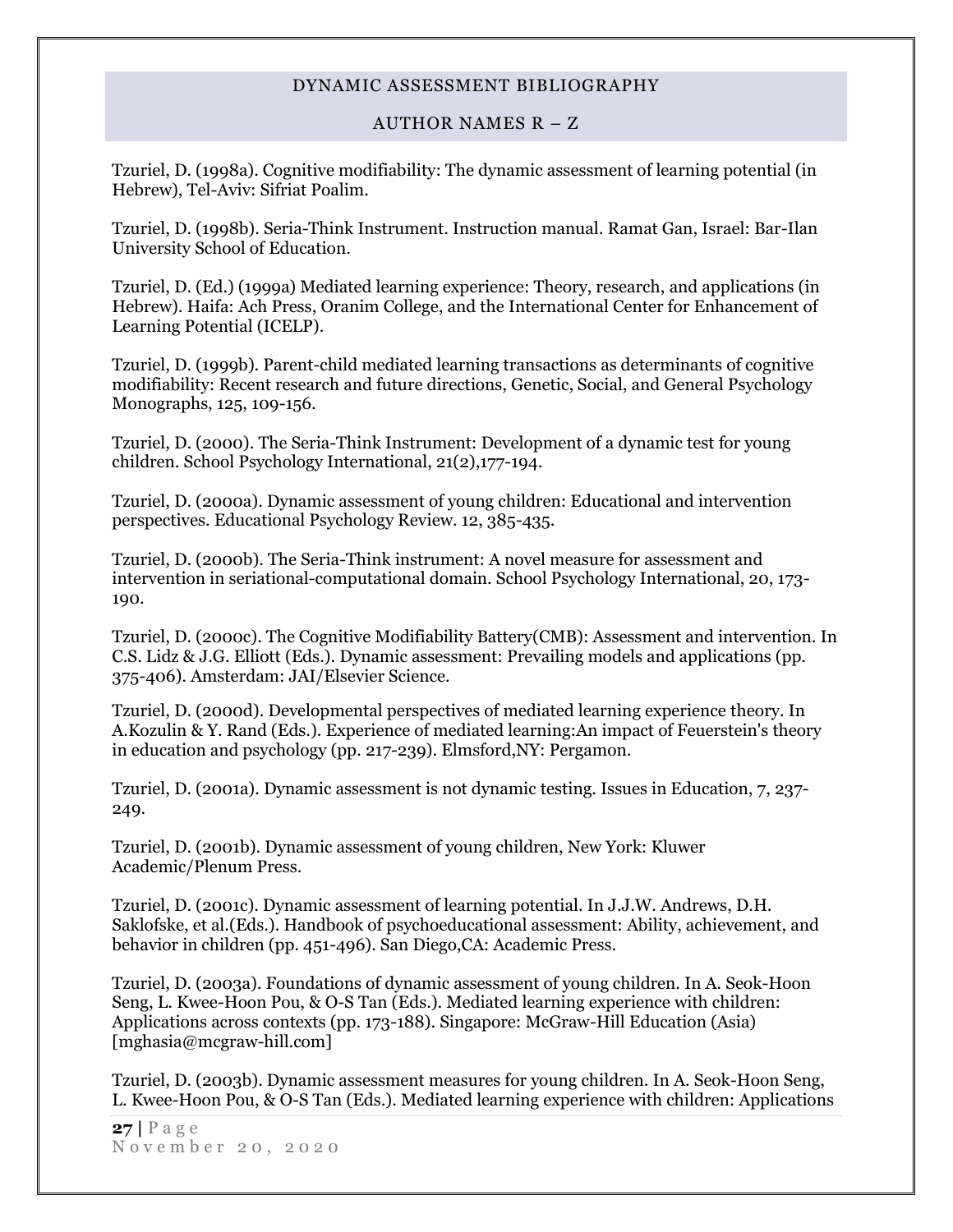## AUTHOR NAMES R – Z

across contexts (pp. 189-208). Singapore: McGraw-Hill Education (Asia) [mghasia@mcgrawhill.com]

Tzuriel, D. (in press). Dynamic assessment of learning potential. Encyclopedia of Education. New York: McMillan Press.

Tzuriel, D. (2007). Dynamic assessment: An integrative model for assessment of human learning and human functioning. *PsycCRITIQUES, (52)*48, [np]*.* doi**:** 10.1037/a0009273

Tzuriel, D. (2007). Transfer effects of teaching conceptual versus perceptual analogies. Journal of Cognitive Education and Psychology, 6(2), 194-217.

Tzuriel, D. (2011). Revealing the effects of cognitive education programmes through Dynamic Assessment. Assessment in Education: Principles, Policy and Practice, 18 (2), 113-131.

Tzuriel, D. (2013a). *Dynamic assessment of learning potential. Self-directed Learning Oriented Assessments in the Asia-Pacific*. Springer Netherlands, 235-255.

Tzuriel, D. (2013). Mediated learning experience and cognitive modifiability. Journal of Cognitive Education and Psychology,12(1), 59-80.

Tzuriel, D. (2014). Reuven Feuerstein: A giant in cognitive psychology. Journal of Cognitive Education and Psychology, 13(3), 289-291.

Tzuriel, D, Bengio, E, & Kashy-Rosenbaum, G. (2011). Cognitive modifiability, emotionalmotivational factors, and behavioral characteristics among gifted versus non-gifted children. Journal of Cognitive Education and Psychology, 10(3), 253-279.

Tzuriel, D. & Alfassi, M. (1994). Cognitive and motivational modifiability as a function of Instrumental Enrichment (IE) Program. Special Services in the Schools, 8, 91- 128.

Tzuriel, D. & Caspi, N. (1992). Dynamic assessment of cognitive modifiability in deaf and hearing preschool children. Journal of Special Education, 26, 235-252.

Tzuriel, D., & Caspi, R. (2017). Intervention for peer mediation and mother-child interaction: The effects on children's mediated learning strategies and cognitive modifiability. *Contemporary Educational Psychology, 49*, 302-323.

Tzuriel, D. & Egozi, G. (2007). Dynamic assessment of spatial abilities of young childen: Effects of gender and task characteristics. Journal of Cognitive Education and Psychology, 6(2), 219- 247.

Tzuriel, D. & Eiboshitz, Y. (1992). A Structured program for visual motor integration (SP-VMI) for preschool children. Learning and Individual Differences, 4, 103-124.

Tzuriel, D. & Eran, Z. (1990). Inferential cognitive modifiability as a function of mother-child mediated learning experience (MLE) interactions among Kibbutz young children. International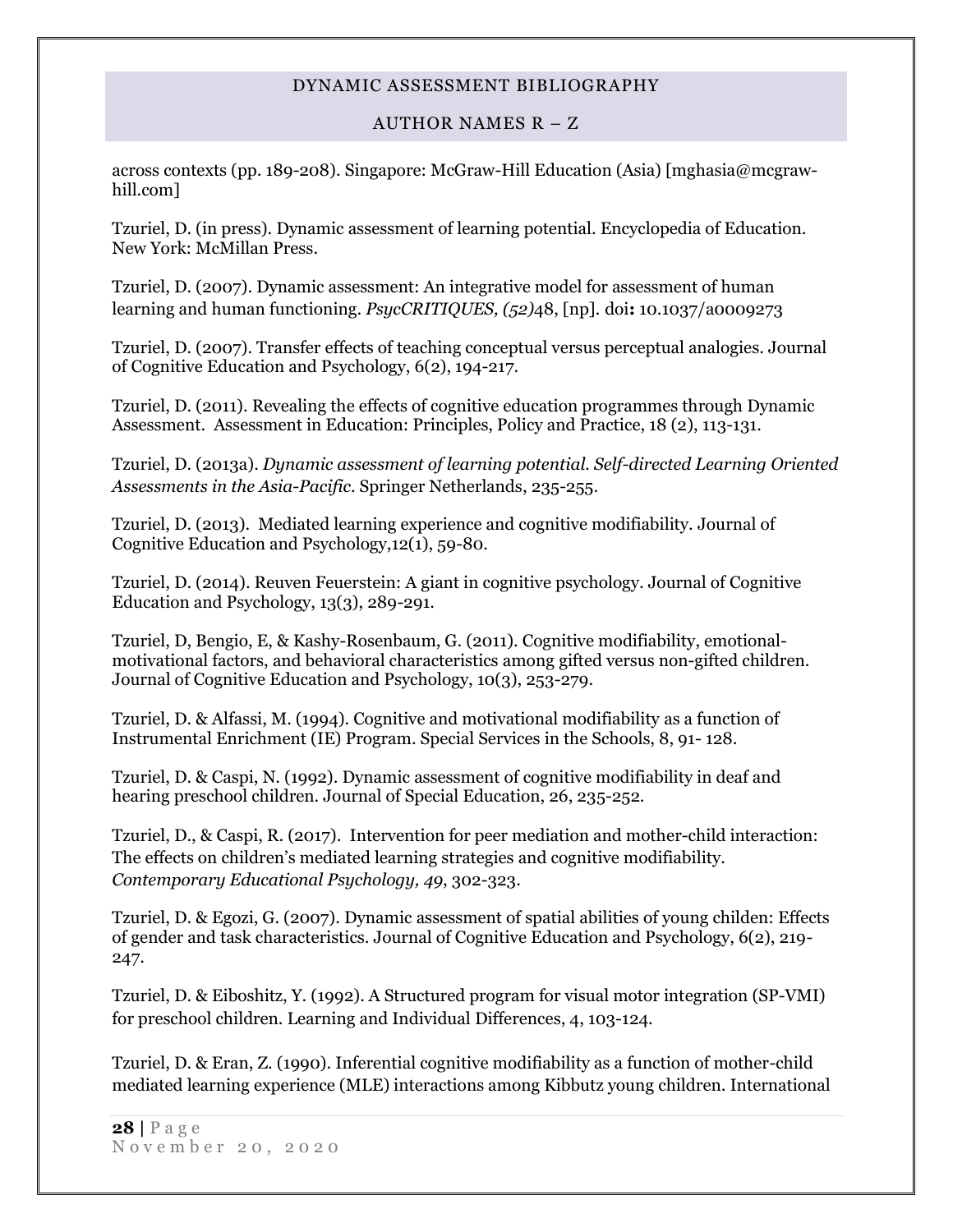#### AUTHOR NAMES R – Z

Journal of Cognitive Education and Mediated Learning, 1, 103-117.

Tzuriel, D. & Ernst, H. (1990). Mediated learning experience and structural cognitive modifiability: Testing of distal and proximal factors by structural equation model. International Journal of Cognitive Education and Mediated Learning, 1, 119-135.

Tzuriel, D., Eshel, G., & Passig, D. (2017). Effects of dynamic assessment in 3D immersive virtual reality (3D-IVR) environment on cognitive modifiability and the impact of spatial IVR characteristics. Conference paper: International Conference on Education and New Learning Technologies, March 2017. DOI:10.21125/edulearn.2017.0860

Tzuriel, D. & Feuerstein, R. (1992). Dynamic assessment for prescriptive teaching. In H.C.Haywood & D. Tzuriel (Eds.), Interactive assessment. New York: Springer Verlag.

Tzuriel, D., & Flor-Maduel, H. (2010*).* Prediction of early literacy by analogical thinking modifiability among kindergarten children., *Journal of Cognitive Education and Psychology, 9*(3), 207-226.

Tzuriel, D. & Golinski, H. (1985). Teachers' social orientation and classroom achievements. British Journal of Subnormality, 9-18.

Tzuriel, D., & Groman, T. (2017). Dynamic assessment of figurative language of children in the autistic spectrum: The relation to some cognitive and language aspects. *Journal of Cognitive Education and Psychology, 16(1), 3*8-63.

Tzuriel, D., Isman, E. B., Klung, T., & Haywood, H. C. (2017). Effects of Teaching Classification on Classification, Verbal Conceptualization, and Analogical Reasoning in Children with Developmental Language Delays. *Journal of Cognitive Education and Psychology*, *16*(1), 107.

Tzuriel, D. & Shamir, A. (2010). Mediation strategies and cognitive modifiability in young children as a function of peer mediation with young children program and training in analogies versus math tasks. *Journal of Cognitive Education and Psychology, 9* (1),48-72.

Tzuriel, D. & Kaniel, S. (1993). Dynamic assessment of learning potential: Theoretical and empirical aspects and implications for education and treatment. Megamot: Behavior Research Quarterly, 33, 271-292.

Tzuriel, D., Kaniel, S., Feuerstein,R., Eitan, T. & Ben-Schachar, N. (1991). Dynamic assessment, learning, and transfer abilities of Jewish Ethiopian immigrants in Israel. In R. Feuerstein, P. Klein, & A. Tannenbaum (Eds.), Mediated learning experience. London: Freund.

Tzuriel, D., Kaniel, S., Kanner, E., & Haywood, H.C. (1999). The effectiveness of Bright Start program in kindergarten on transfer abilities and academic achievements. Early Childhood Research Quarterly, 114, 111-141.

**29 |** P a g e N o v e m b e r 2 0 , 2 0 2 0 Tzuriel, D., Kaniel, S., Zeliger, M., Friedman, A., & Haywood, H.C. (1998). Effects of the "Bright Start" program in kindergarten on use of mediated learning strategies and children's cognitive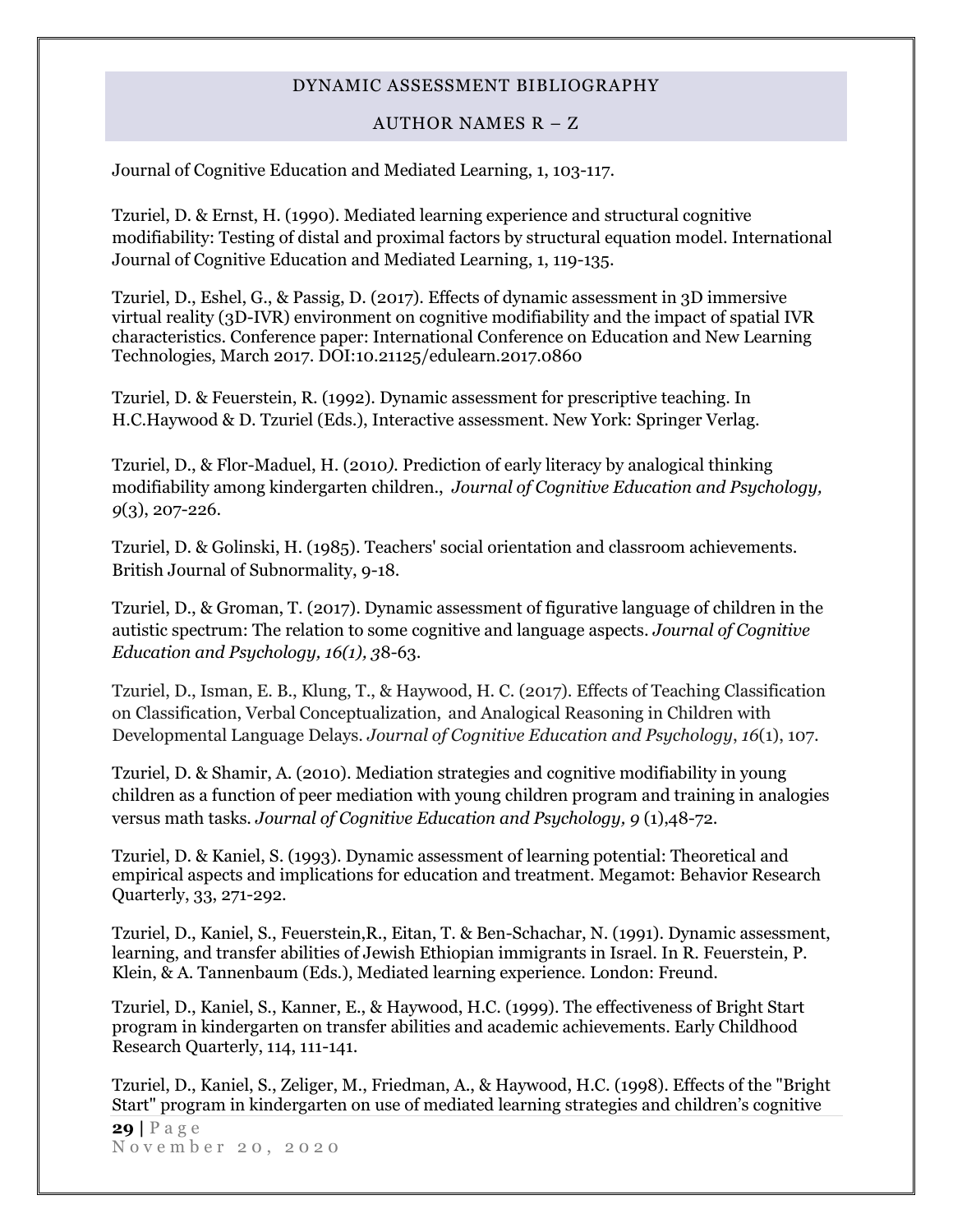## AUTHOR NAMES R – Z

<span id="page-29-0"></span>modifiability. Child Development and Care, 143, 1-20.

Tzuriel, D. & Kaufman, R. (1999). Mediated learning and cognitive modifiability: Dynamic assessment of young Ethiopian immigrants in Israel. Journal of Cross-Cultural Psychology, 30, 359-380.

Tzuriel, D. & Klein, P.S. (1985). Analogical thinking modifiability in disadvantaged, regular, special education and mentally retarded children. Journal of Abnormal Child Psychology, 13, 539-552.

Tzuriel, D. & Klein, P.S. (1987). Assessment the young child: Children's analogical thinking modifiability. In C.S. Lidz (Ed.). Dynamic assessment: An interactional approach to evaluating learning potential (pp. 268-287). New York: Guilford.

Tzuriel, D. & Samuels, M. T.(1988). Non-intellective factors in dynamic assessment. In R.M. Gupta & P. Coxhead (Eds.). Cultural diversity and learning efficiency: Recent developments in assessment (pp. 141-163). New York: St. Martin'a Press.

Tzuriel, D. & Samuels. M.T. (2000). Dynamic assessment of learning potential: Inter-rater reliability of deficient cognitive functions, type of mediation, and non-intellective factors. Journal of Cognitive Education, 1, 1-23.

Tzuriel, D., Samuels, M, & Feuerstein, R. (1988). Non-intellective factors in dynamic assessment.In R.M. Gupta & P. Coxhead (Eds.), Cultural diversity and learning efficiency. London: Macmillan.

Tzuriel, D., & Shamir, A. (2002). The effects of mediation on seriational thinking modifiability in computer assisted dynamic assessment. Journal of Computer Assisted Learning, 18, 21-32.

Tzuriel, D. & Shamir, A. (2007). The effects of peer mediation with young children (PMYC) on children's cognitive modifiability. British Journal of Educational Psychology, 77(1), 143-165.

Tzuriel, D. & Weiss, S. (1998). Cognitive modifiability as a function of mother-child mediated learning strategies, mothers' acceptance-rejection, and children's personality. Early Development and Parenting, 7, 79-99.

Tzuriel, David. Revealing the effects of cognitive education programmes through Dynamic Assessment. Assessment in Education: Principles, Policy & Practice, Vol 18(2), May 2011, 113- 131

Tzuriel, David; Bengio, Efrat; Kashy-Rosenbaum, Gabriella. Cognitive modifiability, emotionalmotivational factors, and behavioral characteristics among gifted versus nongifted children. Journal of Cognitive Education and Psychology, Vol 10(3), Nov 2011, 253-279.

Tyler, A.A. (1996). Assessing stimulability in toddlers. Journal of Communication Disorders, 29(4), 279-297.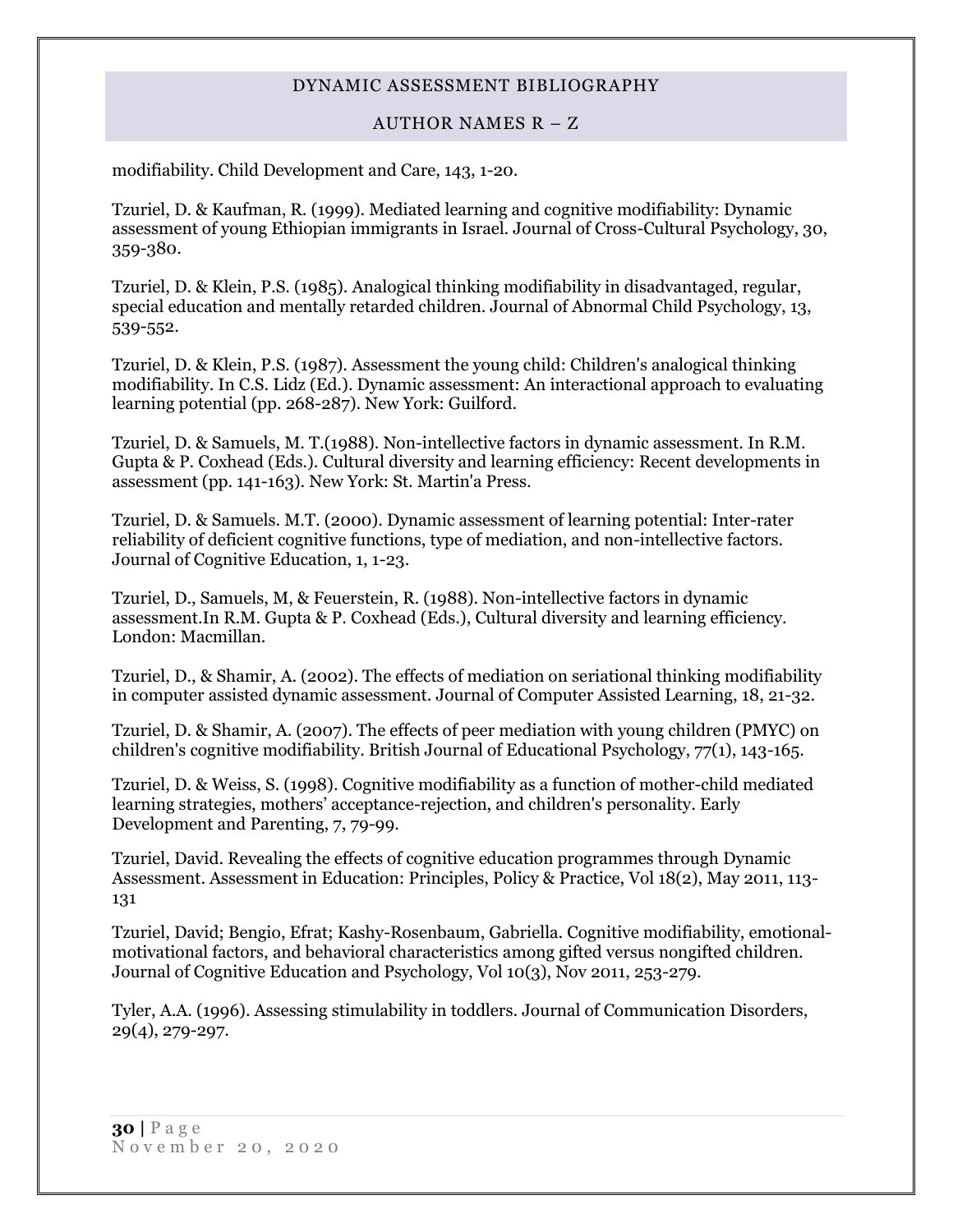## AUTHOR NAMES R – Z

# U [BACK TO TOP](#page-0-1)

Ueno, M. & Miyazawa, Y. (2015). IRT-based adaptive hints to scaffold learning in programming. *Journal of Latex class files, 14(8).* 1-15*.*

Ukrainetz,T.A., Harpell, S., Walsh, C., & Coyle, C. (2000).A preliminary investigation of dynamic assessment with Native American children. Language, SPeech, & Hearing Services in Schools, 31(2), 142-154.

Unruh, S. & McKellar, N.A. (2017a). The challenges of assessing and intervening with English learners. In S. Unruh & N.A. McKellar (Eds.). *Assessment and intervention for English Language learners: Translating research into practice* (pp 1-19). NY: Springer International.

Unrue, S. & McKellar, N.A. (2017). Assessment and intervention tools. In S. Unrue & N.A. McKellar (Eds.). *Assessment and intervention for English language learners* (pp. 159-175). Springer.

Uprichard, S., Kupshik, G., Pine, K., & Fletcher, B. (2009). Dynamic assessment of learning ability improves outcome prediction following acquired brain injury. *Brain Injury, 23*(4), 278- 290.

# <span id="page-30-0"></span> ${\bf V}$  back to top

Vainas, O., Bar-Ilan, O., Ben-David, Y., Gilad-Bachrach, R., Lukin, G., Ronen, M., Shillo, R., & Sitton, D. (2019). E-Gotsky: Sequencing content using the zone of proximal development. Preprint.

Valencia-Naranjo, N. & Robles-Bello. M.A. (2017). Learning potential and cognitive abilities in preschool boys with Fragile X and Down Syndrome. *Research in Developmental Disabilities, 60,* (153-161).

Valencia-Naranjo, N. & Robles-Bello, M. A. (2020). Dynamic assessment in preschoolers with down syndrome and nonspecific intellectual disability. *Psicología Educativa*. Ahead of print. <https://doi.org/10.5093/psed2020a9>

Vakil, E., Lifshitz, H., Tzuriel, D., Weiss, I., & Arzuoan, Y. (2011). Analogies solving by individuals with and without intellectual disability: Different cognitive patterns as indicated by eye movements; *Research in Developmental Disabilities*. 32(2). 846-856. doi:10.1016/j.ridd.2010.08.006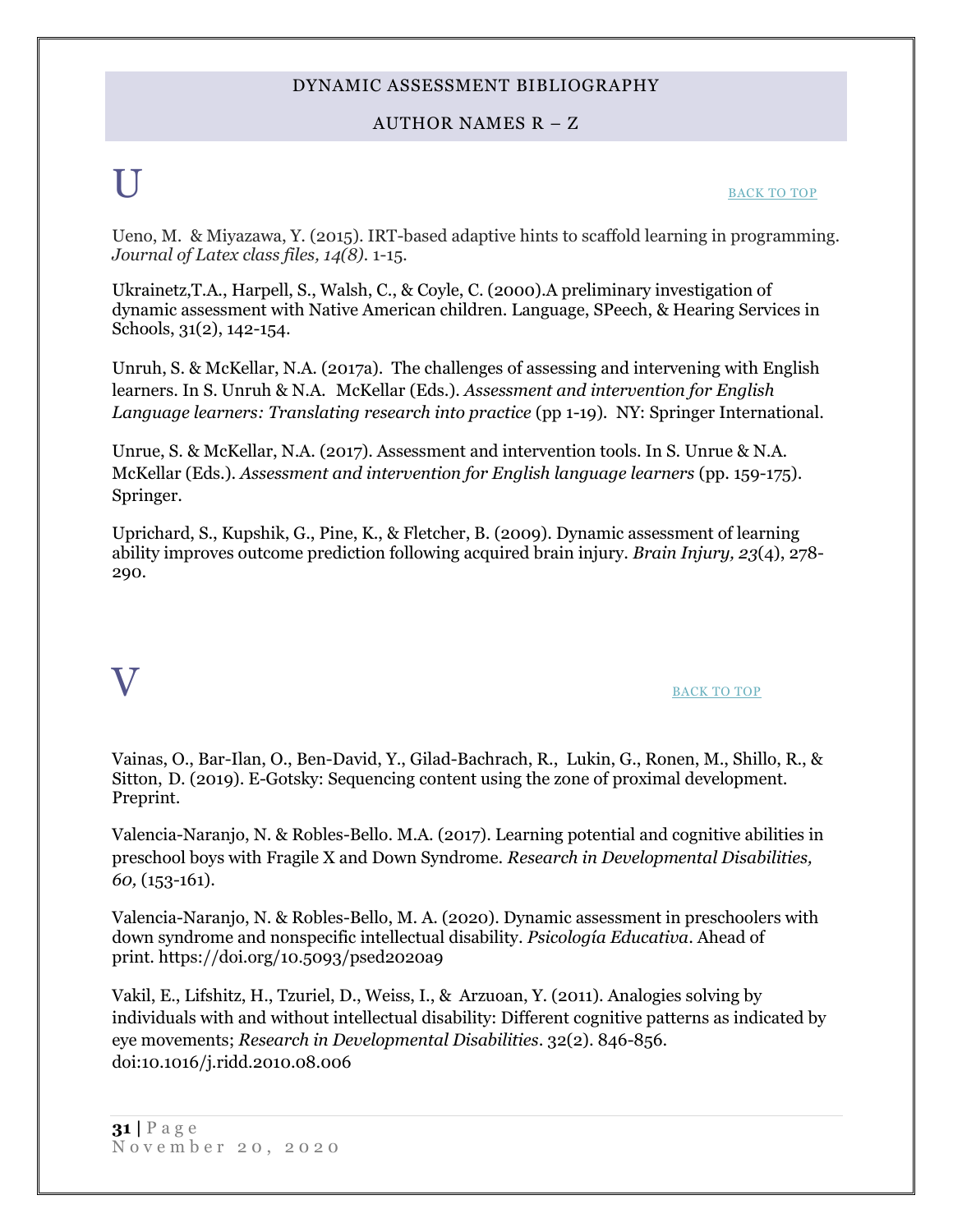## AUTHOR NAMES R – Z

van Compernolle, R. A. (2014). Profiling second language sociolinguistic development through dynamically administered strategic interaction scenarios. *Language & Communication*, *37*, 86- 99.

Van Compernolle, R. A., & Zhang, H. S. (2014). Dynamic assessment of elicited imitation: A case analysis of an advanced L2 English speaker. Language Testing.

Van der Aalsvoort, G.M. (2008). Review of dynamic assessment in practice: Clinical and educational applications. Journal of Cognitive Education and Psychology, 7(2), 293-295.

van der Aalsvoort, G.M., van Loo, F. & van Geert, P. (2012). Scaffolding: Meaningful sequences during the training phase of a learning potential test. ISRN Education, vol. 2012,

van der Aalsvoort, G.M. & Lidz, C.S. (2002). Reciprocity in dynamic assessment in classrooms taking contextual influences on individual learning into account. In G.M.van der Aasvoort, W.C.M. Resing, & A.J.J.M. Ruijssenaars (Eds.). Learning potential assessment and cognitive training: Actual research and perspectives in theory building and methodology (pp.111-144). Amsterdam: Elsevier Science.

van der Aalsvoort, G.M., Resing, W.C.M., & Ruijssenaars, A.J.J.M.(2002a) (Eds.). Learning potential assessment and cognitive training: Actual research and perspectives in theory building and methodology. Amsterdam: JAI/Elsevier Science.

van der Aalsvoort, G.M., Resing, W.C.M., & Ruijssenaars (2002b). New developments in learning potential and cognitive training. In: G.M. Van der Aalsvoort, W.C.M. Resing & A.J.J.M. Ruijssenaars (Eds.), Advances in Cognition and Educational Practice Volume 7. Learning Potential Assessment and Cognitive Training (p.1-8). New York: Elsevier Science Ltd.

Van Der Graaf, J., Segers, E., & Verhoeven, L. (2015). Scientific reasoning abilities in kindergarten: Dynamic assessment of the control of variables strategy. *Instructional Science, 43(3),* 381-400.

Van der Graaf, J., Segers, E., & Verhoeven, L. (2015). Scientific reasoning abilities in kindergarten: Dynamic assessment of the control of variables strategy. Instructional Science, An international Journal of the Learning Sciences, 10.1007/s11251-015-9344-y

Van Der Veen, C., Dobber, M., & Van Oers, B. (accepted). Implementing dynamic assessment of vocabulary development as a trialogical learning process: A practice of teacher support in primary education schools*. Language Assessment Quarterly An International Journal.*

Van der Veen, C., Dobber, M. & van Oers, B. (2016). Implementing dynamic assessment of vocabulary development as a trialogical learning process: A practice of teacher support in primary education schools. *Language Assessment Quarterly: An International Journal.*

Van der Veen, C. & Poland, M. (2012). Dynamic assessment of narrative competence. In B. Van Oers, (Ed.). Developmental education for young children: Concept, practice and implementación. *International perspectives on early childhood education and development* (105-119). NY: Springer.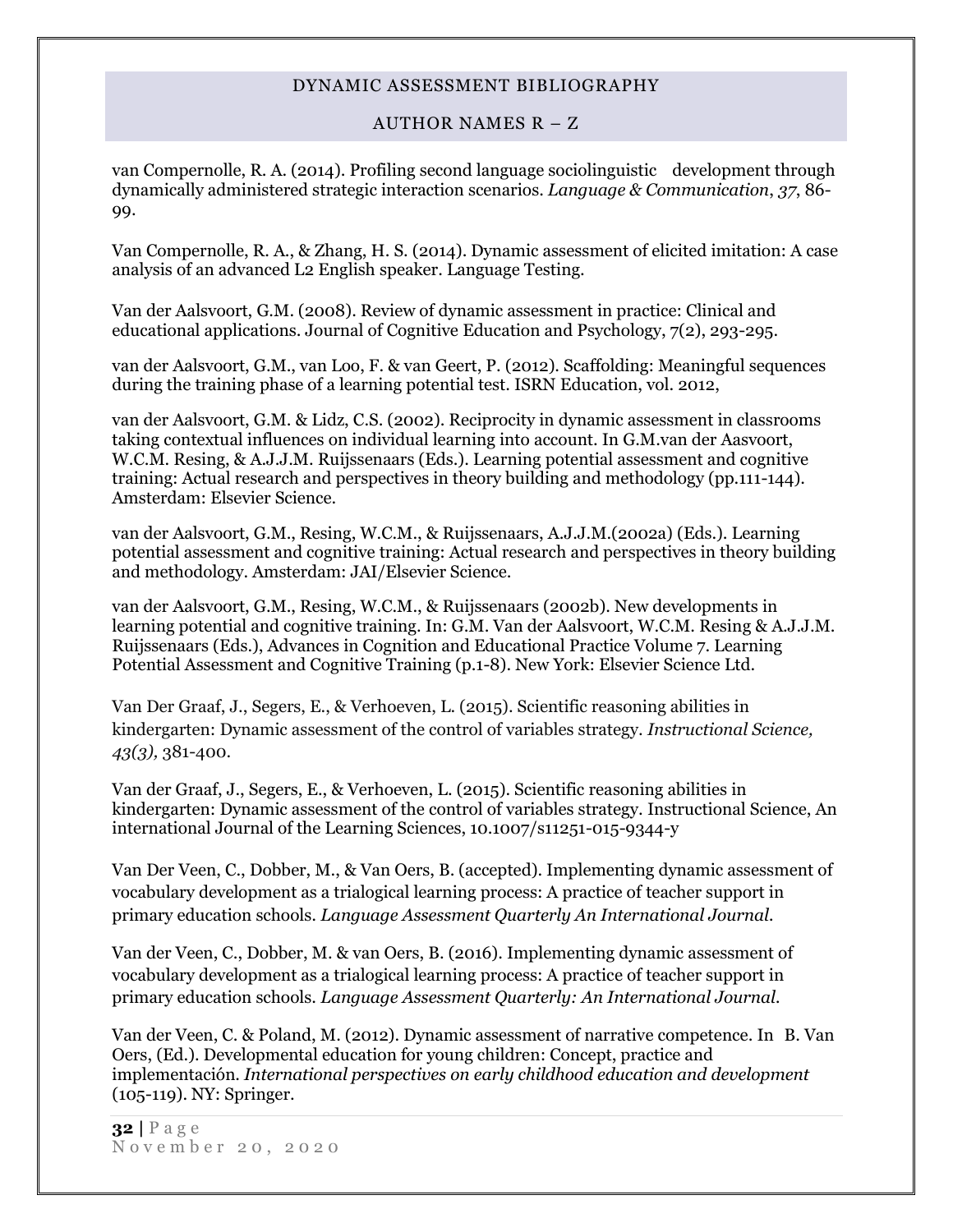#### AUTHOR NAMES R – Z

Van de Vijver, F.J.R. (1993). Learning potential assessment from a cross-cultural perspective. In J.H.M. Hamers, K. Sijtsma, et al. (Eds.). Learning potential assessment: Theoretical, methodological and practical issues (pp. 313-340). Lisse: Swets & Zeitlinger.

Van Geert, P. (2014). Unfolding potential as dynamic emergence: A view from the Theory of complex, nonlinear dynamic systems. *Journal of Cognitive Education and Psychology, 13*(3), 324-356.

Van Luit, J.E.H., Hamers, J.H.M., & Hessels, M.G.P. (1988). First Interim report of the project Learning potential test for Ethnic Minorities [Eerste Interimverslag van het project Leertest voor Etnische Minderheden]. Utrecht: ISOR, Rijksuniversiteit Utrecht.

Vaskinn, A., Sundet, K., Friis, S., Simonsen, C., Birkenaes, A.B., Jonsdottir, H., Ringen, P.A., Andreassen, O.A.(2008) Emotion perception and learning potential: Mediators between neurocognition and social problem solving in schizophrenia?. *J. Int. Neuropsychol. Soc.*14, 279– 288.

Vaskinn, A., Sundet, K., Friis, S., Ueland, T., Simonsen, C., Birkenaes, A., Engh, J., Jonsdottir, H., Opjordsmoen, S., Ringen, P. A., & Andreassen, O. (2009). Using the Wisconsin Card Sorting Test to assess learning potential in normal IQ schizophrenia: Does it have potential? *Nordic Journal of Psychiatry, 63*,(5),405-411.

Vaskinn, A., Sundet, K., Friis, S., Ueland, T., Simonsen, C., Birkenaes, A.B., Engh, J.A., Opjordsmoen, S., Andreassen, O.A. (2008). Can learning potential in schizophrenia be assessed with the standard CVLT-II? An exploratory study. *Scand. J. Psychol.*, 49, 179–186.

Veerbeek, J. (2019). *Hidden treasures: Uncovering task solving processes in dynamic testing.*  Unpublished PhD thesis: Leiden University, The Netherlands.

Veerbeek, J., Hessels, M.G.P., Vogelaar, S., Resing, W.C.M. (2017). Pretest versus no pretest: An investigation into the problem-solving processes in a dynamic testing context. *Journal of Cognitive Education and Psychology, 16(3).*

Veerbeek,, J., Vogelaar, B., Verhaegh, J. & Resing, W.C.M. (2018). Process assessment in dynamic testing using electronic tangibles. Journal of Computer Assisted Learning, 1-16. Wileyonlinelibrary.com/journal/jcal

Verbeke, W., Hessels, M., & Van der Linden, D. (1996). Attributions and Consequences of Trust: An application in a Retail Setting. Discussion paper TI 96-102/6. Rotterdam: Tinbergen Institute.

Verbeke, W., Hessels, M., & Volgering, M. (1996). Exploring the conceptual expansion within the field of organizational behavior: organizational climate and organizational culture. Discussion paper TI 96-150/6. Rotterdam: Tinbergen Institute.

[Verhaegh, J., Fontijn, W., Aarts, E., & Resing, W.C.M., \(2013\). In-game assessment and training](https://www.researchgate.net/publication/281438235_Verhaegh_J._Fontijn_W._Aarts_E.__Resing_W.C.M._%282013%29._In-game_assessment_and_training_of_nonverbal_cognitive_skills_using_TagTiles._Personal_and_Ubiquitous_Computing_17_1637-1646)  [of nonverbal cognitive skills using TagTiles. Personal and Ubiquitous Computing, 17, 1637-1646.](https://www.researchgate.net/publication/281438235_Verhaegh_J._Fontijn_W._Aarts_E.__Resing_W.C.M._%282013%29._In-game_assessment_and_training_of_nonverbal_cognitive_skills_using_TagTiles._Personal_and_Ubiquitous_Computing_17_1637-1646)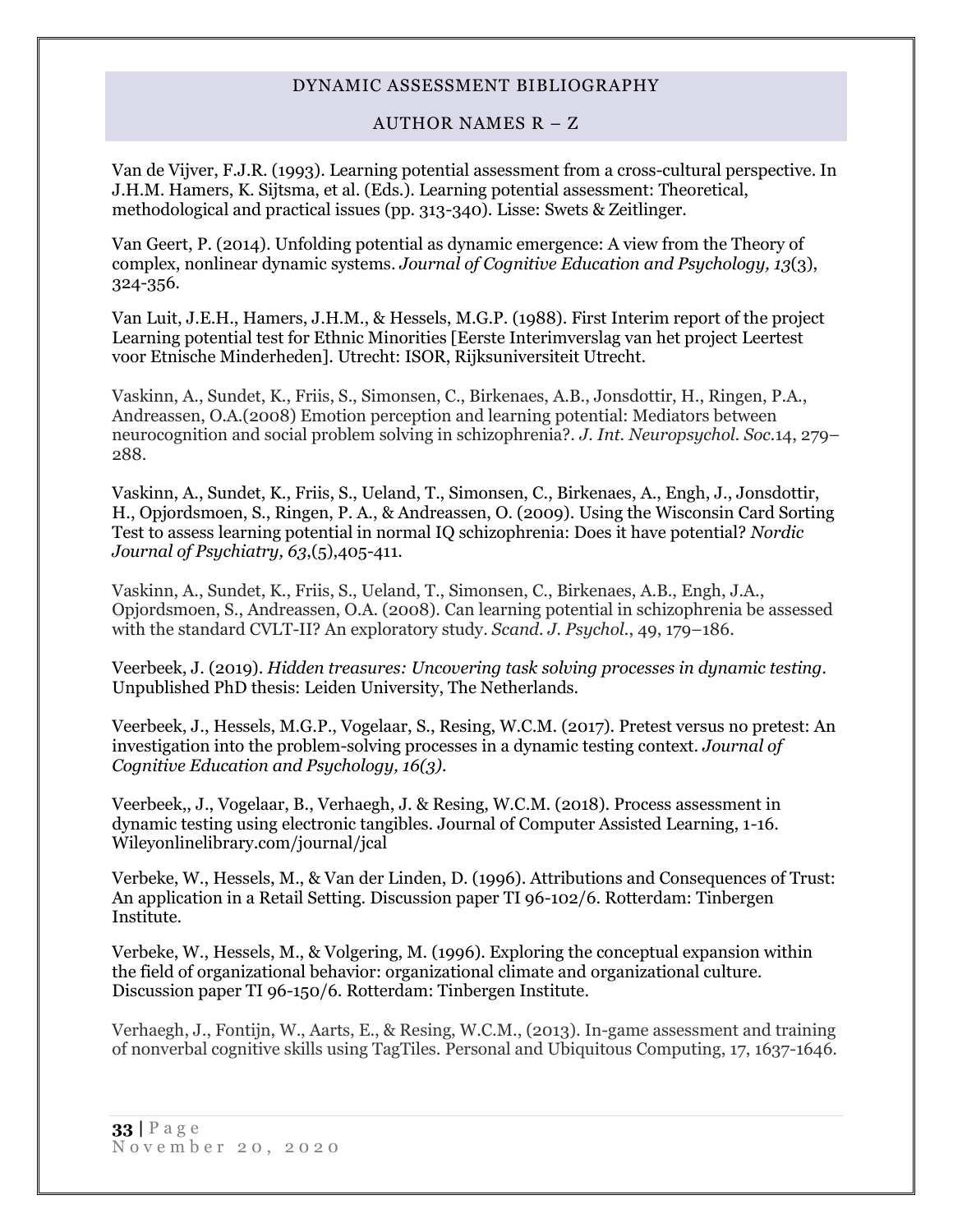#### AUTHOR NAMES R – Z

Verdon, S., McLeod, S. & Wong, S. (2015). Supporting culturally and linguistically diverse children with Speech, language, and communications needs: Overarching principles, individual approaches. *Journal of Communication Disorders,* (2015), <http://dx.doi.org/10.1016/j.jcomdis.2015.10.002>

[Verschueren, K., & Resing, W.C.M. \(2015\). Intelligentiediagnostiek volgens het CHC model: van](https://www.researchgate.net/publication/281437999_Verschueren_K.__Resing_W.C.M._%282015%29._Intelligentiediagnostiek_volgens_het_CHC_model_van_theorie_naar_praktijk._In_W.C.M._Resing_%28Ed.%29_Handboek_intelligentietheorie_en_testgebruik_%28pp.63-84%29._Amsterdam_Pearson)  [theorie naar praktijk. In W.C.M. Resing \(Ed.\), Handboek intelligentietheorie en testgebruik](https://www.researchgate.net/publication/281437999_Verschueren_K.__Resing_W.C.M._%282015%29._Intelligentiediagnostiek_volgens_het_CHC_model_van_theorie_naar_praktijk._In_W.C.M._Resing_%28Ed.%29_Handboek_intelligentietheorie_en_testgebruik_%28pp.63-84%29._Amsterdam_Pearson)  [\(pp.63-84\). Amsterdam, Pearson.](https://www.researchgate.net/publication/281437999_Verschueren_K.__Resing_W.C.M._%282015%29._Intelligentiediagnostiek_volgens_het_CHC_model_van_theorie_naar_praktijk._In_W.C.M._Resing_%28Ed.%29_Handboek_intelligentietheorie_en_testgebruik_%28pp.63-84%29._Amsterdam_Pearson)

Vianello, R., Langranchi, S., Pulina, F., & Bidinost, S. (2012). Italian standardization of the dynamic version of the Logical Operations and Conservation Test (LOC-DV). Life Span and Disability, 15(1), 69-96.

Vidergor, H.E. (2015). The multidimensional curriculum model. In H.E. Vidergor & C.R.Harris (Eds). *Applied practice for educators of gifted and able learners.* Sense Publ.,199-214.

Visser, L., Ruiter, S.A., Van Der Meulen, J., Bieuwe, F., Ruijssenaars, W.A.J.J.M., & Timmerman, M.E. (2015). Dynamic assessment with the Bayley-III among young children with developmental disabilities. *Journal of Cognitive Education and Psychology, 14 (1),* 126-142*.*

Vogelaar, B., Bakker, M., Elliott, J. G. and Resing, W. C. M. (2016), Dynamic testing and test anxiety amongst gifted and average-ability children. *British Journal of Educational Psychology.* doi:10.1111/bjep.12136

Vogelaar, B., Bakker, M., Hoogeveen, L., & Resing, W.C.M. (2017). Dynamic testing of gifted and average-ability children's analogy problem solving: Does executive functioning play a role? *Psychology in the Schools,* January. DOI: 10.1002/pits.22032

Vogelaar, B. & Resing, W.C. M. (2016). Gifted and average-ability children's progression in analogical reasoning in a dynamic testing setting. *Journal of Cognitive Education and Psychology, 15(3).*

Vogelaar, B. & Resing, W.C.M. (2017). Changes over time and transfer of analogy-problem solving of gifted and non-gifted children in a dynamic testing setting. *Educational Psychology*  (November).

Vogelaar, B. & Resing, W.C.M. (2020). Dynamisch testen van hoog- en normaalbegaafde kinderen: Gebruik van een digitale test om potentieel om te leren in kaart te brengen. Dynamic testing of gifted and average-ability children: Using a digital test to assess potential for learning. *Kind en adolescent, 41(1),* 81-97.

Vogelaar, B., Resing, W.C.M., & Stad, F.E. (2020). Dynamic testing of children's solving of analogies: Differences in potential for learning of gifted and average-ability children. *Journal of Cognitive Education and Psychology, 19(1).*

Vye, N.J., Burns, M.S., Delclos, V.R., & Bransford, J.D. (1987). A comprehensive approach to assessing intellectually handicapped children. In C.S. Lidz (Ed.). Dynamic assessment: An interactional approach to evaluating learning potential (pp. 327-359). New York: Guilford.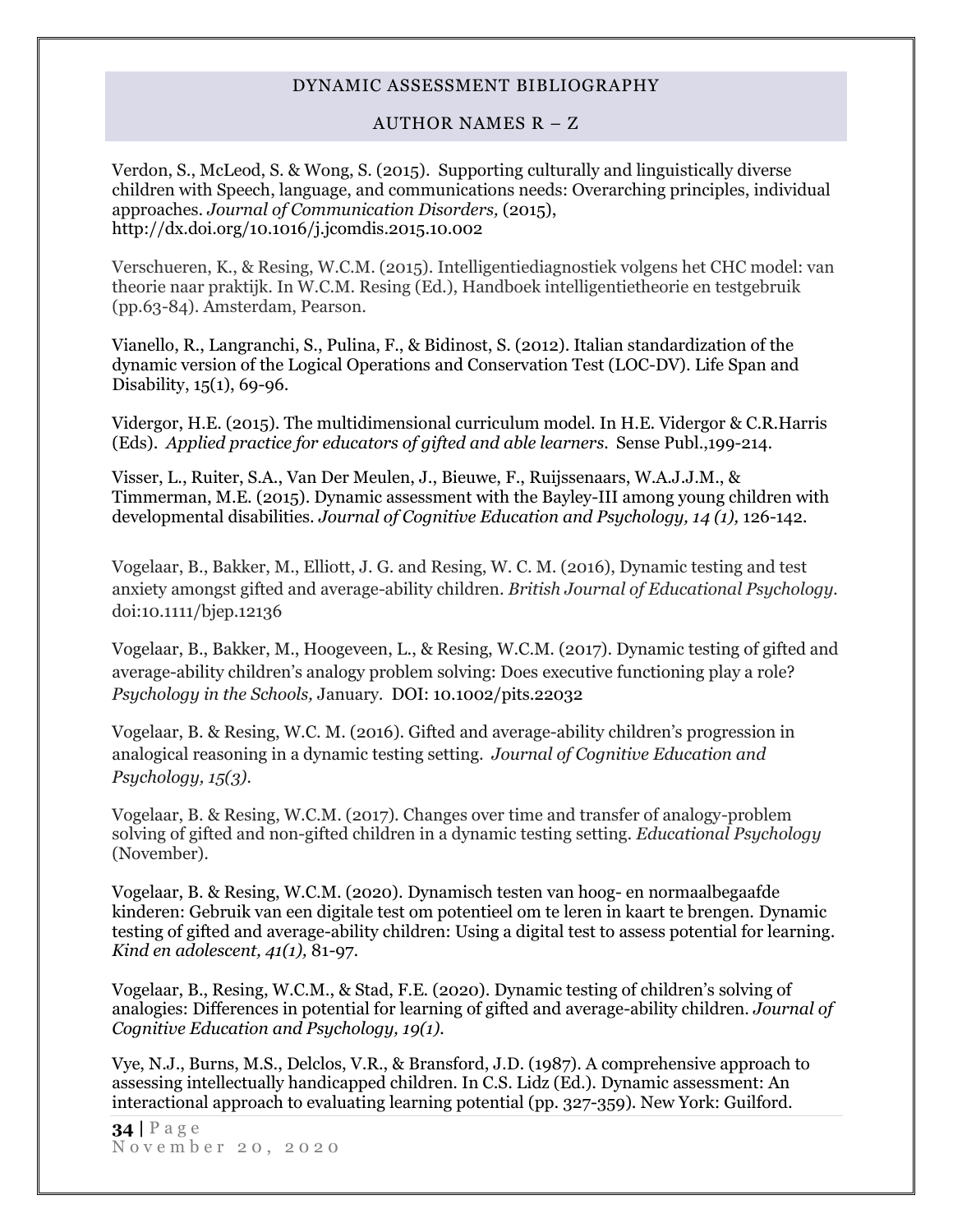## AUTHOR NAMES R – Z

Vygotsky, L. (1978). Mind in society: The development higher psychological processes. (M. Cole, V. John-Steiner, S. Scribner, & E. Souberman, Eds. and Trans.) Cambridge, MA: Harvard University Press. (Original work published in 1955).

Vygotsky, L. S. (2016). *The Collected Works of LS Vygotsky: Problems of General Psychology, Including the Volume Thinking and Speech*. Springer.

# <span id="page-34-0"></span>W [BACK TO TOP](#page-0-1)

Wade, K.M. & Haynes, W.O. (1989). Dynamic assessment of spontaneous language and cue responses in adult-directed and child-directed play: A statistical and descriptive analysis. Child Language Teaching and Therapy, 5 (2), 157-173.

Wagner, R.K & Compton, D.L. (2011). Dynamic Assessment and its Implications for RTI Models. Journal of Learning Disabilities, 44(4), 311–312.

Waldorf, M., Wiedl, K.H., & Schottke, H. (2009). On the concordance of three reliable change indexes: An analysis applying the Dynamic Wisconsin Card Sorting Test. Journal of Cognitive Education and Psychology, 8(1), 63-80.

Waldorf, M., Pruß, L., & Wiedl, K. H. (2017). Is There More to Insight Into Illness in Schizophrenia Than Cognition? A Study Applying the Dynamic Wisconsin Card Sorting Test. *Journal of Cognitive Education and Psychology*, *16*(1), 94

Walker, B.J. (1986). Diagnostic lessons as assessment. Paper presented at the Annual Meeting of the Plains National Conference of the International Reading Association (14th, Rapid City, SD, August 6-9). ED277976

Walker-Brown, P.A. (1987). Toward a dynamic assessment model for understanding literacy learning difficulties of adolescents. Case studies in a Mennonite high school. Dissertation Abstracts International, 48(3-A), 619.

Wang, J-R. (2017). Implementation of web-based assessment in facilitating middle school students comprehension of science text. ESERA17 Conference, Dublin City University, Dublin, Ireland, 21<sup>st</sup>-25<sup>th</sup> August 2017.

Wang, P. (2015). The effect of dynamic assessment on the listening skills of lower-intermediate EFL learners in Chinese technical college: A pilot study. *Journal of Language Teaching and Research, 6 (6),* 1269-1279.

Wang, T-H. (2010). Web - based dynamic assessment: Taking assessment as teaching and learning strategy for improving students' e - learning effectiveness. *Computers & Education, Vol 54(4),* May, 1157-1166.

Wang, T-H. (2011). Implementation of Web - based dynamic assessment in facilitating junior high school students to learn mathematics. *Computers & Education, 56(4)*,1062-1071.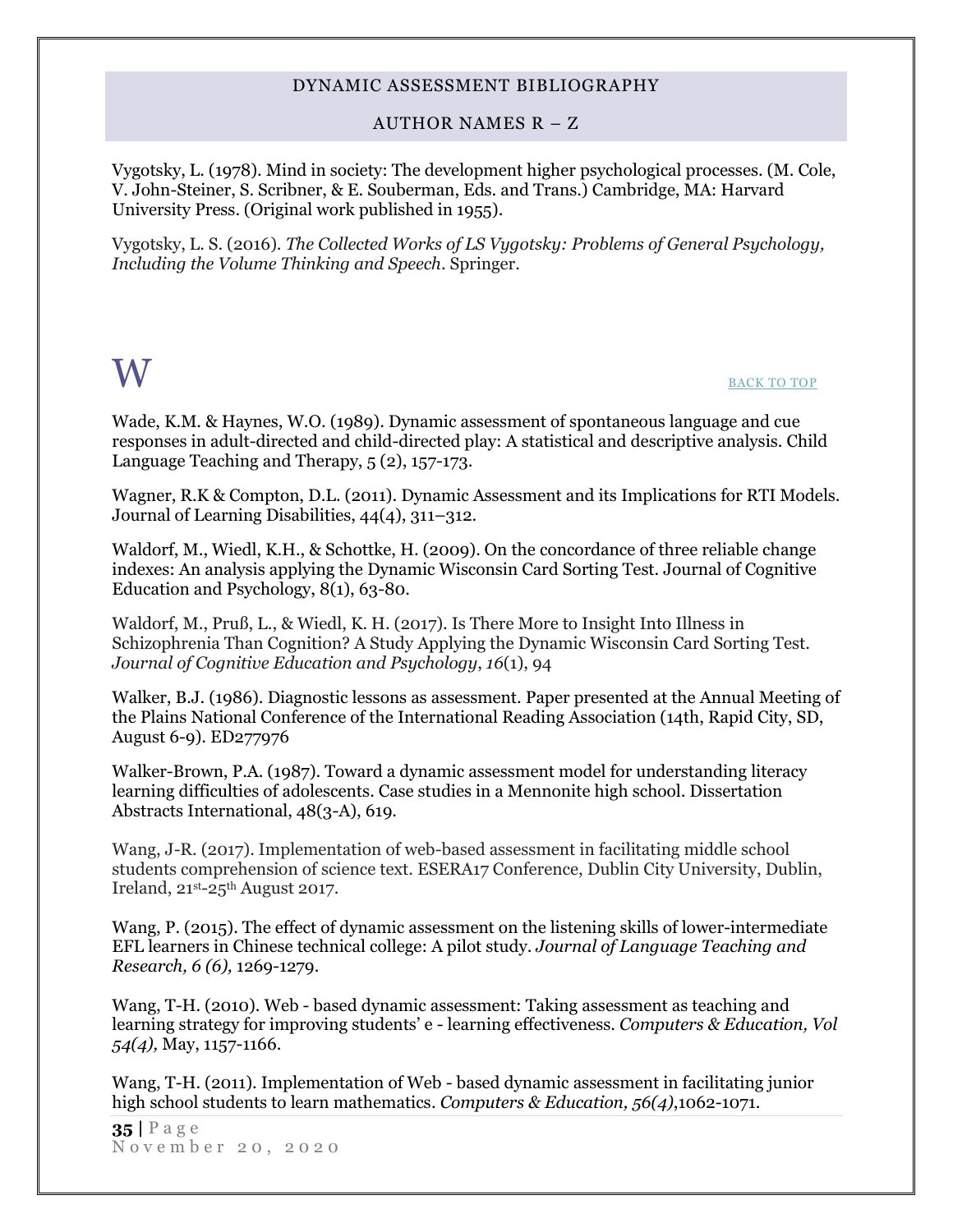#### AUTHOR NAMES R – Z

Wang, T-H. (2014). Developing an assessment-centered e-Learning system for improving student learning effectiveness. Computers & Education, 73, 189-203.

Wang, T. H., Kubincová, Z., Lin, C. Y., Chou, C. C., Chiu, F. Y., Hsieh, M. L. & Farhan, M. (2017). E-Assessment and Its Role and Possibility in Facilitating Future Teaching and Learning. *Eurasia Journal of Mathematics, Science and Technology Education*, *13*(4), 1041-1043.

Wang, Y., & Heffernan, N. T. (2014, January). The Effect of Automatic Reassessment and Relearning on Assessing Student Long-Term Knowledge in Mathematics. In Intelligent Tutoring Systems (pp. 490-495). Springer International Publishing.

Wang, Y. & Li, S. (2020). Issues, challenges, and future directions for multilingual assessment. *Journal of Language Teaching and Research, 11 (6),*914-919.

Watzke, S. (2013). Dynamisch kognitives Testen in der Auswahl optimater rehabilitativer Versorgungsangebote (Dynamic cognitive testing for selecting the optimal vocational rehabilitation strategy). Nervenheilkunde Zeitschrift für interdisziplinaere Fortibildung, 32(6), 363-369.

Watzke, S., Brieger, P., Kuss, O., Schoettke, H., & Wiedl,K.H. (2008). A longitudinal study of learning potential and rehabilitation outcome in schizophrenia. Psychiatric Services, 59, 248- 255.

Watzke, S., Brieger, P. & Wiedl, K.H. (2009). Prediction of vocational rehabilitation outcome in schizophrenia: Incremental prognostic validity of learning potential beyond basic cognitive performance. Journal of Cognitive Education and Psychology, 8(1), 52-62.

Wei, J. (2018). Research on application of dynamic assessment in foreign languages teaching. *Advances in Economics, Business and Management Research, 75; 8th International Conference on Education and Management.*

Wei, J. (2018). Feasibility analysis on application of dynamic assessment in flipped classroom of college English. *Advances in Economics, Business and Management Research, 75, 8th International Conference on Education and Management.* 

Weingartz, S., Wiedl, K.H., & Watzke, S. (2008). Dynamic assessment of executive functioning: (How) can we measure change? *Journal of Cognitive Education and Psychology, 7*(3)*,* 368-387

Weisgerber, J. (2015). Bridging the Gap Between Instruction and Assessment: Examining the Role of Dynamic Assessment in the Oral Proficiency Skills of English-as-an-Additional-Language Learners. *The Arbutus Review, 6(1),* 25-40.

Weiss, P. (2001). Comparison of performance on a dynamic assessment ofa comples figure in healthy adults with rehabilitation clients suffering from schizophrenia. (Unpublished master's thesis) Tel Aviv University, Tel Aviv, Israel.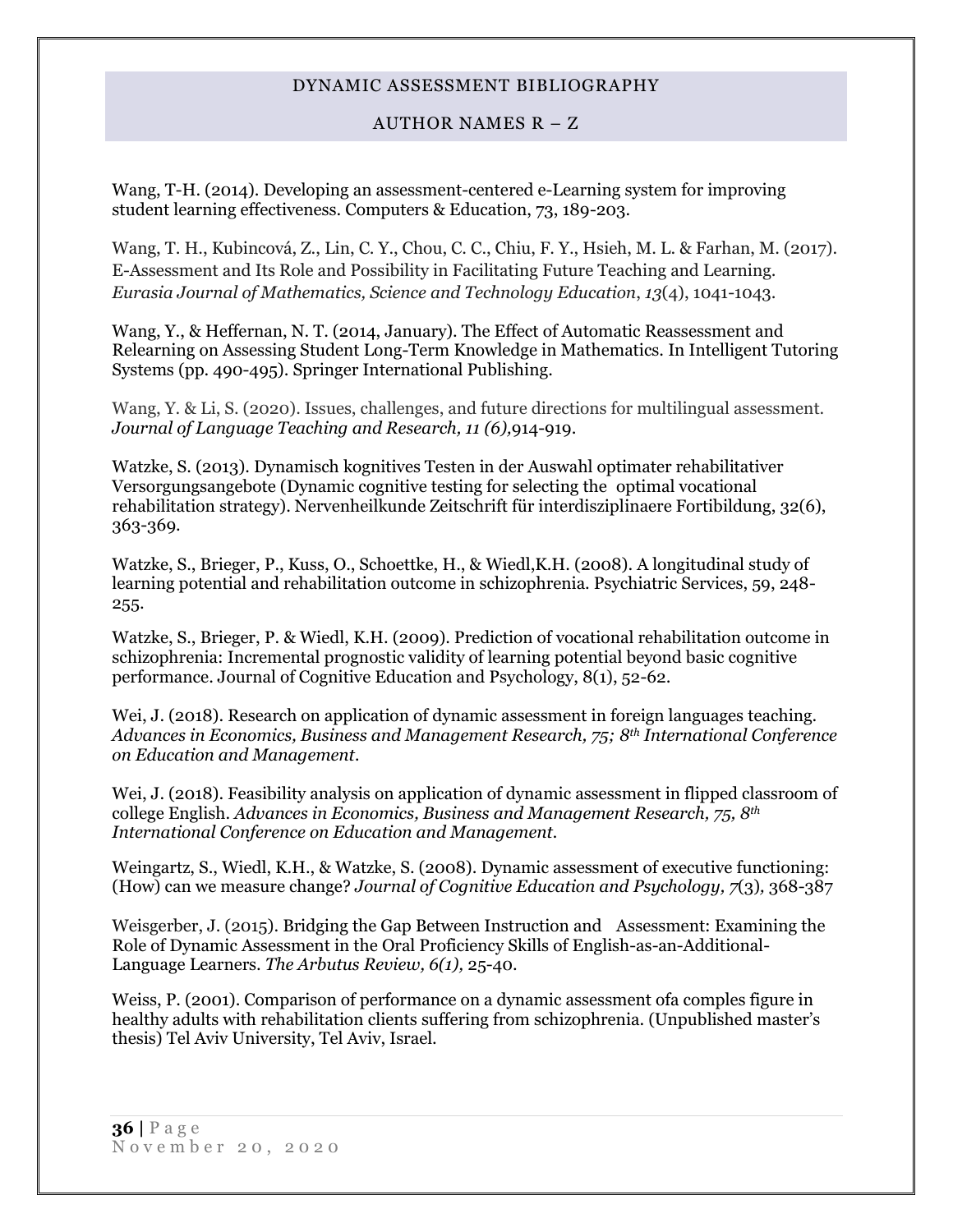## AUTHOR NAMES R – Z

Weiss, T. (2018). The effects of mediation of working memory on working memory, analogical reasoning, self-regulation, and academic achievement in typically developing preschoolers. *Journal of Cognitive Education and Psychology, 17 (2).*

Wellisch, M. & Porath, M. (2013). The elusive search for the gifted personality. Talent Development & Excellence, 5(2),

Wen, K. (2013). Model building and empirical research: Foreign language teaching writing dynamic assessment (Chinese edition). Nanjing University.

Wenke, R. J., Goozée, J.V., Murdoch, B.E., & LaPointe, L.L. (2006). Dynamic assessment of articulation during lingual fatigue in myasthenia gravis. Journal of Medical Speech-Language Pathology, 1491). 13-31.

Wertsch, J.V. (2004). Dynamic testing as the future of mental assessment. Contemporary Psychology, 49(1), 91-93.

Wiedl, K.H. (1980). Kompensatorische Interventionen im Rahmen intelligenzdiagnostisher Untersuchungen bei kognitiv impulsiven Kindern (Compensatory interventions during intelligence assessment with impulsive children). Zeitschrift fur Klinische Psychologie, 9 219- 231.

Wiedl, K.H. (1984). Lerntests: nur Forschungsmittel und Forschungsgegenstand? Zeitschrift fur Entwicklunspsychologie und Pedogogische Psychologie, 16, 245-281.

Wiedl, K.H. (1999). Cognitive modifiability as a measure of readiness for rehabilitation. Psychiatric Services, 50(11), 1411-1413.

Wiedl, K.H. (2001). Dynamic assessment of cognitive rehabilitation potential in schizophrenic persons and in elderly persons with and without dementia. European Journal of Psychological Assessment, 17(2), 112-119.

Wiedl, K.H. (2003). Dynamic testing: A comprehensive model and current fields of application. Journal of Cognitive Education and Psychology [online], 3, 93-119. www.iace.coged.org

Wiedl, K.H. (2009). Editorial. Journal of Cognitive Education and Psychology, 8(1), 4.

Wiedl, K.H. & Bethge, H.J. (1983). Die Anpassung der aufgabenbezogenen Betrachtungszeit an variierende Aufgabenschwierigkeiten: deskriptive und veranderungsbezogone Analysen bei kognitiv impulsiven und reflexiven Kindern (Adapting inspection time of test items to item difficulty: Descriptive analyses and evaluation of change in impulsive and reflective children.) Zeitschrift fur Differentielle und Diagnostische Psychologie, 4, 67-77.

Wiedl, K.H. & Carlson, J.S. (1985). The dynamic testing approach: Theoretical conceptions and practical applications. In G.d'Ydewalle (Eds.). Cognition, information processing, and motivation (pp. 891-890). Amsterdam: Elsevier Science.

Wiedl, K.H. & Guthke, J. (im Druck). Dynamische Untersuchungsverfahren in der Personalauswahl (Dynamic assessment in the selection of personnel). In H. Holling & K.-C. Hamborg (Hrsg). Innovative Ansatze der Personal-und Organisationsentwicklung. Gottingen: Hogrefe.

**37 |** P a g e November 20, 2020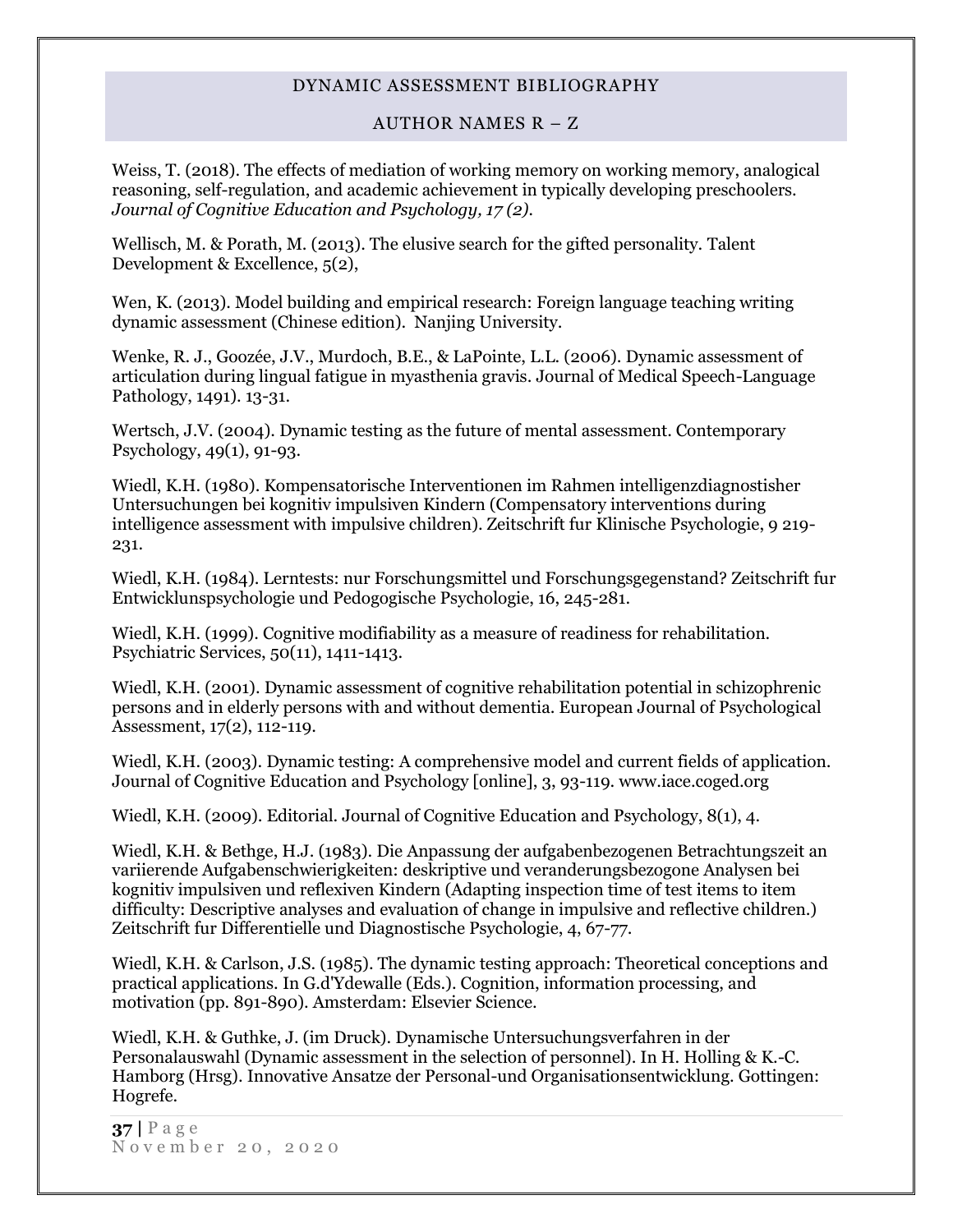#### AUTHOR NAMES R – Z

Wiedl, K.H., Guthke, J., & Wingenfeld, S. (1995). Dynamic assessment in Europe: Historical perspectives. In J.S. Carlson (Eds.). Advances in cognition and educational practice: European contributions to dynamic assessment (Volume 3, pp. 33-82). Greenwich, CT: JAI Press.

Wiedl, K.H. & Herrig, D. (1978). Okologische Validitat und Schulerfolgsprognose im Lern-und Intelligenztest: eine exemplarische Studie (Ecological validity and the prediction of school performance with the help of a learning test vs. static intelligence test: An exemplary study.) Diagnostica, 24, 175-186.

Wiedl, K.H., Mata, S., Waldorf, M. & Calero , M.D. (2014). Dynamic testing with native and immigrant preschool children in Germany and Spain, using the Application of Cognitive Functions Scale. Learning and Individual Differences 35. 34–40.

Wiedl, K.H. & Schottke, H. (1995). Dynamic assessment of selective attention in schizophrenic subjects: The analysis of intraindividual variablility of performance. In J.S. Carlson (Eds.). Advances in cognition and educational practice: European contributions to dynamic assessment (volume 3; pp. 185-203). Grenwich, CT: JAI Press.

Wiedl, K.H.& Schottke, H. (2002a). Vorhersage des Erfolgs schizophrener Patienten in einem psychoedukativen Behandlungsprogramm durch Indikatoren des Veranderungspotentials im Wisconsin Card Sorting Test (Predicting schizophrenic patients' proficiency in a psychoeducation treatment program with the help of indicatorsof potential for change in the Wisconsin Card Sorting Test.). Verhaltenstherapie, 12, 90-96.

Wield, K.H. & Schottke, H. (2002b). Ein modell zur Vorhersage des Rehabilitationserfolgs schizophrener Patienten (A prediction model for schizophrenic patients' success in rehabilitation). Vortrag auf der 43. Tagung der Deutschen Gesellschaft fur Psychologie in Berlin (Paper presented at the 43rd conference of the German Association of Psychology, Berlin).

Wiedl, K.H., Schoettke, H., & Calero, M.D. (2001). Dynamic assessment of cognitive rehabilitation potential in schizophrenic persons and in elderly persons with and without dimentia. European Journal of Psychological Assessment, 17(2), 112-119.

Wiedl, K.H., Shottke, H., Green, M.F. & Neuchterlein, K.H.(2004). Dynamic testing in schizophrenia: Does training change the construct validity of a test? Schizophrenia Bulletin, 30(4), 703-711.

Wiedl, K.H., Wienobst, J., & Schottke, H. (2001). Estimating rehabilitation potential in schizophrenic subjects. In H.D. Brenner, W. Boker, & R Genner (Eds.). The treatment of schizophrenia-status and emerging trends (pp. 88-103). Bern: Hogrefe & Huber.

Wiedl, K.H., Wienobst, J., Schottke, H., Green, M.F., & Neuchterlein, K.H. (2001). Attentional characateristics of schizophrenic patients differing in learning proficiency in the Wisconsin Card Sorting Test. Schizophrenic Bulletin, 27 (4), 687-695.

Wiedl, K.H., WIenobst, J., Schottke, H., & Kauffeldt, S. (1999). Differentielle Aspekte kognitiver Remediation bei schizophren Erkankten auf der Grundlage des Wisconsin Card Sorting Test (Differential aspects of cognitive remediation with schizoprhenic persons using the Wisconsin Card Sorting Test.) Zeitschrift fur Klinishche Psychologie, 28(3), 214-219.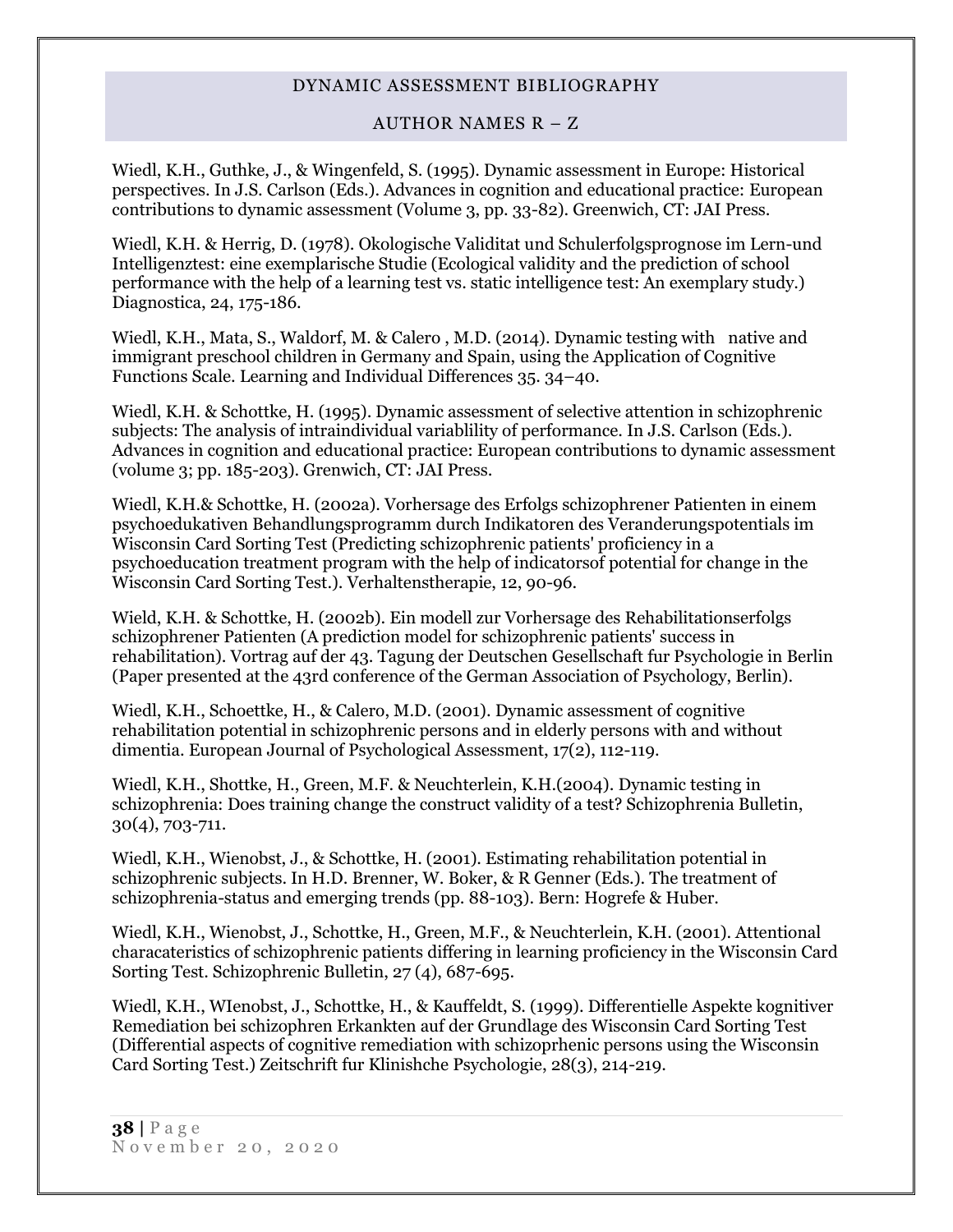#### AUTHOR NAMES R – Z

Wigmore, J.D., & Hillman, P.N. (2018). Assessments to enhance the psycholinguistic approach for speech sound problems. *Perspectives on Language Learning and Education 19(1),* 12.

Wilde Bacigalupo M. Del C. (2010). Aplicaciones y métodos mención: salud habilidades, actitudes y potencial de aprendizaje en preescolares: un análisis transcultural tesis doctoral. Unpublished doctoral dissertation, University of Granada (Spain).

Wilhelm, R. L. (2010). Evaluating the use of dynamic assessment to predict math success in community colleges. *Dissertation Abstracts International Section A: Humanities and Social Sciences*, *88.*

Williams, M. B. (2017). Linguistically Based Spelling Analysis and its Relation to Early School Literacy Success.

Williams, R.H. & Zimmerman, D.W. (1996). Are simple gain scores obsolete? Applied Psychological Measurement, 20(1), 59-69.

Willis, R.E. (1999). An evaluation of four remediation methods within computer-based instruction (intelligent tutoring). Dissertation Abstracts International: Section B: The Sciences & Engineering, 60 (4-B), 1882.

Wingenfeld, S.A. (1992). Dynamic and neuropsychological assessment of the cognitive functioning of learning disabled and non-learning disabled adolescents. Dissertation Abstracts International, 52(11-B), 6102.

Winke, P. M., & Isbell, D. R. (2017). Computer-Assisted Language Assessment. *Language, Education and Technology*, 1-13.

Wittkopp, Carmen, "Bilingual Language Assessment" (2017). *Honors Theses*. 2836. http://scholarworks.wmich.edu/honors\_theses/2836

Woiter,J. A. & Pike, K. (2015). Dynamic assessment of morphological awareness and third grade literacy success. Language Speech and Hearing Services in Schools, 46 (2).

Wolf , M.K. (2020). Assessing Young Language-Minority Students: Validation Challenges and Future Research Directions, *Language Assessment Quarterly,* DOI: 10.1080/15434303.2020.1826488

Wolf, M. K., & Butler, Y. G. (Eds.). (2017). *English Language Proficiency Assessments for Young Learners*. Taylor & Francis.

Wolf, M.K., Guzman-Orth, D., Lopez, A., Castellano, K., Himelfarb, I., & Tsutagawa, F.S. (2016). Integrating scaffolding strategies into technology-enhanced assessments of English learners: Task types and measurement models. Educational Assessment, DOI: 10:1080/10627197.2016.1202107.

Wood, K.D. (1988). Techniques for assessment students' potential for learning. Reading Teacher, 41(4), 440-447.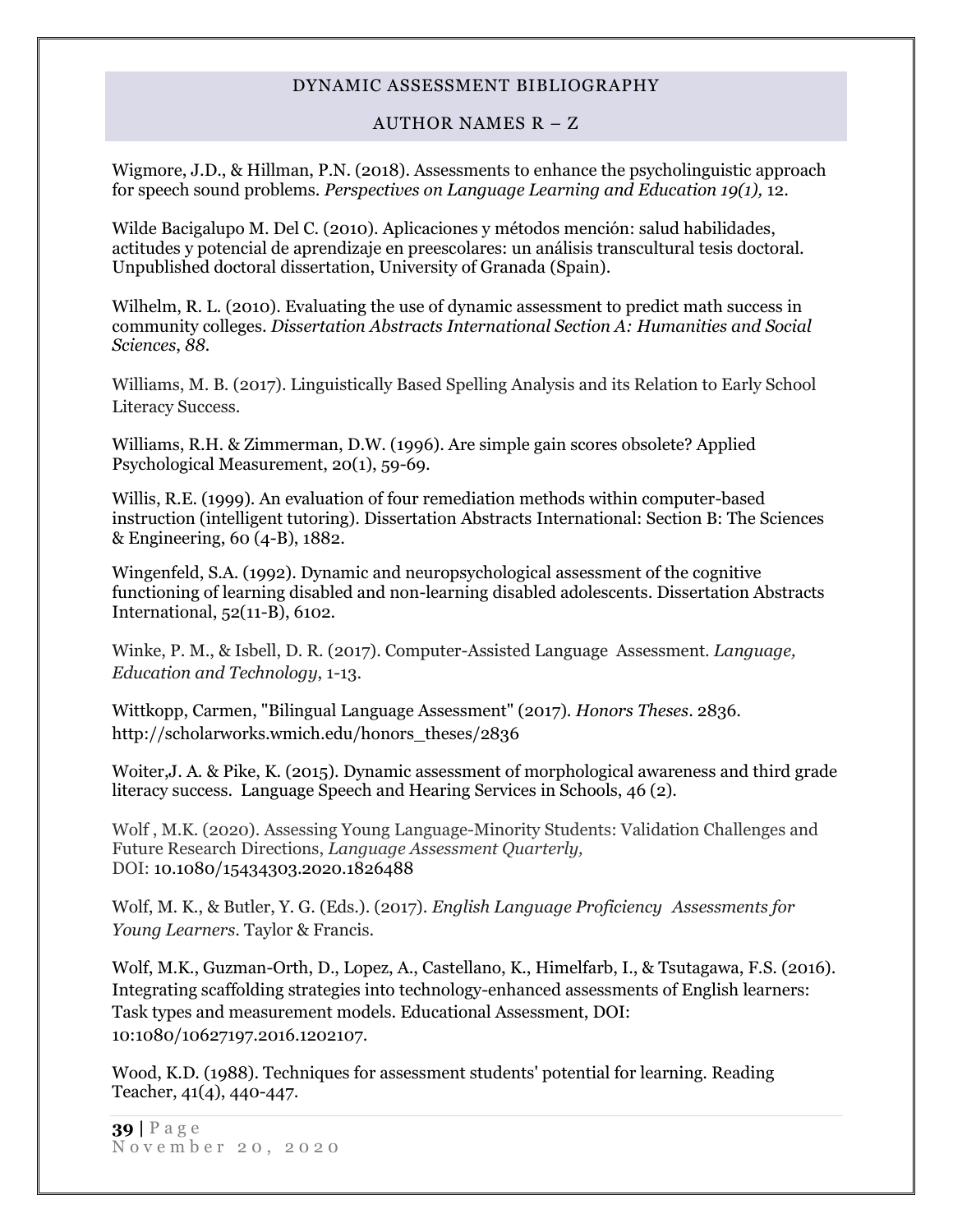#### AUTHOR NAMES R – Z

Woods, K. & Farrell, P. (2006). Approaches to psychological assessment by educational psychologists in England and Wales. School Psychology International, 27(4), 387-404. Wright, C., Litinas, A., Palaktsoglou, M., & Tsianikas, M. (2013). Planning for authentic language assessment in higher education synchronous online environments. *Journal of Modern Greek Studies – Special Issue,* 246–258.

Wright, C., Litinas, A., Palaktsoglou, M. & Tsianikas, M.(2015). Modern Greek at tertiary level: applying innovative methods of effective assessment and delivery online. In: M. Tsianikas,G. Couvalis and M. Palaktsoglou (eds.) "Reading, interpreting, experiencing: an inter-cultural journey into Greek letters". Modern Greek Studies Association of New Zealand, 251-274.

Wu, H. M., Kuo, B. C., & Wang, S. C. (2017). Computerized Dynamic Adaptive Tests with Immediately Individualized Feedback for Primary School Mathematics Learning. *Educational Technology & Society, 20* (1), 61–72.

<span id="page-39-0"></span> $\mathbf X$  back to top

<span id="page-39-1"></span>Xiaoxiao, L.,& Yan, L.(2010). A case study of dynamic assessment in EFL process writing. Chinese Journal of Applied Linguistics, 33(1), 24-40.

# ${\bf Y}$  back to top

Yakışık, B.Y. & Çakır. A. (2017). Dynamic assessment of prospective: English teachers' speaking skills. *European Journal of English Language Teaching, 2(1)*, 22-49.

Yang, K-H, Chu, H-C, and Chiang, L-Y (2018). Effects of a progressive prompting-based educational game on second graders' mathematics learning performance and behavioral patterns. *Journal of Educational Technology & Society*, 21 (2), 322-334.

Yang, X. (2020). The cultivation of Chinese learners' English writing competency through learning-oriented assessment. *Theory and Practice in Language Studies, 10(10*). 1227-1233.

Yang, Y., Qian, D.D. (2017) Assessing English reading comprehension by Chinese EFL learners in computerized dynamic assessment. *Language Testing in Asia, 7 (11),*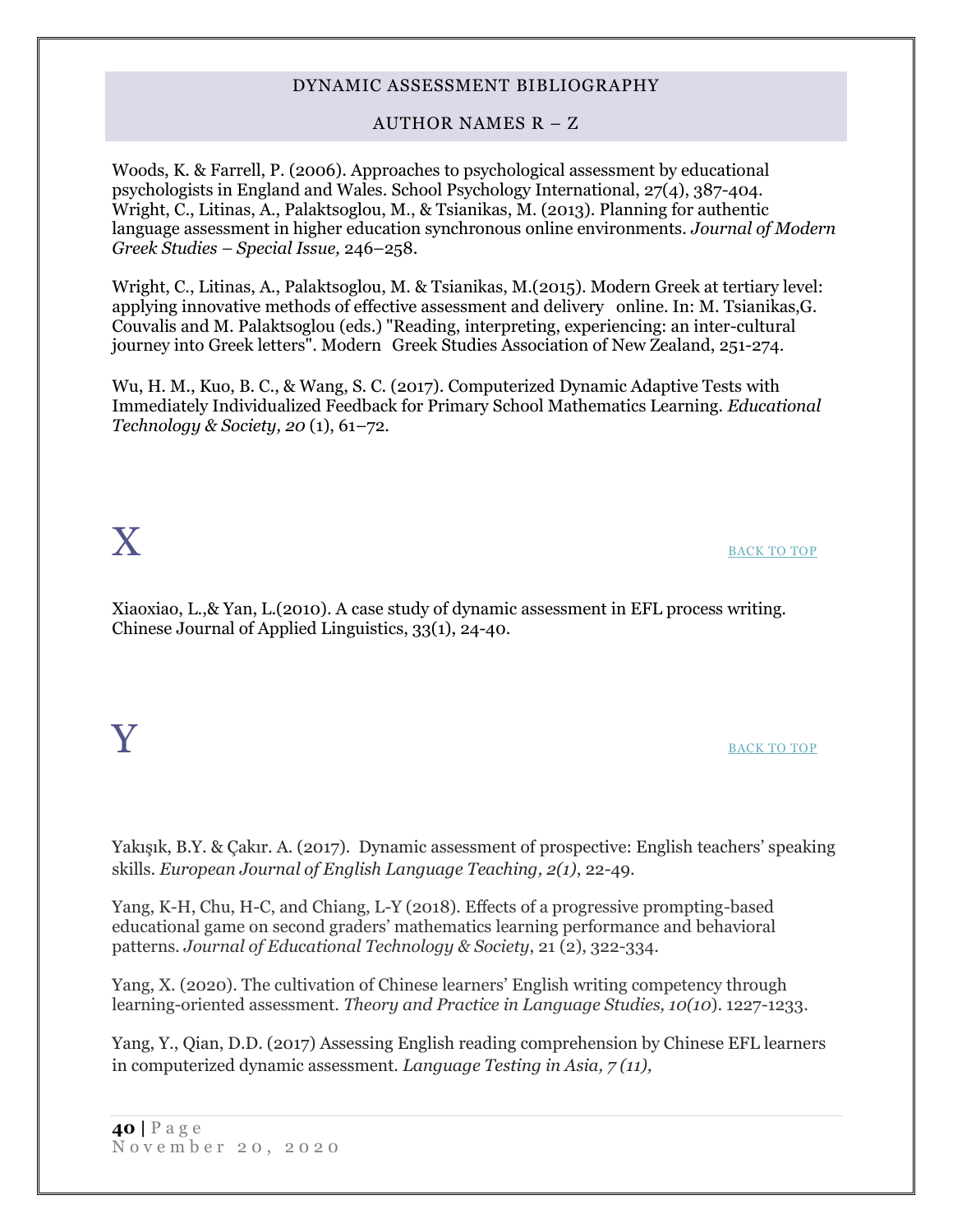## AUTHOR NAMES R – Z

Yavuz, E. A. & Zembat, R. (2017). Bilişsel İşlevlerin Değerlendirilmesi Ölçeği Türkçe Uyarlaması ve Geçerlik-Güvenirlik Çalışması. (Turkish adaptation of Application of Cognitive Functions Scale andits validity-reliabiity study). *Trakya Üniversitesi Eğitim Fakültesi Dergisi Cilt , 7* (2), 475-503.

Yazbek, Z. S. (2008). The effect of mediation on Lebanese preschoolers' performance skills of classification, sequential pattern completion, and percpective taking. Unpublished masters thesis, Department of Education, Faculty of Arts and Sciences, American University of Beirut (Lebanon).

Yeomans, J. (2008) Dynamic assessment practice: Some suggestions for ensuring follow up. Educational Psychology in Practice, 24(2), 105-114.

Yang, L., Krampe, R., & Baltes, P. (2006). Basic forms of cognitive plasticity extended into the oldest-old: Retest learning, age, and cognitive functioning. Psychology and Aging, 21, 372-378.

Yerle, A. (1992). Etude de la fidélité du potentiel d'apprentissage, mémoire de D.E.A. Paris: Université René Descartes, doc. miltig.

Yildirim, A. G. O. (2008). Vygotsky's sociocultural theory and dynamic assessment in language learning. Anadolu University Journal of Social Sciences, 8(1), 301-308.

Yildirim, Ö. (2008). Vygotsky's sociocultural theory and dynamic assessment in language learning. Anadolu University. *Journal of Social Sciences, 8(1),* 301-307.

Yu, C. T., Martin, T., Vause, T., & Martin, G. (2015). Kerr-Meyerson Assessment of Basic Learning Abilities-Revised: Recent findings and a conceptual analysis of ordering. *International Journal of Behavior Analysis & Autism Spectrum Disorders*, *1*(1), 55-66.

# <span id="page-40-0"></span>**Z** [BACK TO TOP](#page-0-1)

Zaaiman,H., van der Flier, H., & Thijs, G.D. (2001). Dynamic testing in selection for an educational programme: Assessing South African performance on the Raven Progressive Matrices. International Journal of Selection & Assessment, 9(3), 258-269.

Zambrana-Ortiz, N. (1992). La escala de experiencia de aprendizaje mediado (EAM): Un nuevo motodo para nuevos retos en la evaluacion dinamica de ninos/as [The scale of mediated learning experience: A method for new challenges in the dynamic assessment of boys and girls]. Revista Puertorriquena de Psicologia, 8, 177-208.

Zarinkamar, N. & Naeini, J. (2015). Dynamic assessment: An indication of diagnostic approach in reading comprehension of Iranian EFL learners. *ELT Voices-International Journal for Teachers of English, 5(4),* 66-74.